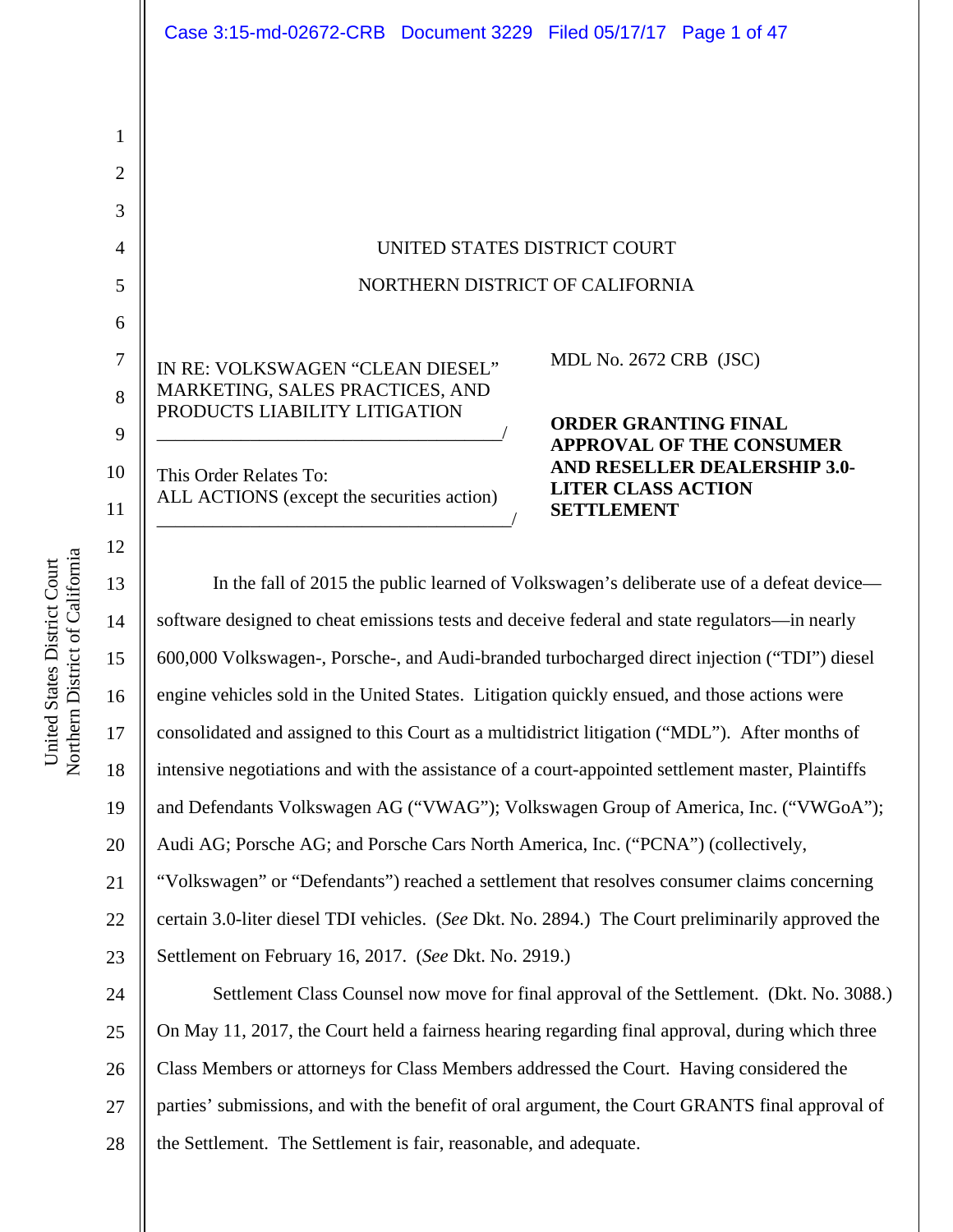#### **BACKGROUND**

#### **I. Factual Allegations**

1

2

3

4

5

6

7

8

9

10

11

12

13

14

15

Over the course of six years, Volkswagen sold nearly 600,000 Volkswagen-, Audi-, and Porsche-branded TDI "clean diesel" vehicles, which it marketed as being environmentally friendly, fuel efficient, and high performing. Unbeknownst to consumers and regulatory authorities, Volkswagen installed in these cars a software defeat device that allowed the vehicles to evade United States Environmental Protection Agency ("EPA") and California Air Resources Board ("CARB") emissions test procedures. The defeat device senses whether the vehicle is undergoing emissions testing or being operated on the road. During emissions testing, the defeat device produces regulation-compliant results. When the vehicle is on the road, the defeat device reduces the effectiveness of the vehicles' emissions control system. Only by installing the defeat device on its vehicles was Volkswagen able to obtain Certificates of Conformity from EPA and Executive Orders from CARB for its 2.0- and 3.0-liter diesel engine vehicles; in fact, these vehicles release nitrogen oxides at a factor of up to 40 times over permitted limits.

#### **II. Procedural History**

16 17 18 19 20 21 22 23 24 25 26 27 28 Consumers filed hundreds of lawsuits nationwide after Volkswagen's use of the defeat device became public. On December 8, 2015, the Judicial Panel on Multidistrict Litigation ("JPML") transferred 56 related actions, including numerous putative class actions, to this Court for coordinated pretrial proceedings in the above-captioned MDL. (Dkt. No. 1.) The JPML has since transferred an additional 1,349 tag-along actions to the Court. (Dkt. No. 3175.) Many MDL cases have also been filed directly in this Court. In January 2016, the Court appointed Elizabeth J. Cabraser of Lieff, Cabraser, Heimann & Bernstein, LLP as Lead Plaintiffs' Counsel and Chair of the Plaintiffs' Steering Committee ("PSC"), to which the Court named 21 other attorneys. (Dkt. No. 1084.) On September 2, 2016, Class Counsel filed its Amended Consolidated Consumer Class Action Complaint against 13 named defendants: VWAG; VWGoA; Audi AG; Audi of America, LLC; Porsche AG; PCNA; Martin Winterkorn; Mattias Müller; Michael Horn; Rupert Stadler; Robert Bosch GmbH; Robert Bosch, LLC; and Volkmar Denner. (Dkt. No. 1804.) The complaint asserts against Volkswagen claims under (1) the Racketeer Influenced and Corrupt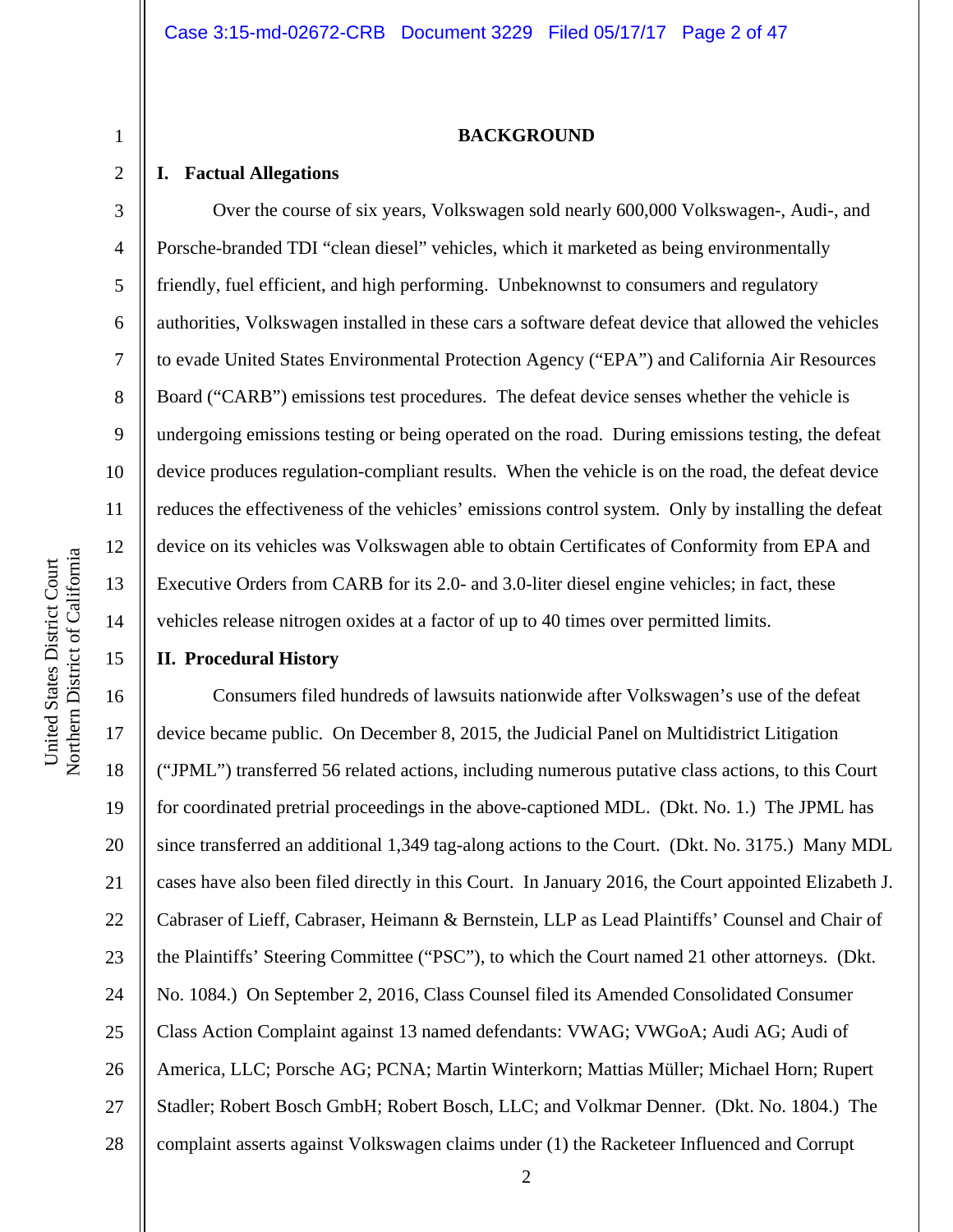Organizations Act ("RICO"), 18 U.S.C. § 1962(c)-(d), and the Magnusson-Moss Warranty Act, 15 U.S.C. § 2301 *et seq.*; (2) state fraud, breach of contract, and unjust enrichment laws; and (3) all fifty States' consumer protection laws. Class Counsel also filed a Second Amended Consolidated Reseller Dealership Class Action Complaint against the same 13 defendants; that complaint asserts against Volkswagen RICO, fraud, failure to recall/retrofit, and unjust enrichment claims. (Dkt. No. 1805.)

The MDL also includes actions brought by federal and state government entities. The United States Department of Justice ("United States") on behalf of EPA sued VWAG, VWGoA, Audi AG, Porsche AG, Volkswagen Group of America Chattanooga Operations, LLC ("VW Chattanooga"), and PCNA for claims arising under Sections 204 and 205 of the Clean Air Act, 42 U.S.C. §§ 7523 and 7524. The Federal Trade Commission ("FTC") also brought an action against VWGoA pursuant to Section 13(b) of the Federal Trade Commission Act ("FTC Act"), 15 U.S.C. §53(b), for violations of Section 5(a) of the FTC Act, 15 U.S.C. § 45(a). Additionally, the State of California, on behalf of the People and CARB, sued VWAG, VWGoA, Audi AG, Porsche AG, VW Chattanooga, and PCNA for violations of the Consumer Financial Protection Act, 12 U.S.C. § 5536, and various California state laws.

17 18 19 20 21 22 23 24 25 26 27 28 In January 2016, the Court appointed former Director of the Federal Bureau of Investigation Robert S. Mueller III as Settlement Master to oversee settlement negotiations. (Dkt. No. 973.) The parties and government entities subsequently engaged in extensive negotiations, which, in September and October 2016, resulted in the Court approving settlements and consent decrees between Volkswagen and (1) consumers who purchased or leased 2.0-liter diesel engine vehicles (Dkt. No. 2102); (2) the Volkswagen-branded dealerships (Dkt. No. 2807); and (3) EPA, the FTC, and CARB with respects to claims relating to the 2.0-liter diesel engine vehicles (Dkt. Nos. 1801; 2103-04). Today in separate orders, the Court also (1) approved the United States' Second Partial Consent Decree, which together with an unopposed and previously granted Third Partial Consent Decree (Dkt. No. 3155), fully resolves the United States' claims against Volkswagen relating to the 3.0-liter vehicles, and partially resolves California's claims for injunctive relief with respect to the 3.0-liter vehicles (Dkt. No. 3228); (2) entered the FTC's

1

2

3

4

5

6

7

8

9

10

11

12

13

14

15

16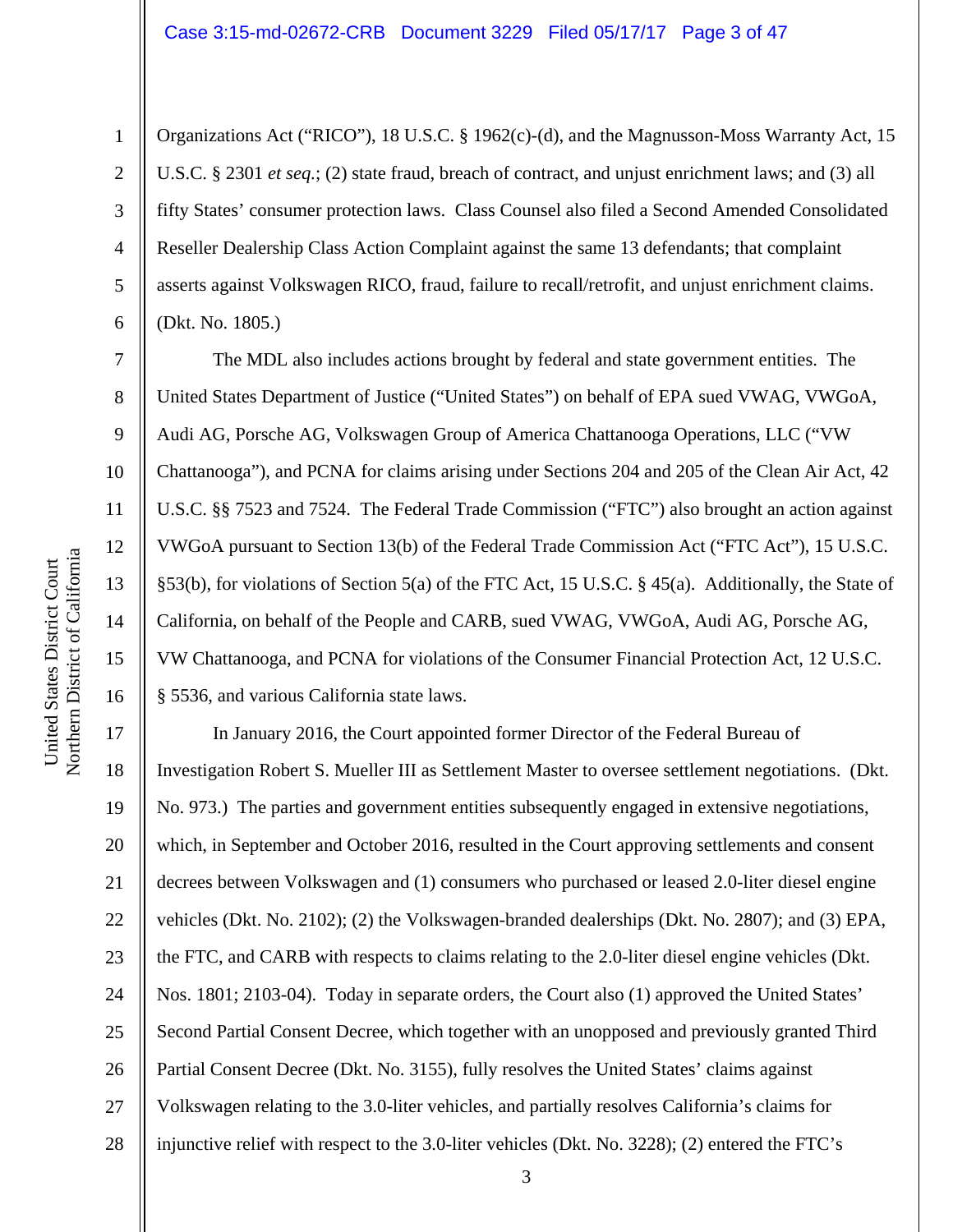Amended Partial Stipulated Order for Permanent Injunction and Monetary Relief, which resolves the FTC's claims related to the 3.0-liter vehicles (Dkt. No. 3227); and (3) entered a Californiaonly consent decree, with further resolves certain of the State's claims related to the 3.0-liter vehicles (Dkt. No. 3226).

The Court granted preliminary approval of the 3.0-liter Settlement on February 16, 2017.

(Dkt. No. 2919.) In accordance with the Court's preliminary approval order, Plaintiffs filed a

7 statement regarding their prospective request for attorneys' fees and costs on February 24, 2017

and a motion for final approval on March 24, 2017. (Dkt. Nos. 2970, 3088.) The Notice

9 Administrator implemented the court-approved Notice Program beginning February 16, 2017, by

10 sending email notice to potential Class Members, and on February 24, 2017, the Notice

11 Administrator mailed Notice of the proposed Settlement to potential Class Members by first class

12 mail. (Dkt. No. 3190-3 ¶¶ 10-12; Dkt. No. 3190-4 ¶¶ 8-15.) By April 14, 2017, there were 32

timely objections and 593 opt outs. (Dkt. No. 3190 at 6.)

#### **SETTLEMENT TERMS**<sup>1</sup>

The key provisions of the Settlement are as follows.

#### **I. The Settlement Class**

The proposed Settlement Class consists of:

a nationwide class, including Puerto Rico, of all persons (this includes individuals who are United States citizens, residents, United States military, diplomatic personnel and employees living or stationed overseas, as well as entities) who, (1) at any time between September 18, 2015 and November 2, 2015, inclusive, owned or leased a Volkswagen, Audi, or Porsche 3.0-liter TDI vehicle in the United States or its territories (an "Eligible Vehicle," defined more fully in Section 2.40); or who (2) between November 3, 2015 and the Claim Submission Deadline for Eligible Owners and Lessees, inclusive, become the owner of an Eligible Vehicle in the United States or its territories; or who (3) own an Eligible Vehicle in the United States or its territories at the time of participation in the 3.0 liter Class Action Settlement Program. The Class includes Non-Authorized Dealers who otherwise meet the definition of the Class.

The following entities and individuals are excluded from the Class:

(a) Owners who acquired an Eligible Vehicle after September 18,

1

2

3

4

5

6

8

13

14

15

16

17

18

19

20

21

22

23

24

25

26

<sup>28</sup>   $\overline{\phantom{a}}$ 1 A more detailed explanation of the Settlement terms can be found in the Court's preliminary approval order. (*See* Dkt. No. 2919.)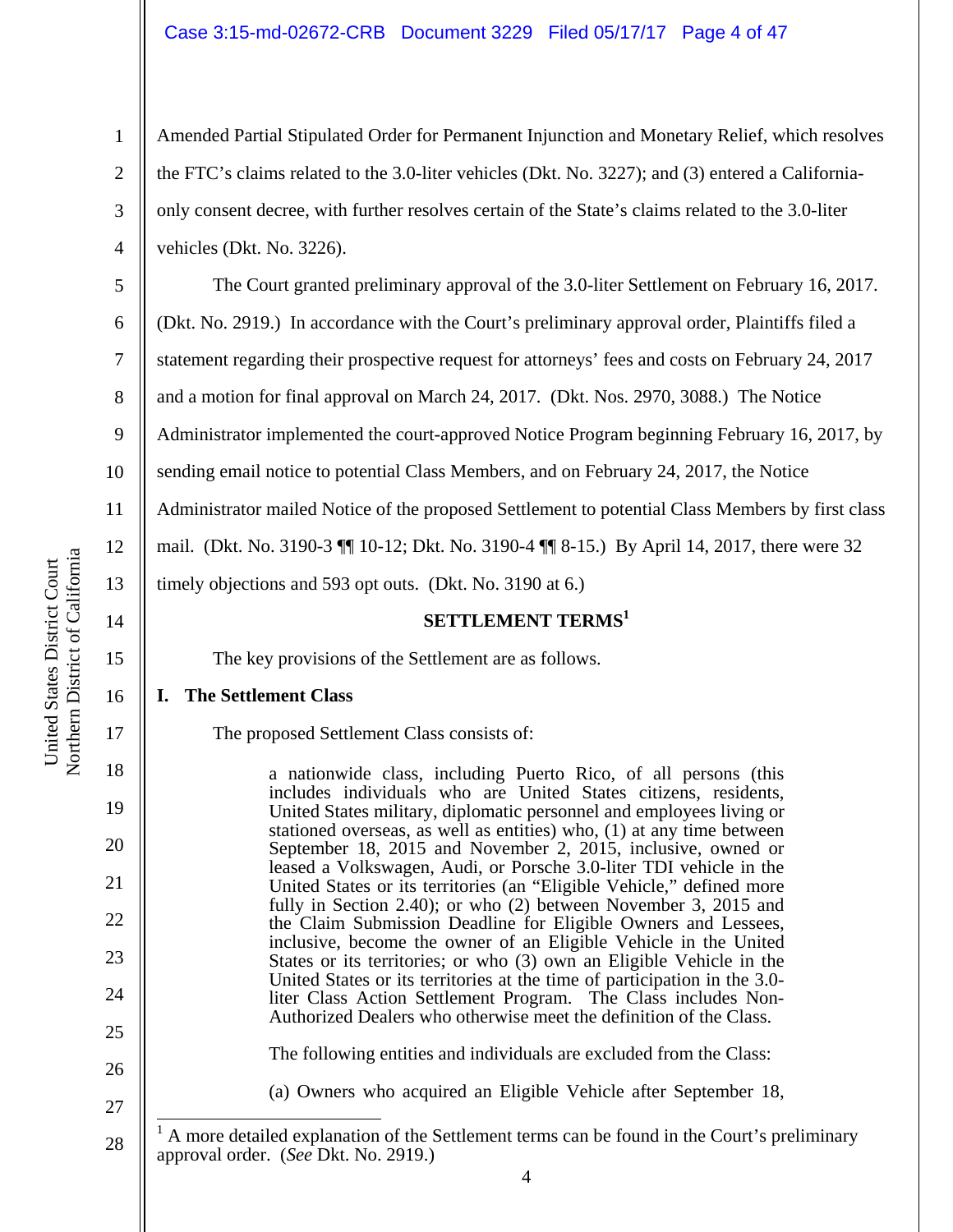|                | Case 3:15-md-02672-CRB  Document 3229  Filed 05/17/17  Page 5 of 47                                                                                                                                       |
|----------------|-----------------------------------------------------------------------------------------------------------------------------------------------------------------------------------------------------------|
|                |                                                                                                                                                                                                           |
| 1              | 2015, and sold it before November 2, 2015;                                                                                                                                                                |
| $\overline{2}$ | (b) Owners who acquired an Eligible Vehicle after November 2,<br>2015, and transferred title on or before January 31, 2017;                                                                               |
| 3<br>4         | (c) Lessees of a Generation One Eligible Vehicle leased from a<br>leasing company other than VW Credit, Inc., and lessees of a<br>Generation Two Eligible Vehicle leased from a leasing company           |
| 5              | other than VW Credit, Inc. or Porsche Financial Services, Inc.;                                                                                                                                           |
| 6<br>7         | (d) Owners whose Eligible Vehicle had a Branded Title of<br>Assembled, Dismantled, Flood, Junk, Rebuilt, Reconstructed, or<br>Salvage on September 18, 2015, and was acquired from a junkyard,            |
| 8              | salvage yard, or salvage dealer after September 18, 2015;<br>(e) Owners who sell or otherwise transfer ownership of their                                                                                 |
| 9              | Eligible Vehicle after January 31, 2017 but on or before the Opt-Out<br>Deadline, unless the Eligible Vehicle is (i) unintentionally damaged                                                              |
| 10             | after January 31, 2017, in a manner that renders it a total loss $(i.e.,$<br>"totaled") and (ii) transferred to an insurance company or otherwise                                                         |
| 11             | permanently removed from commerce;                                                                                                                                                                        |
| 12             | (f) Defendants' officers, directors and employees; Defendants'<br>affiliates and affiliates' officers, directors and employees; their                                                                     |
| 13             | distributors and distributors' officers, directors and employees;<br>participants in Volkswagen's Internal Lease Program and/or Porsche<br>Associate Lease Program; and Authorized Dealers and Authorized |
| 14             | Dealers' officers and directors;                                                                                                                                                                          |
| 15<br>16       | (g) Judicial officers and their immediate family members and<br>associated court staff assigned to this case; and                                                                                         |
| 17             | (h) All those otherwise in the Class who or which timely and<br>properly exclude themselves from the Class as provided in this 3.0-<br>liter Class Action Agreement.                                      |
| 18<br>19       | (Dkt. No. 2894 ¶ 2.23.)                                                                                                                                                                                   |
| 20             | An Eligible Vehicle under the Settlement means:                                                                                                                                                           |
| 21             | the Model Year 2009 through 2016 Volkswagen and Audi and                                                                                                                                                  |
| 22             | Model Year 2013 through 2016 Porsche light-duty vehicles<br>equipped with 3.0-liter TDI engines that (1) are covered, or                                                                                  |
| 23             | purported to be covered, by the EPA Test Groups in the table [in<br>paragraph $2.40$ ]; (2) are, at any point during the period September                                                                 |
| 24             | 18, 2015 to January 31, 2017, registered with a state Department of<br>Motor Vehicles or equivalent agency, or owned by a Non-                                                                            |
| 25             | Authorized Dealer in the United States or its territories that (a) holds<br>title to the vehicle or (b) holds the vehicle by bill of sale; and (3)                                                        |
| 26             | have not been modified pursuant to an Approved Emissions<br>Eligible Vehicle also excludes any Volkswagen,<br>Modification.                                                                               |
| 27             | Audi, or Porsche vehicle that was never sold or registered in the<br>United States or its territories. A vehicle must be Operable to be<br>considered an Eligible Vehicle for the purpose of the Buyback, |
| 28             | Trade-In, Reduced Emissions Modification, or Emissions Compliant                                                                                                                                          |
|                | 5                                                                                                                                                                                                         |

United States District Court Northern District of Californi a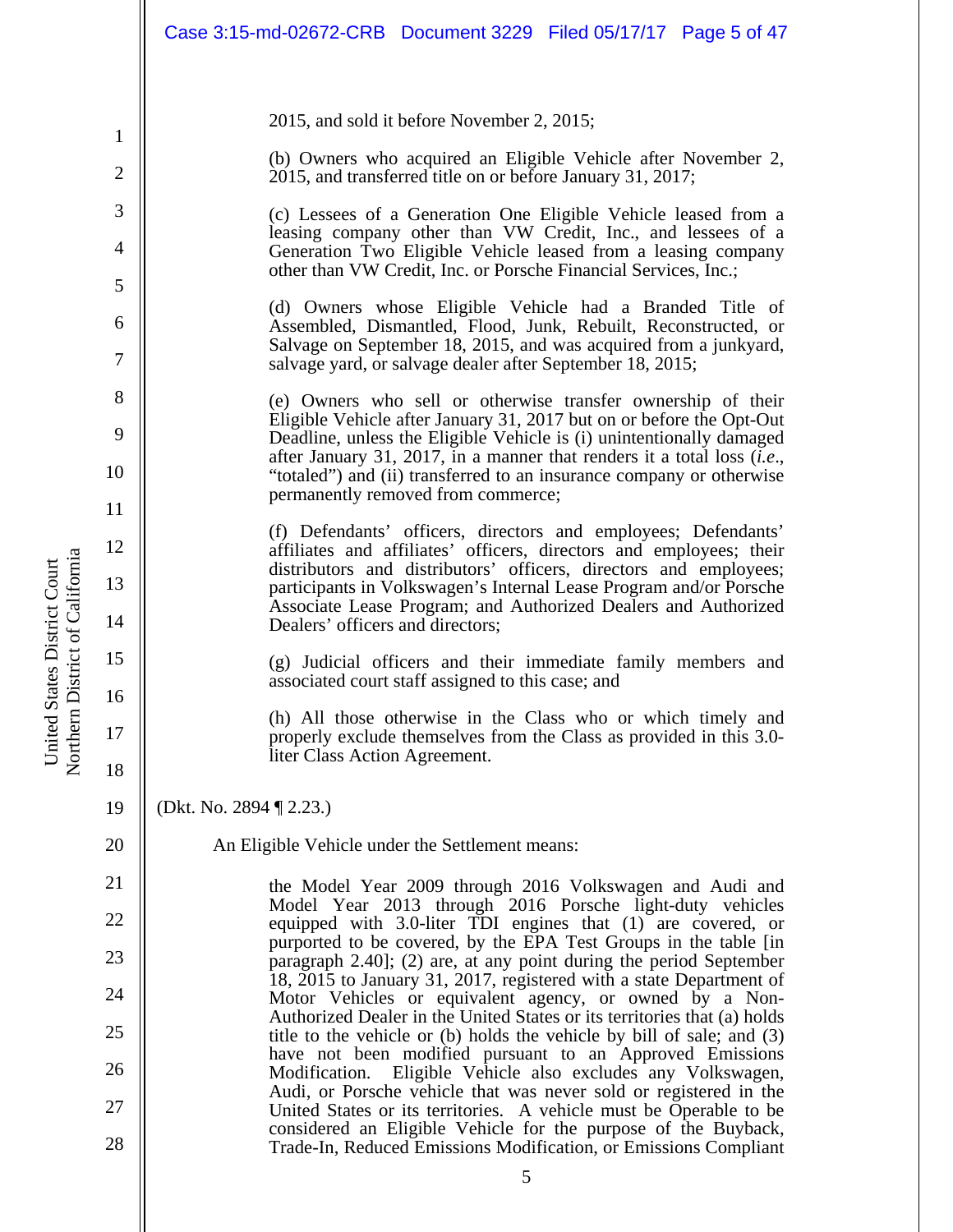#### Repair.

(*Id.* ¶ 2.40.)

1

2

3

4

5

6

7

8

9

10

11

12

13

14

15

16

17

18

19

20

21

22

23

24

25

26

27

28

Class Members are further categorized as Eligible Lessees, Eligible Former Lessees,

Eligible Owners, and Eligible Former Owners.

An Eligible Lessee is:

(1) the current lessee or lessees of an Eligible Vehicle with a lease issued by VW Credit, Inc. (Generation One vehicles) or VW Credit, Inc. or Porsche Financial Services, Inc. (Generation Two vehicles); (2) a former lessee or lessees of an Eligible Vehicle who had an active lease issued by VW Credit, Inc. (Generation One vehicles) or VW Credit, Inc. or Porsche Financial Services, Inc. (Generation Two vehicles) as of September 18, 2015 and/or November 2, 2015 and who surrendered or surrenders the leased Eligible Vehicle under the terms of the lease after January 31, 2017, but before the Claim Submission Deadline; or (3) the owner of an Eligible Vehicle who had an active lease issued by VW Credit, Inc. (Generation One vehicles) or VW Credit, Inc. or Porsche Financial Services, Inc. (Generation Two vehicles) as of September 18, 2015 and/or November 2, 2015, and acquired ownership of the previously leased Eligible Vehicle at the conclusion of the lease after January 31, 2017. For avoidance of doubt, no person shall be considered an Eligible Lessee by virtue of holding a lease issued by a lessor other than VW Credit, Inc. or Porsche Financial Services, Inc.

#### (*Id.* ¶ 2.38.)

An Eligible Former Lessee is:

a lessee who leased an Eligible Vehicle from VW Credit, Inc. (Generation One vehicles) or VW Credit, Inc. or Porsche Financial Services, Inc. (Generation Two vehicles) as of September 18, 2015 and/or November 2, 2015, and who surrendered the leased Eligible Vehicle under the terms of the lease on or before January 31, 2017.

(*Id.* ¶ 2.35.)

An Eligible Owner is:

the owner or owners of an Eligible Vehicle on September 18, 2015, or the owner or owners who acquire an Eligible Vehicle after September 18, 2015, but before the end of the Settlement Benefit Period, except that the owner of an Eligible Vehicle who had an active lease issued by VW Credit, Inc. (Generation One vehicles) or VW Credit, Inc. or Porsche Financial Services, Inc. (Generation Two vehicles) as of September 18, 2015 and/or November 2, 2015, and purchased that previously leased Eligible Vehicle off lease after January 31, 2017, shall be an Eligible Lessee. For avoidance of doubt, an Eligible Owner ceases to be an Eligible Owner if he transfers ownership of the Eligible Vehicle to a third party. A third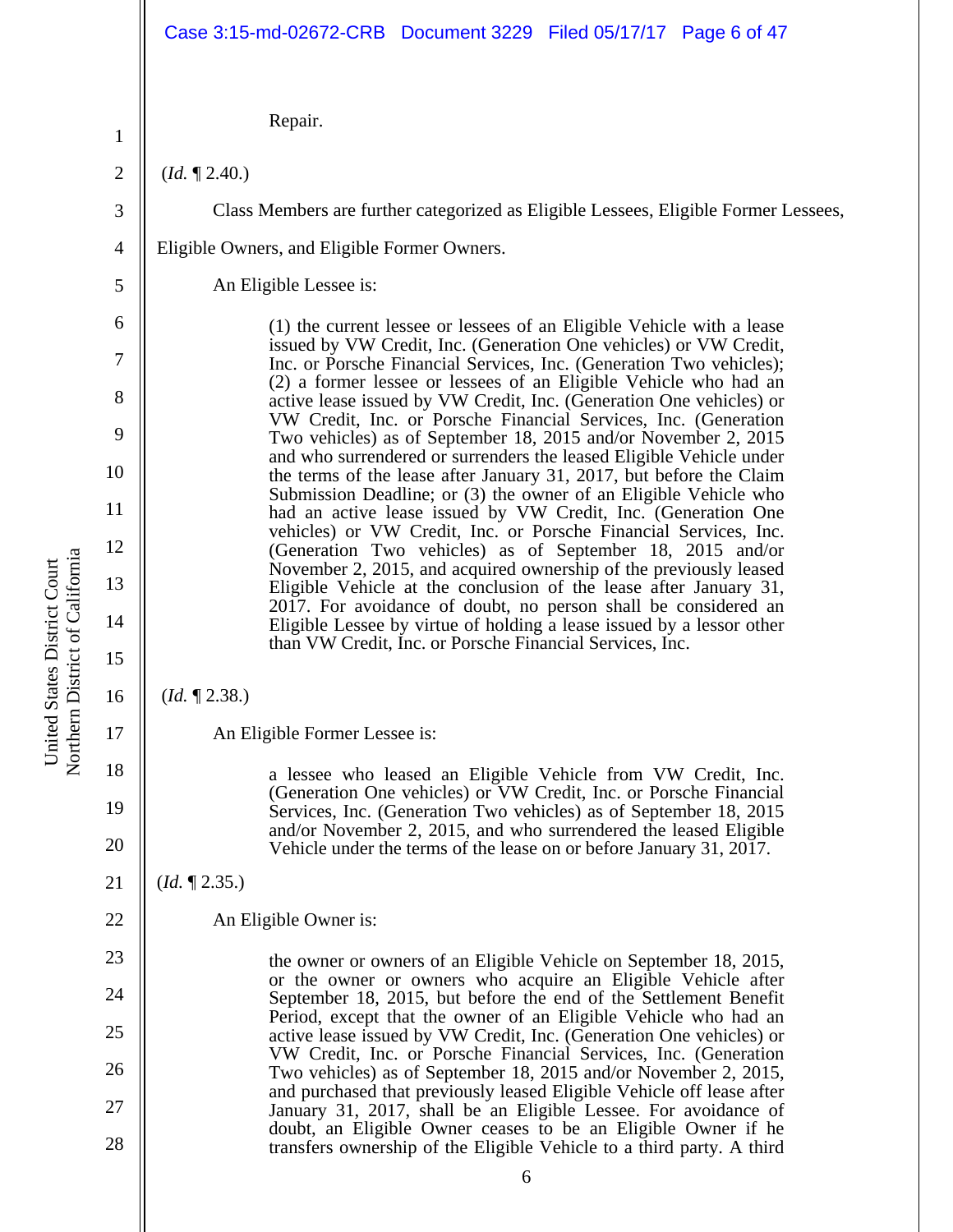party who acquires ownership of an Eligible Vehicle thereby becomes an Eligible Owner if that third party otherwise meets the definition of an Eligible Owner, unless the third party acquired the Eligible Vehicle from an Eligible Lessee, in which case that third party will be an Eligible Lessee. An owner of an Eligible Vehicle will not qualify as an Eligible Owner while the Eligible Vehicle is under lease to any third party, although any such owner, including any leasing company other than VW Credit, Inc. or Porsche Financial Services, Inc., who otherwise meets the definition of an Eligible Owner would become an Eligible Owner if such lease has been canceled or terminated and the owner has taken possession of the vehicle. In exceptional cases, specific arrangements may be made with the leasing company, in consultation with the Claims Supervisor, such that,  $(1)$  without canceling or terminating the lease, the leasing company may be treated as an Eligible Owner and obtain (a) an Emissions Compliant Repair plus Lessee Repair Payment or (b) a Reduced Emissions Modification plus Owner Restitution, as appropriate, and (2) a lessor that takes possession of a leased Eligible Vehicle after the Claim Submission Deadline (or the end date of the Claim Program) may nonetheless be entitled to submit a Claim.

(*Id.* ¶ 2.39.)

1

2

3

4

5

6

7

8

9

10

11

12

13

14

15

16

17

18

19

22

An Eligible Former Owner is:

a person who purchased or otherwise acquired ownership of an Eligible Vehicle on or before September 18, 2015, and sold or otherwise transferred ownership of such vehicle after September 18, 2015 but on or before January 31, 2017, or who acquired ownership of an Eligible Vehicle on or before November 2, 2015, and sold or otherwise transferred ownership of such vehicle after November 2, 2015 but on or before January 31, 2017. For avoidance of doubt, a sale or transfer of ownership under this definition includes the transfer of ownership of an Eligible Vehicle to an insurance company.

- a United States District Court United States District Court Northern District of Californi
- 20 (*Id.* ¶ 2.36.)
- 21 **II. Consumer Remedies** 
	- Class Members may seek benefits under the Settlement during the Settlement Benefit
- 23 Period, which runs from the entry of this Order until (1) September 30, 2019 for Generation One

24 vehicles, or (2) April 30, 2020 for Generation Two vehicles.<sup>2</sup> (*Id.*  $\P$  2.84.)

**A. Generation One (Model Years 2009-2012)** 

- 25
- 26

Class Members who own or lease a Generation One vehicle have three possible options

27 28

 $\overline{\phantom{a}}$ 

 $2^2$  Capitalized terms not otherwise defined in this Order are defined in the Settlement Agreement. (Dkt. No. 2894.)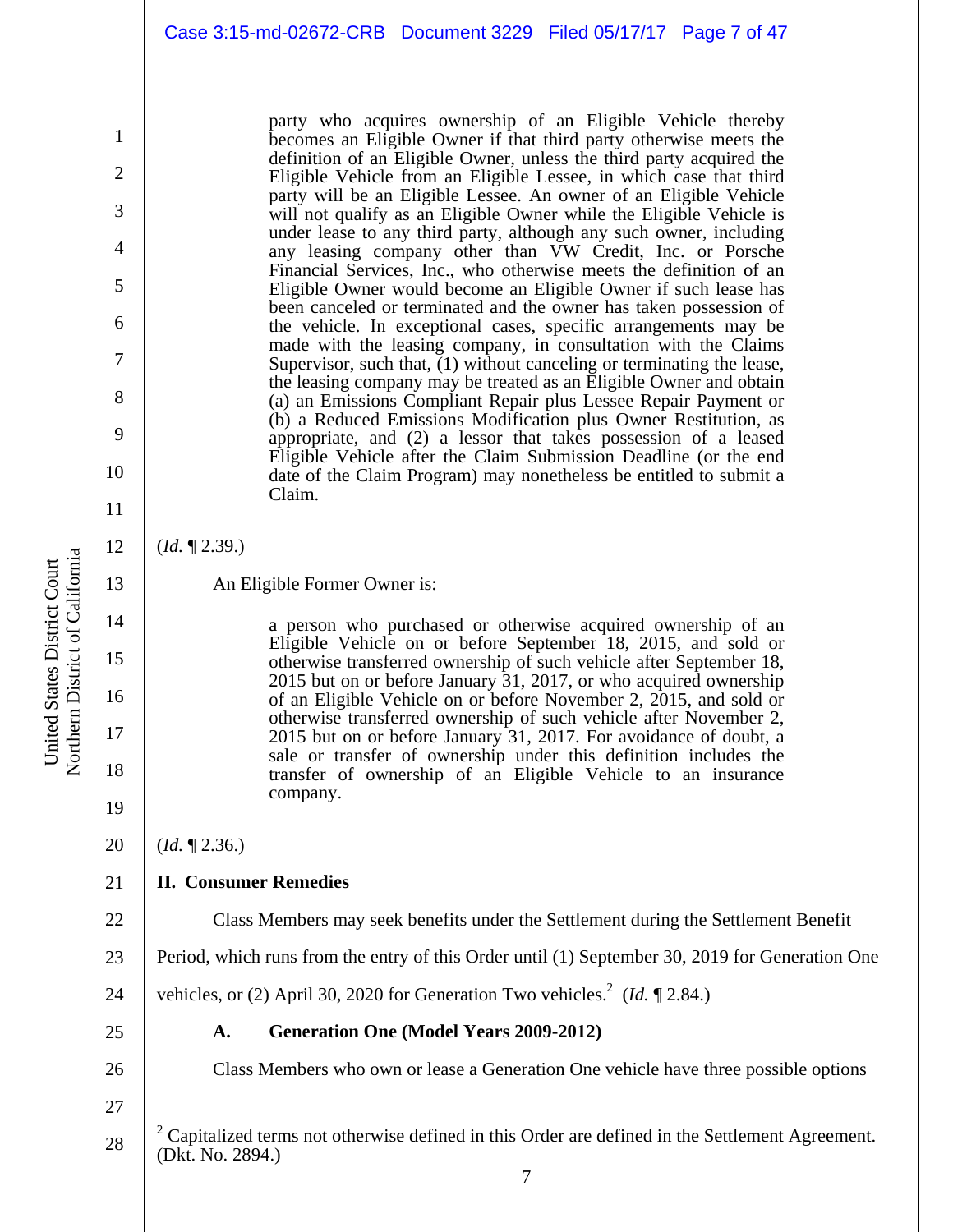2 3 4 under the Settlement: (1) Buyback / Lease Termination; (2) Trade-In; or (3) if approved by the EPA and CARB, an emissions modification that would reduce the vehicle's emissions but not to the levels of their original certification (a "Reduced Emissions Modification"). Eligible Former Lessees and Eligible Former Owners are entitled to restitution.

5

6

7

8

9

10

11

12

13

14

15

16

17

1

#### **1. Buyback / Lease Termination**

The first option for Generation One vehicle owners is to receive a Buyback payment that consists of Vehicle Clean Trade Value (or Vehicle Value) plus Owner Restitution. For Class Members electing the Buyback option, the total payment will range from \$24,755 to \$57,157. (Dkt. No. 3088 at 22-23.)

Vehicle Value is the Base Clean Trade Value adjusted for certain options and, in the case of Eligible Owners and Former Owners, for mileage. (Dkt. No. 2894-1 at 7 ¶ 15.) Base Clean Trade Value for each Eligible Vehicle refers to the Clean Trade value corresponding to that vehicle in the September 2015 National Automobile Dealers Association ("NADA") Used Car Guide, published in or around August 2015. (*Id.* ¶ 14.) Options adjustments are based on Volkswagen or Audi original equipment manufacturer ("OEM")-installed options that are valued in the September 2015 NADA Used Car Guide. (*Id.* ¶ 16.) Mileage adjustments are made using the mileage adjustment table in the September 2015 NADA Used Car Guide. (*Id.* ¶ 17.)

18 19 20 21 22 23 24 25 26 27 28 Owner Restitution is composed of a fixed dollar amount that is the same for all Generation One Eligible Vehicles (the "fixed component"), and a variable dollar amount (the "variable component"). (*Id.* at 3 ¶ 8(i).) Owners who acquired a new vehicle at any point in time or a used vehicle on or before September 18, 2015 will receive a fixed component of \$5,155 and a variable component consisting of (1) the amount by which Vehicle Clean Retail Value exceeds Vehicle Value, plus (2) state and local taxes on the Vehicle Clean Retail Value. (*Id.*) If Owner Restitution would otherwise be less than \$6,000, the variable component will include an additional amount sufficient to raise Owner Restitution to \$6,000. (*Id.*) Owners who acquired a used vehicle after September 18, 2015 will receive the same amount just described unless (1) one or more Eligible Former Owners timely file a valid claim related to the same vehicle, or (2) the Eligible Vehicle was previously leased by someone else and the Eligible Former Lessee timely files a valid claim.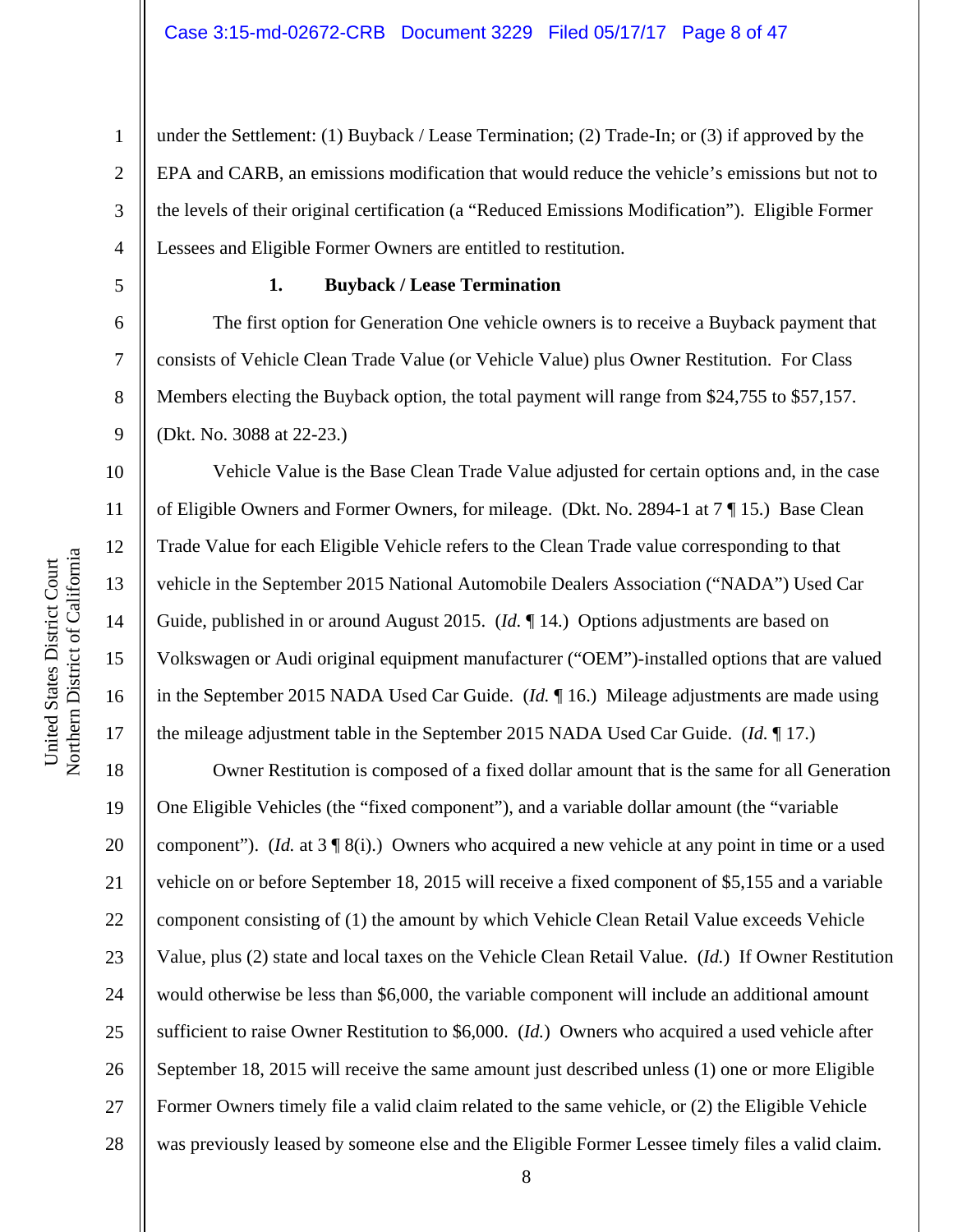1 2 3

4

5

6

7

8

9

10

11

12

13

14

15

16

17

18

19

20

21

22

23

24

25

(*Id.*) In such instances, Owner Restitution will be half the amount described above.

The table below provides an illustrative Buyback calculation. (*See* Dkt. No. 2894-1 at 4.) As noted above, a Buyback payment includes Vehicle Clean *Trade* Value (or Vehicle Value) plus Owner Restitution. Vehicle Value below is \$22,825, assuming standard mileage. Owner Restitution consists of the fixed component of \$5,155 plus the variable component consisting of (1) the amount by which Vehicle Clean *Retail* Value (\$25,550) exceeds Vehicle Value (\$25,550 -  $$22,825 = $2,725$ , plus (2) the appropriate state and local tax rate multiplied by the Vehicle Clean Retail Value (6.35% of  $$25,550 = $1,622.43$ ). The variable component thus equals  $$4,347.43$ , and Owner Restitution totals \$9,502.43 (or \$5,155 + \$4,347.43). In this example, the total Buyback amount is \$32,327.43 (or \$22,825 + \$9,502.43).

> **Vehicle ID** 100001 **Description** 2009 Q7 TDI Premium Plus **Vehicle Value 822,825** (assumes standard mileage) **Vehicle** *Clean Retail* **Value** \$25,550 (assumes standard mileage) **State and Local Tax Rate** | Connecticut 6.35% **Tax on Vehicle Clean Retail Value**  6.35% of  $$25,550 = $1,622.43$ **Difference between Vehicle Clean Retail Value and Vehicle Value**   $$25,550 - $22,825 = $2,725$ **Owner Restitution**  $\begin{bmatrix} $5,155.00 \text{ [fixed component]} + \end{bmatrix}$ \$4,347.43 [variable component: amount by which Vehicle Clean Retail Value exceeds Vehicle Value  $($2,725)$ , plus tax  $($1,622.43)] +$ \$0 [amount necessary to bring total Owner Restitution to \$6,000] = **\$9,502.43 Buyback Amount** \$22,825 + \$9,502.43 = **\$32,327.43 Minimums**  $\vert$  Owner Restitution is greater than \$6,000, and the Buyback Amount is greater than Retail Replacement Value, so the minimums are not implicated.

a United States District Court Northern District of Californi United States District Court

26 27 28 Eligible Lessees who have an active lease of a Generation One Eligible Vehicle can terminate their leases with no penalty for early termination and receive Lessee Restitution. (Dkt. No. 2894 ¶ 5.4.) Lessee Restitution ranges from \$5,001 to \$6,615. (Dkt. No. 2840 at 19.) Lessee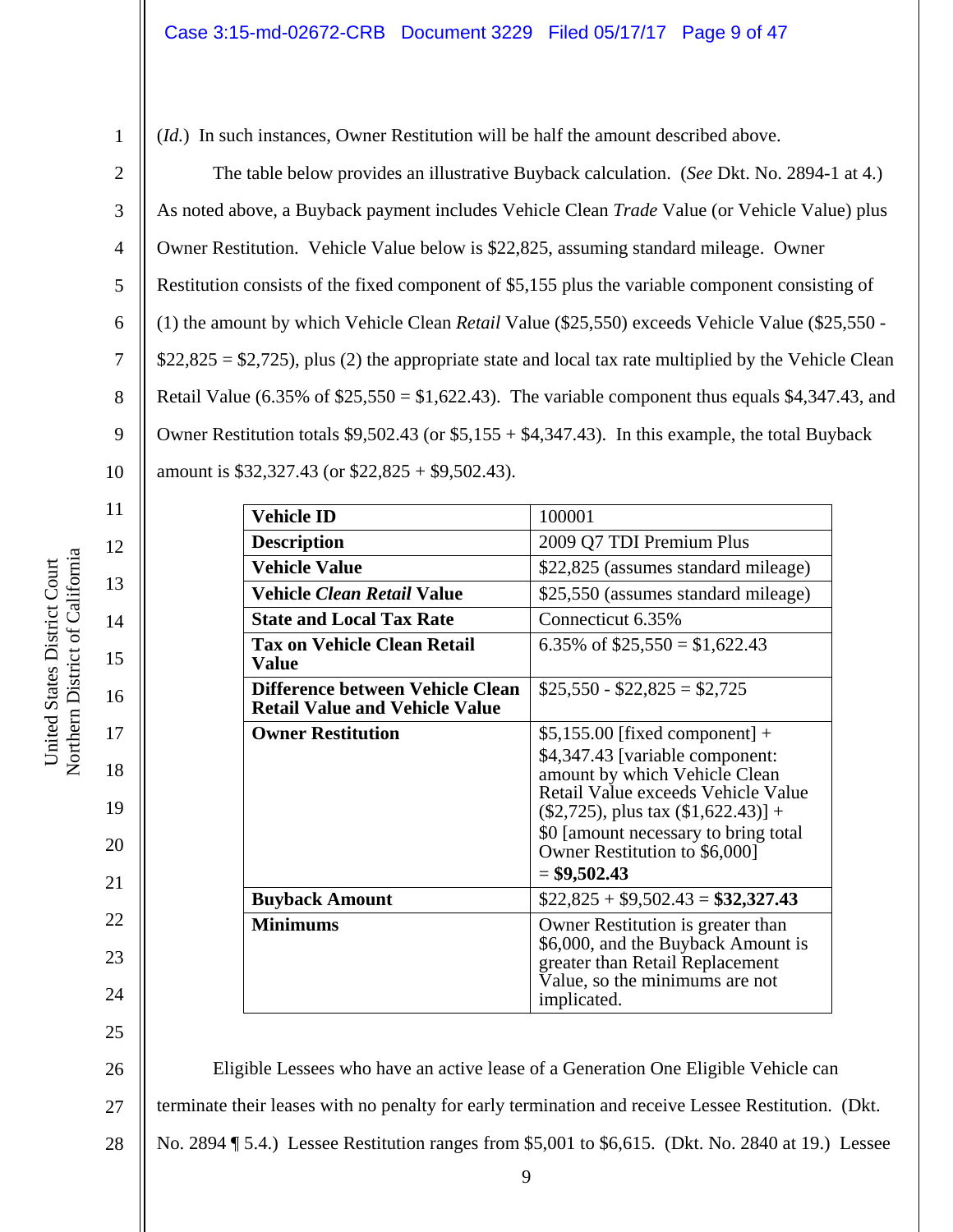Restitution consists of a fixed component of \$2,577.50 and a variable component that is one half of (1) the amount by which Vehicle Clean Retail Value exceeds Vehicle Value, added to (2) state and average local sales taxes on the Vehicle Clean Retail Value. (Dkt. No. 2894-1 at  $5 \sqrt{\frac{9}{i}}$ ).)

**2. Trade-In** 

Owners of Generation One vehicles can choose to trade in their vehicle at a participating Volkswagen or Audi dealership and receive a Trade-In Credit at the dealer. (Dkt. No. 2894 ¶ 5.3.) The Trade-In Credit will be equal to the Buyback Amount to which that owner would be entitled in a Buyback.

1

2

3

4

5

6

7

8

9

10

11

12

a

13

14

15

16

17

18

19

#### **3. Reduced Emissions Modification**

The availability of this option will depend on whether EPA and CARB approve a Reduced Emissions Modification for a Class Member's Generation One vehicle. (*Id.* ¶ 5.5.) The expected timeline for Volkswagen to submit proposed Emissions Modifications for Generation One vehicles is set forth in the United States' Second Partial Consent Decree. (*See* Dkt. No. 2520-1.) If no Emissions Modification is approved for a particular make, model, and model year of Generation One vehicle, Class Members owning or leasing such vehicles will not be able to select a Reduced Emissions Modification. If no Emissions Modification exists, Class Members will be informed that they remain eligible for the Buyback and Trade-In options, and that they may opt out of the Settlement from August 1, 2018 to September 1, 2018. (Dkt. No. 2894 ¶ 2.66.) Owners that receive an approved Emissions Modification will also receive Owner Restitution.

**4. Restitution for Eligible Former Lessees and Eligible Former Owners**  Eligible Former Lessees are entitled to the same Lessee Restitution as Eligible Lessees. (*See* Dkt. No. 2894 ¶ 5.7; Dkt. No. 2894-1 at 5 ¶ 9.) Eligible Former Owners are entitled to receive Former Owner Restitution. (*See* Dkt. No. 2894 ¶ 5.8; Dkt. No. 2894-1 at 6 ¶ 10.) There can be no more than two Eligible Former Owners for each Eligible Vehicle. If only one Eligible Former Owner for a vehicle timely files a valid claim, Former Owner Restitution will be one half the amount of Owner Restitution, as calculated above. If two Eligible Former Owners timely file valid claims, Former Owner Restitution for each former owner will be 25% of Owner Restitution.

28

26

27

United States District Court United States District Court Northern District of Californi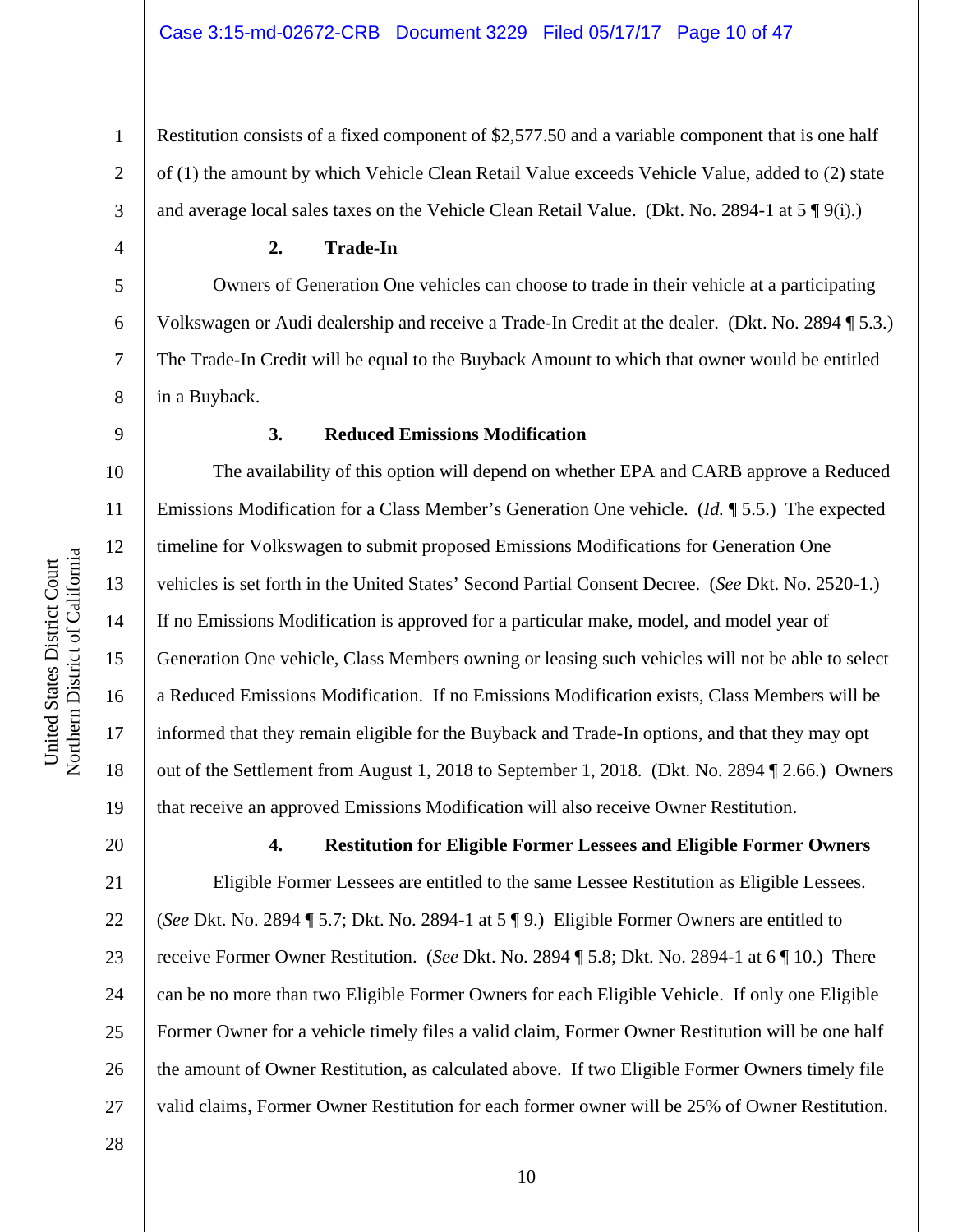8

9

10

11

12

13

14

15

16

17

1

#### **B. Generation Two (Model Years 2013-2016)**

The benefits available to Generation Two vehicle owners will depend on whether Volkswagen can timely make available an approved Emissions Compliant Repair. (Dkt. No. 2894 ¶ 6.1.) An Emissions Compliant Repair would bring an Eligible Vehicle into compliance with Certified Exhaust Emissions Standards and must be approved by the EPA and CARB. (*Id.* ¶¶ 2.41, 2.6.)

An Emissions Compliant Repair will be considered timely if it is approved (i) on or before the Decision Date for the Sub-Generation to which that Eligible Vehicle belongs, (ii) on or before any subsequent date set by the Court, or (iii) if the Court does not find good cause for the extension, during a 30-day extension period (of which there may be up to three) for which Volkswagen agrees to make a \$500 extension payment, per vehicle per extension. (*Id.* ¶ 6.2; Dkt. No. 2894-3 ¶ 35.) The Decision Dates for an Emissions Compliant Repair for each Sub-Generation of Generation Two vehicles are as follows:

| <b>Sub-Generation</b> | <b>Decision Date for the Emissions</b><br><b>Compliant Repair</b> |  |
|-----------------------|-------------------------------------------------------------------|--|
| 2.1 SUV               | November 8, 2017                                                  |  |
| 2.2 SUV               | October 23, 2017                                                  |  |
| 2PC                   | December 20, 2017                                                 |  |

18 19 20 21 22 23 24 25 26 27 28 Volkswagen has agreed that an Emissions Compliant Repair will not result in "Reduced Performance," which the Settlement defines as a change in any of the following performance metrics: (1) a reduction in calculated fuel economy using the EPA formula of more than 3 MPG; (2) a decrease of greater than 5% in peak horsepower; or (3) a decrease of greater than 5% in peak torque. (Dkt. No. 2894 ¶ 7.5.) In the event that an Emissions Compliant Repair causes Reduced Performance, Volkswagen has agreed to make an additional payment of \$500 for each affected Eligible Vehicle. (*Id.*) In the event that an Emissions Compliant Repair causes "a substantial, material adverse degradation above and beyond the Reduced Performance levels specified," Plaintiffs reserve their right to seek, and Volkswagen reserves its right to oppose, additional remedies through motion to the Court. (*Id.*) In addition to an Emissions Compliant Repair, Eligible Owners and Eligible Lessees of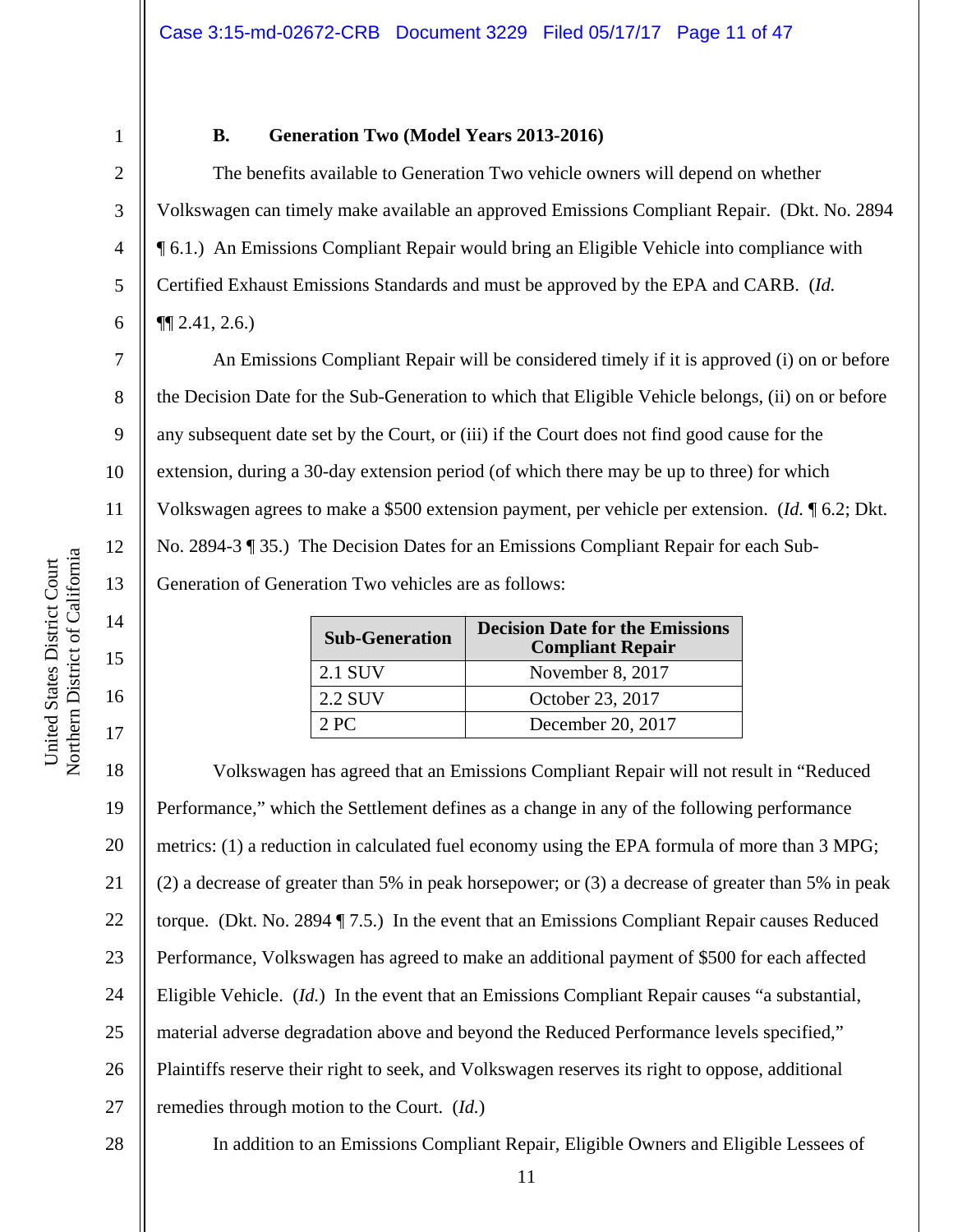#### Case 3:15-md-02672-CRB Document 3229 Filed 05/17/17 Page 12 of 47

1

2

3

4

5

6

7

8

9

10

11

12

13

14

15

16

Generation Two vehicles will be offered a Repair Participation Payment, ranging from \$7,039 to \$16,114 for owners, and \$2,000 for lessees. (Dkt. Nos. 3088 at 24; 2894-3 at 27-28.) For Eligible Owners, the Repair Payment will total 10% of the vehicle's September 2015 NADA Clean Retail Value (adjusted for options, but not mileage), plus a fixed dollar amount of \$3,596.74. (Dkt. No. 2894-3 at 27.) Half of the Repair Participation Payment will be made available to Eligible Owners and Eligible Lessees once Volkswagen verifies their claims; the other half will be paid when the Emissions Compliant Repair is made. (*Id.* at 27-28.) Volkswagen will also offer a "Class Bridge Warranty" to cover Generation Two vehicles through the Emissions Compliant Repair Decision Dates. (Dkt. No. 3088 at 25.) As with Generation One restitution, an Eligible Former Owner of a Generation Two vehicle will evenly split the Repair Participation Payment with a post-September 18, 2015 Eligible Owner, and if there are two Eligible Former Owners, each will receive one quarter of the Repair Participation Payment. (*Id.*)

If an Emissions Compliant Repair is not timely approved for any sub-generation of Generation Two vehicles, Class Members associated with those vehicles will have all the rights and options available to Class Members with Generation One vehicles. (*Id.* at 33-34.)

#### **III. Distribution of Settlement Payments**

17 18 19 20 21 22 23 24 25 26 27 28 The Settlement requires Volkswagen to create and fund an Escrow Account, which will be used to compensate Class Members who submit valid claims under the Settlement. (Dkt. No. 2894 ¶ 13.1.) The escrow account will be funded with an initial Funding Amount of \$252 million. If the funding level reaches the Minimum Balance, which will initially be set at \$168 million, Volkswagen must, within seven business days of being notified, deposit additional funds into the Escrow Account to bring the balance of the account back to the Funding Amount. (*Id.*) The Funding Amount and the Minimum Balance will be adjusted as described in the Settlement depending on whether an Emissions Compliant Repair is available for Generation 2.2 SUV vehicles by October 23, 2017. (*Id.* ¶¶ 13.2, 13.3.) Any unused funds at the end of the Settlement Benefit Period will revert to Volkswagen. (*Id.* ¶ 13.4) In the event that the Settlement is invalidated or terminated for any reason prior to conclusion of the Settlement Benefit Period, any unused funds in the Escrow Account will revert to Volkswagen. (*Id.* ¶ 13.5.)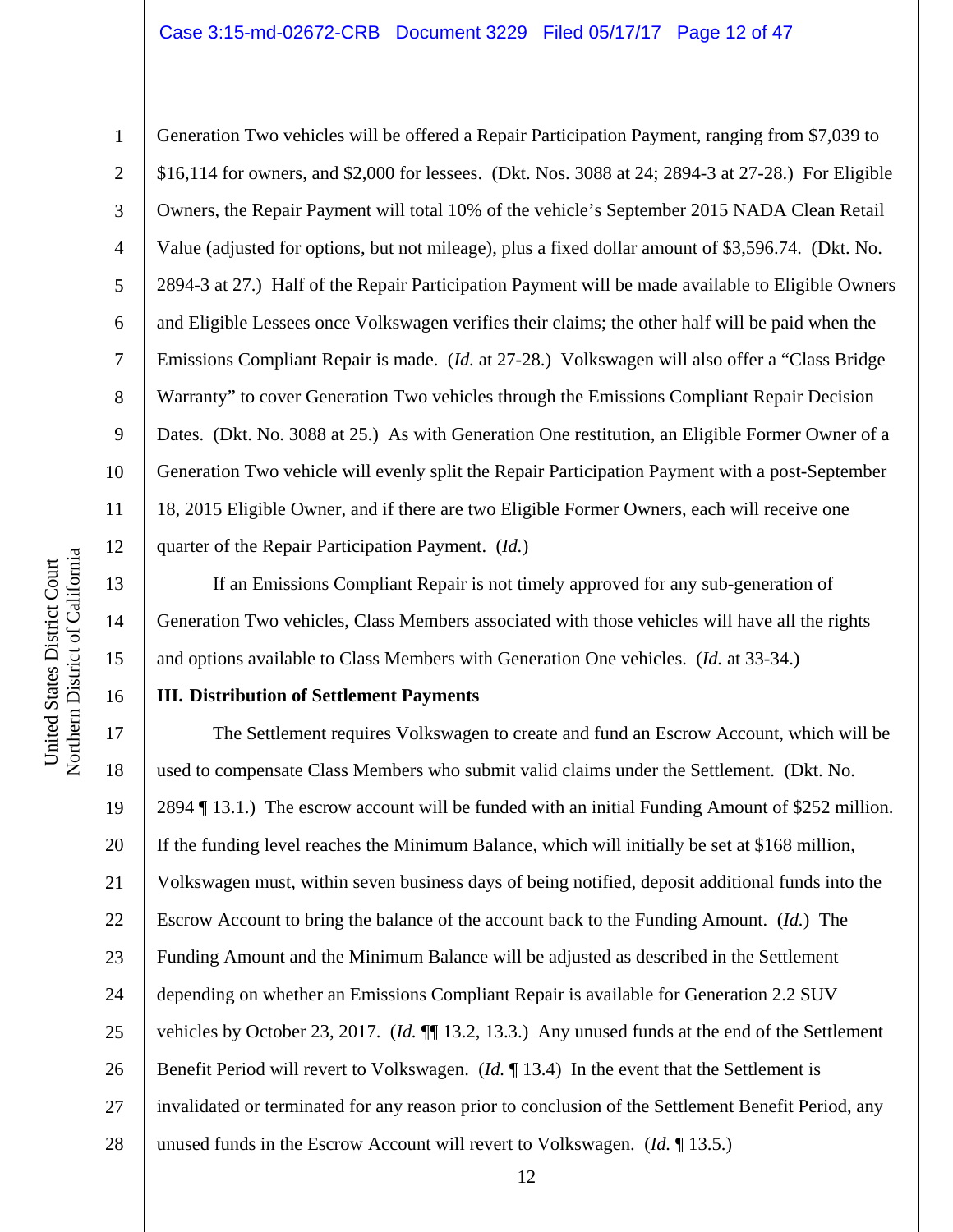#### **IV. Payment of Attorneys' Fees**

1

2

3

4 5 6 7 8 9 10 11 12 The Settlement further requires Volkswagen to pay reasonable attorneys' fees and costs. (Dkt. No. 2894 ¶ 14.1.) Class Counsel have agreed to seek no more than \$245 million in combined attorneys' fees and reasonable out-of-pocket costs with respect to the approximately \$1.24 billion in monetary benefits that Class Members will receive if all Generation Two vehicles achieve timely Emissions Compliant Repair approval without Reduced Performance. (Dkt. No. 2970 at 3.) If certain events increase Class Members' monetary benefits—such as the delay or denial of an Emissions Compliant Repair for any group of Generation Two vehicles—Class Counsel may move for additional fees and costs in an amount no greater than 5% of the additional monetary benefits made available to Class Members. (*Id.*) Volkswagen will pay reasonable fees separate from the compensation provided to Class Members and the fees are subject to Court approval. (Dkt. No. 2894 ¶ 14.1.)

#### **V. Releases**

In exchange for benefits under the Settlement, Class Members agree to release all Released

Claims against the Released Parties. The Settlement defines Released Parties as:

any person who, or entity that, is or could be responsible or liable in any way whatsoever, whether directly or indirectly, for the 3.0- liter TDI Matter. The Released Parties include, without limitation, (1) Volkswagen AG, Volkswagen Group of America, Inc. (d/b/a Volkswagen of America, Inc. or Audi of America, Inc.), Volkswagen Group of America Chattanooga Operations, LLC, Audi AG, Audi of America, LLC, VW Credit, Inc., VW Credit Leasing, Ltd., VCI Loan Services, LLC, Porsche Automobil Holding SE, Dr. Ing. h.c. F. Porsche AG, Porsche Cars North America, Inc., Porsche Financial Services, Inc., Porsche Leasing Ltd., and any former, present, and future owners, shareholders, directors, officers, employees, attorneys, affiliates, parent companies, subsidiaries, predecessors, and successors of any of the foregoing (the "VW and Porsche Released Entities"); (2) any and all contractors, subcontractors, and suppliers of the VW and Porsche Released Entities; (3) any and all persons and entities indemnified by any VW and Porsche Released Entity with respect to the 3.0-liter TDI Matter; (4) any and all other persons and entities involved in the design, research, development, manufacture, assembly, testing, sale, leasing, repair, warranting, marketing, advertising, public relations, promotion, or distribution of any Eligible Vehicle, even if such persons are not specifically named in this paragraph, including without limitation all Authorized Dealers, as well as non-authorized dealers and sellers; (5) Claims Supervisor; (6) Notice Administrator; (7) lenders, creditors, financial institutions, or any other parties that

13

14

15

16

17

18

19

20

21

22

23

24

25

26

27

28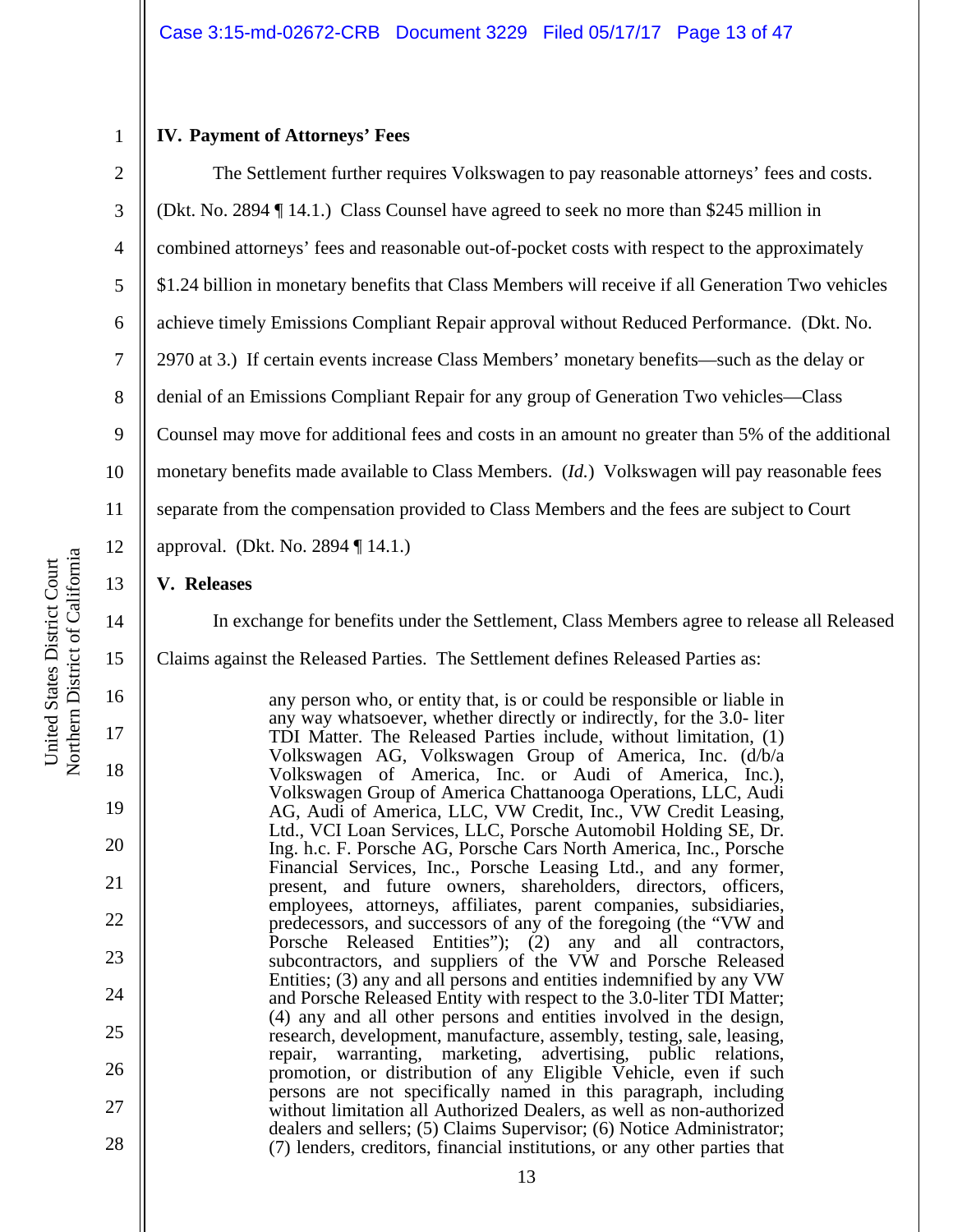financed any purchase or lease of an Eligible Vehicle; and (8) for each of the foregoing, their respective former, present, and future affiliates, parent companies, subsidiaries, predecessors, successors, shareholders, indemnitors, subrogees, spouses, joint ventures, general or limited partners, attorneys, assigns, principals, officers, directors, employees, members, agents, representatives, trustees, insurers, reinsurers, heirs, beneficiaries, wards, estates, executors, administrators, receivers, conservators, personal representatives, divisions, dealers, and suppliers. Notwithstanding the foregoing, this Release does not release any claims against Robert Bosch GmbH and Robert Bosch, LLC or any of its former, present, and future owners, shareholders, directors, officers, employees, attorneys, affiliates, parent companies, subsidiaries, predecessors, or successors unless the Court approves any settlement between Bosch and members of the Class in any way related to, or arising from, the 3.0-liter TDI Matter.

- (Dkt. No. 2894 ¶ 12.2.)
	- The Released Claims are defined as:

any and all claims, demands, actions, or causes of action of any kind or nature whatsoever, whether in law or in equity, known or unknown, direct, indirect or consequential, liquidated or unliquidated, past, present or future, foreseen or unforeseen, developed or undeveloped, contingent or noncontingent, suspected or unsuspected, whether or not concealed or hidden, arising from or in any way related to the 3.0-liter TDI Matter, including without limitation (1) any claims that were or could have been asserted in the Action; and (2) any claims for fines, penalties, criminal assessments, economic damages, punitive damages, exemplary damages, liens, injunctive relief, attorneys', expert, consultant, or other litigation fees or costs other than fees and costs awarded by the Court in connection with this Settlement, or any other liabilities, that were or could have been asserted in any civil, criminal, administrative, or other proceeding, including arbitration[.]

- (*Id.* ¶ 12.3.)
	- Class Members expressly waive and relinquish any rights they may have under California
- 21 Civil Code § 1542 or other similar federal or state laws. (*Id.* ¶ 12.6; *see* Cal. Civ. Code § 1542 ("A
- 22 general release does not extend to claims which the creditor does not know or suspect to exist in
- 23 his or her favor at the time of executing the release, which if known by him or her must have
- 24 materially affected his or her settlement with the debtor.").)
- 25

27

#### **DISCUSSION – FINAL APPROVAL OF SETTLEMENT**

- 26 **I. Legal Standard** 
	- The Ninth Circuit maintains "a strong judicial policy" that favors class action settlements.
- 28 *Allen v. Bedolla*, 787 F.3d 1218, 1223 (9th Cir. 2015). Nevertheless, Federal Rule of Civil

1

2

3

4

5

6

7

8

9

10

11

12

13

14

15

16

17

18

19

20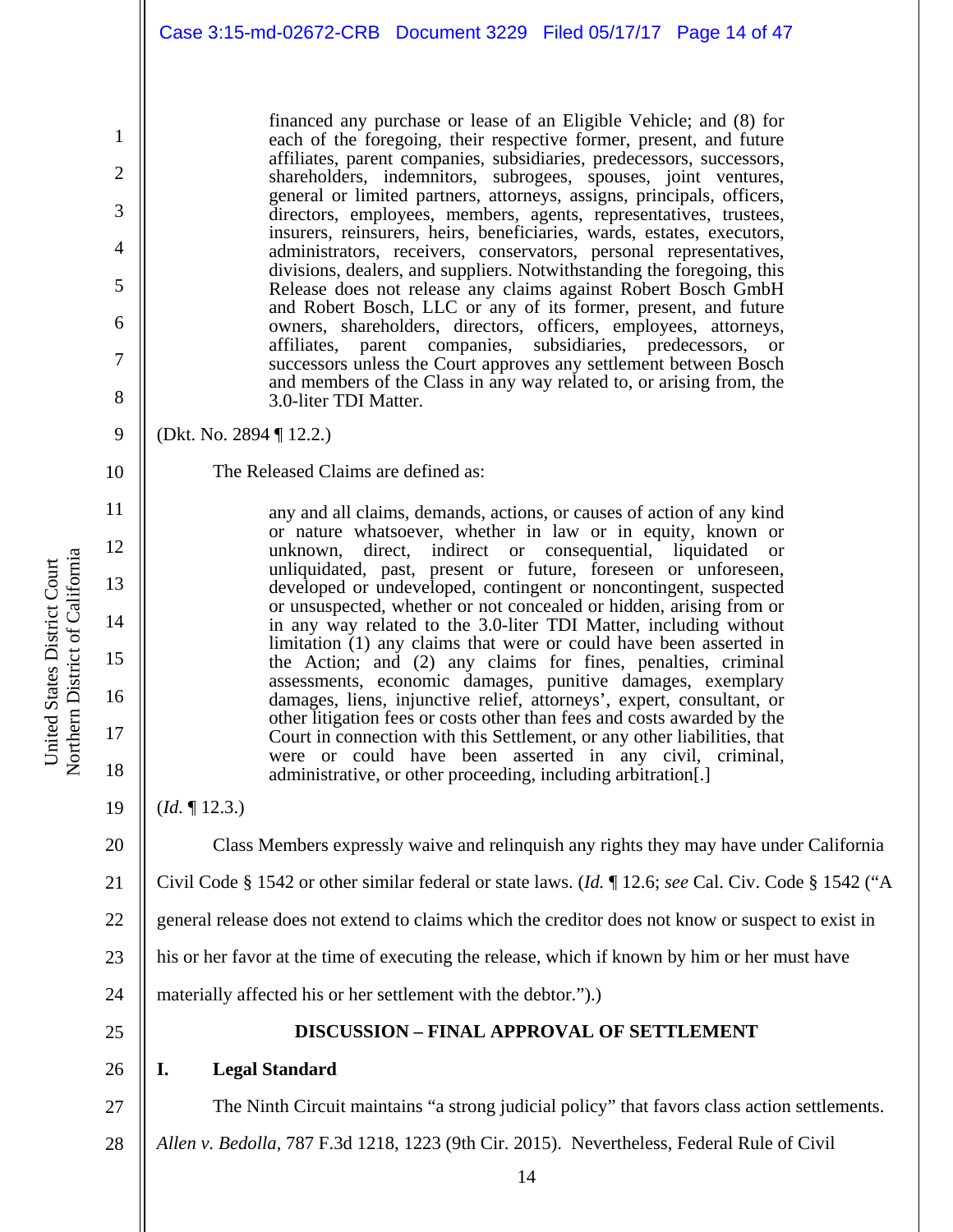#### Case 3:15-md-02672-CRB Document 3229 Filed 05/17/17 Page 15 of 47

United States District Court

United States District Court

1

2

3

4

5

6

7

8

9

Procedure 23(e) requires courts to approve any class action settlement. "[S]ettlement class actions present unique due process concerns for absent class members." *Hanlon v. Chrysler Corp.*, 150 F.3d 1011, 1026 (9th Cir. 1998). As a result, "the district court has a fiduciary duty to look after the interests of those absent class members." *Allen*, 787 F.3d at 1223 (collecting cases). Specifically, courts must "determine whether a proposed settlement is fundamentally fair, adequate, and reasonable." *Hanlon*, 150 F.3d at 1026; *see* Fed. R. Civ. P. 23(e)(2). In particular, where "the parties reach a settlement agreement prior to class certification, courts must peruse the proposed compromise to ratify both the propriety of the certification and the fairness of the settlement." *Staton v. Boeing Co.*, 327 F.3d 938, 952 (9th Cir. 2003).

10 11 12 13 14 15 16 17 18 19 20 Approval of a settlement is a two-step process. Courts first "determine[] whether a proposed class action settlement deserves preliminary approval and then, after notice is given to class members, whether final approval is warranted." *In re High-Tech Employee Antitrust Litig.*, No. 11-CV-02509-LHK, 2014 WL 3917126, at \*3 (N.D. Cal. Aug. 8, 2014). "At the fairness hearing, ... after notice is given to putative class members, the court entertains any of their objections to (1) the treatment of the litigation as a class action and/or (2) the terms of the settlement." *Ontiveros v. Zamora*, 303 F.R.D. 356, 363 (E.D. Cal. 2014) (citing *Diaz v. Trust Territory of Pac. Islands*, 876 F.2d 1401, 1408 (9th Cir. 1989)). After the fairness hearing, the court determines whether the parties should be allowed to settle the class action pursuant to the agreed-upon terms. *See Chavez v. Lumber Liquidators, Inc.*, No. CV-09-4812 SC, 2015 WL 2174168, at \*3 (N.D. Cal. May 8, 2015) (citation omitted).

### 21 22

23

### **A. Rule 23(a) and (b) Requirements**

**II. Final Certification of the Settlement Class** 

A class action is maintainable only if it meets the four Rule 23(a) prerequisites:

24 25 26 27 (1) the class is so numerous that joinder of all members is impracticable; (2) there are questions of law or fact common to the class; (3) the claims or defenses of the representative parties are typical of the claims or defenses of the class; and (4) the representative parties will fairly and adequately protect the interests of the class.

28 Fed. R. Civ. P. 23(a). In a settlement-only certification context, the "specifications of the Rule . . .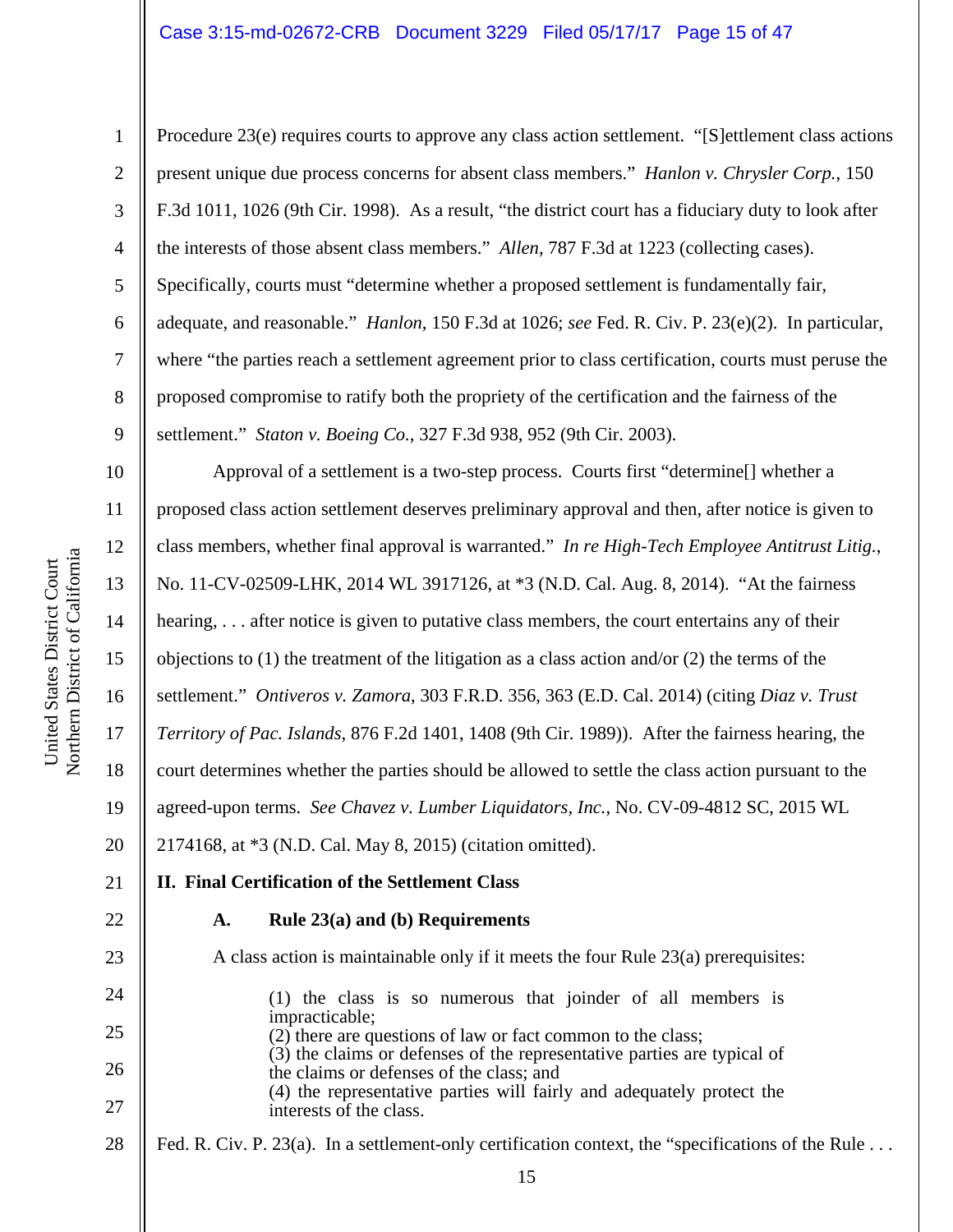#### Case 3:15-md-02672-CRB Document 3229 Filed 05/17/17 Page 16 of 47

2 3 4 5 designed to protect absentees by blocking unwarranted or overbroad class definitions . . . demand undiluted, even heightened, attention[.]" *Amchem Prods., Inc. v. Windsor*, 521 U.S. 591, 620 (1997). "Such attention is of vital importance, for a court asked to certify a settlement class will lack the opportunity, present when a case is litigated, to adjust the class, informed by the proceedings as they unfold." *Id.* 

In addition to the Rule 23(a) prerequisites, "parties seeking class certification must show that the action is maintainable under Rule 23(b)(1), (2), or (3)." *Amchem*, 521 U.S. at 614. Rule 23(b)(3), relevant here, requires that (1) "questions of law or fact common to class members predominate over any questions affecting only individual members" and (2) "a class action is superior to other available methods for fairly and efficiently adjudicating the controversy." Fed. R. Civ. P. 23(b)(3). The "pertinent" matters to these findings include: (A) the class members' interests in individually controlling the

| (A) the class members' interests in individually controlling the          |  |  |
|---------------------------------------------------------------------------|--|--|
| prosecution or defense of separate actions;                               |  |  |
| (B) the extent and nature of any litigation concerning the                |  |  |
| controversy already begun by or against class members;                    |  |  |
| (C) the desirability or undesirability of concentrating the litigation of |  |  |
| the claims in the particular forum; and                                   |  |  |
| (D) the likely difficulties in managing a class action.                   |  |  |
|                                                                           |  |  |

*Id.* 

1

6

7

8

9

10

11

12

13

14

15

16

17 18 19 20 21 In its preliminary approval order, the Court carefully considered whether Plaintiffs satisfied the Rule 23(a) and (b)(3) requirements. (Dkt. No. 2919 at 20-24.) "Because the Settlement Class has not changed, the Court sees no reason to revisit the analysis of Rule 23[(a) and (b)]." *G. F. v. Contra Costa Cty.*, No. 13-CV-03667-MEJ, 2015 WL 7571789, at \*11 (N.D. Cal. Nov. 25, 2015) (internal quotation marks and citation omitted).

22

#### **B. Rule 23(c) Requirements**

23 24 25 26 27 28 "Adequate notice is critical to court approval of a class settlement under Rule 23(e)." *Hanlon*, 150 F.3d at 1025. Rule 23(c)(2)(B) requires that "[f]or any class certified under Rule 23(b)(3), the court must direct to class members the best notice that is practicable under the circumstances, including individual notice to all members who can be identified through reasonable effort." Fed. R. Civ. P. 23(c)(2)(B). "[T]he express language and intent of Rule  $23(c)(2)$  leave no doubt that individual notice must be provided to those class members who are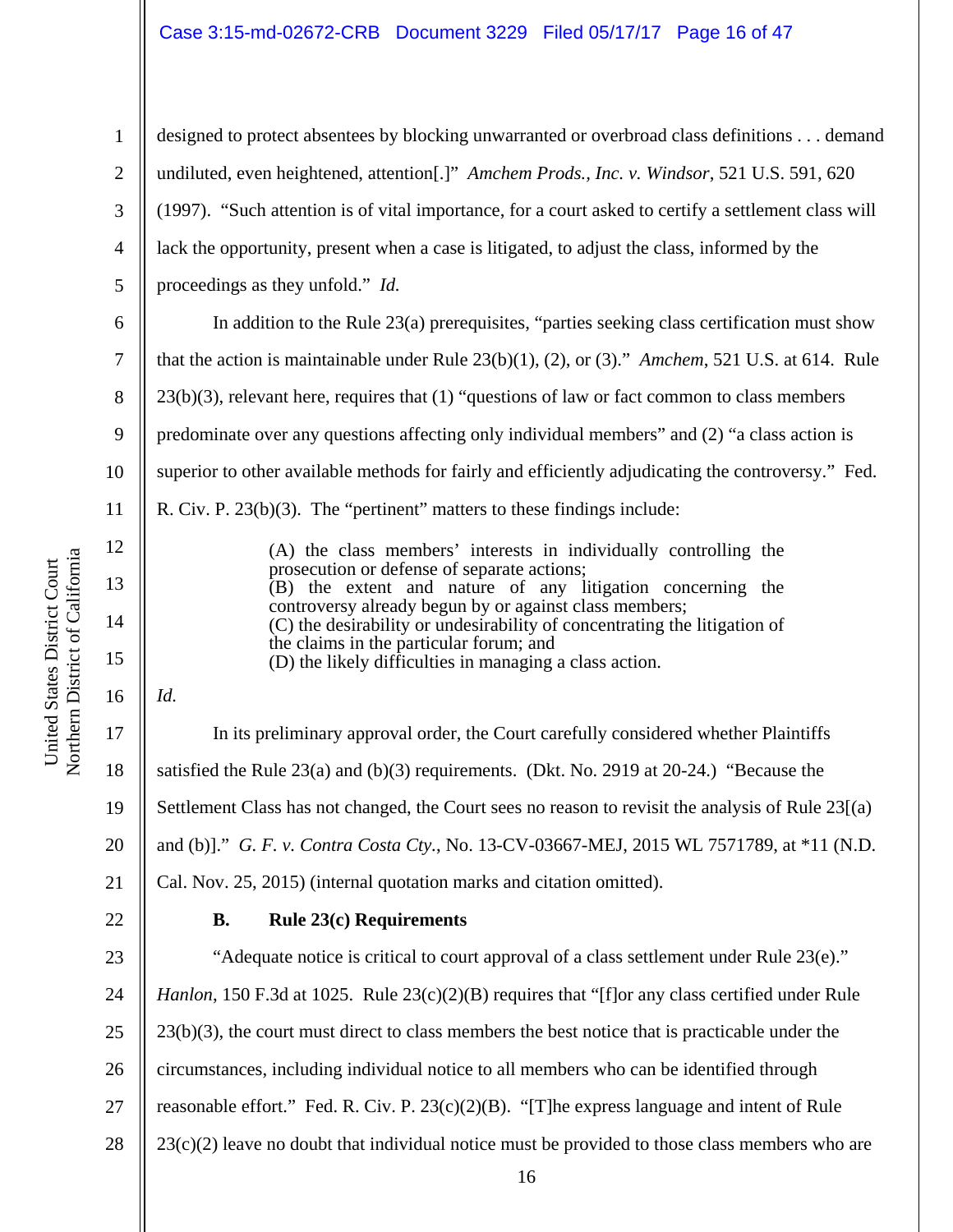10

11

12

13

14

15

17

18

19

21

22

23

24

25

1

identifiable through reasonable effort." *Eisen v. Carlisle & Jacquelin*, 417 U.S. 156, 175 (1974).

#### **1. Implementation of the Notice Program**

The Court previously approved the form and content of the Notice, as well as the Notice Program set forth in the Settlement. (Dkt. No. 2919 at 31-34; *see also* Dkt. Nos. 2894-2, 2894-3, 3044.) The Court also appointed Kinsella Media LLC ("KM") as Notice Administrator to implement the Notice Program. (Dkt. No. 2919 at 36.)

Starting February 24, 2017, Rust Consulting, Inc. ("Rust"), of which KM is a subsidiary, mailed 8.5" x 11" color Postcard Notices to 57,010 potential Generation One Class Members; 135,715 potential Generation Two Class Members; and 69,626 non-Volkswagen, non-Porsche, and non-Audi new car and used car dealers. (Dkt. Nos. 3190-3 ¶¶ 8, 10; 3190-4 ¶ 8.) The Postcard Notices provided an overview of the Settlement and directed readers to the Settlement Website and a toll-free number for more information and to access to the Long Form Notice. (*Id.*) Rust obtained potential Class Members' addresses through Volkswagen's records and registration data, and by purchasing a mailing list of non-Volkswagen/Audi new and used car dealers. (Dkt. No. 3190-4 ¶¶ 5-6.) Over 95% of mailings have been delivered. (Dkt. No. 3190-3 ¶ 11.)

16 20 To supplement direct mail notice, Rust also sent three email notifications to at least 97,400 potential Class Members who provided an email address when registering for the Volkswagen and Audi Goodwill Program, or for whom an email address was otherwise available. (*Id.* ¶ 12.) The first email, sent between February 11 and February 18, 2017, provided a short overview of the Settlement and directed Class Members to the Settlement Website. The second email, sent between February 17 and February 24, 2017, included a copy of the Long Form Notice. The third email, sent between March 28 and March 31, 2017, reminded readers about the Class Settlement and included a link to an updated Long Form Notice, which the Court approved on March 15, 2017, and which included additional information about Reduced Performance metrics for Generation Two vehicles. (*Id.*; Dkt. Nos. 3190-4 ¶¶ 13-15; 3037-1.)

26 27 28 The Notice Program also included notice by publication, both in print and digital form. The print notification campaign included 45 strategically-placed notifications in national and regional publications. Specifically, the Short Form Notice appeared as a color advertisement

17

a United States District Court United States District Court Northern District of Californi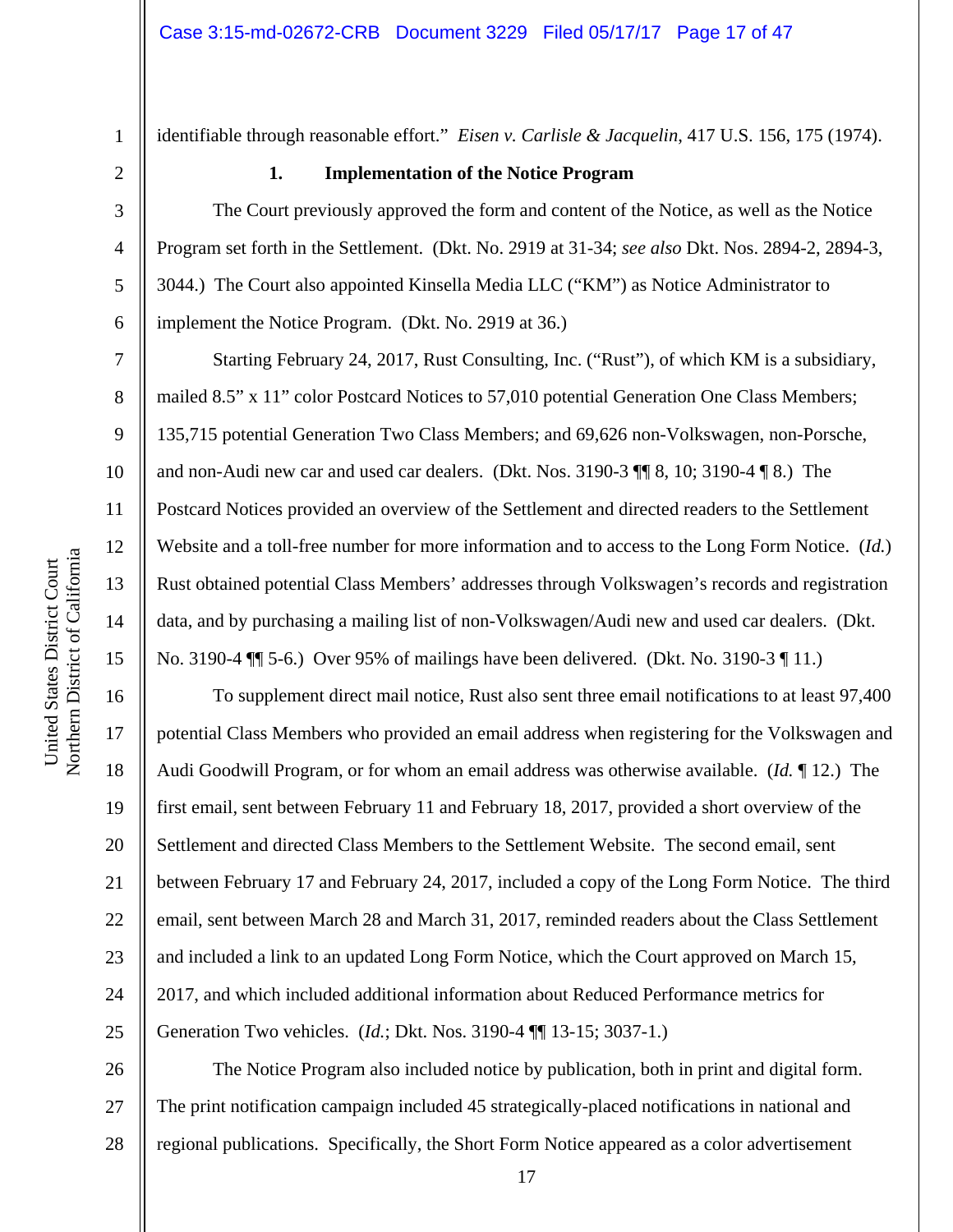(where available) in the Sunday edition of *The New York Times*; the daily edition of *The Wall Street Journal*; the daily edition of *USA Today*; both the Sunday and daily editions of three newspapers covering markets with 5,000 or more Eligible Vehicles; the Sunday edition of 10 newspapers covering markets with 2,000-4,999 Eligible Vehicles; the weekly editions of 13 Hispanic newspapers, with the Notice translated into Spanish; and the weekly editions of 13 African American newspapers. (Dkt. No. 3190-3 ¶¶ 14-18, Ex. A.)

The digital and social media campaign consisted of publishing more than 70,516,550 digital impressions on dozens of relevant websites and on leading social media platforms. (Dkt. No. 3190-3 ¶¶ 27, 19-26.) From February 15 to March 31, 2017, KM published targeted banner advertisements with a bold message and graphics on websites that Class Members visited, according to IHS Automotive data. (*Id.* ¶¶ 20-21.) And to specifically reach fleet owners and others interested in the automotive industry, banner advertisements appeared on the National Automobile Dealers Association (www.nada.org) website. (*Id.* ¶ 22.) KM also placed banner ads on websites associated with the following trade publications: *Automotive Fleet*, *Automotive News*, and *Auto Rental News*. (*Id.* ¶ 22.) An individual who clicked on a banner advertisement was taken directly to the Settlement Website, and targeted internet advertising generated 130,814 clicks to the Settlement Website. (*Id.* ¶¶ 19-20.)

The digital media campaign also included Facebook, Instagram, and Twitter advertisements; banner and video advertisements published on a broad and diverse range of websites through the Google Display Network; and the use of sponsored keywords/phrases on all major search engines, including Google AdWords and Bing Microsoft Advertising. (*Id.* ¶¶ 23-25.)

22 23 24 25 26 All notice materials directed Class Members to the Settlement Website and toll-free telephone number. (Dkt. Nos. 2894-2; 2894-3; 3190-3 ¶ 32.) As of April 26, 2017, there had been 2,787 calls to the toll-free number related to the 3.0-liter Settlement. (Dkt. No. 3190-3 ¶ 32.) And as of April 28, 2017, the section of the Settlement Website related to the 3.0-liter Settlement had received 260,447 unique visits. (*Id.* ¶ 31.)

27

28

#### **2. CAFA Compliance**

The Class Action Fairness Act ("CAFA") provides that "each defendant that is

1

2

3

4

5

6

7

8

9

10

11

12

13

14

15

16

17

18

19

20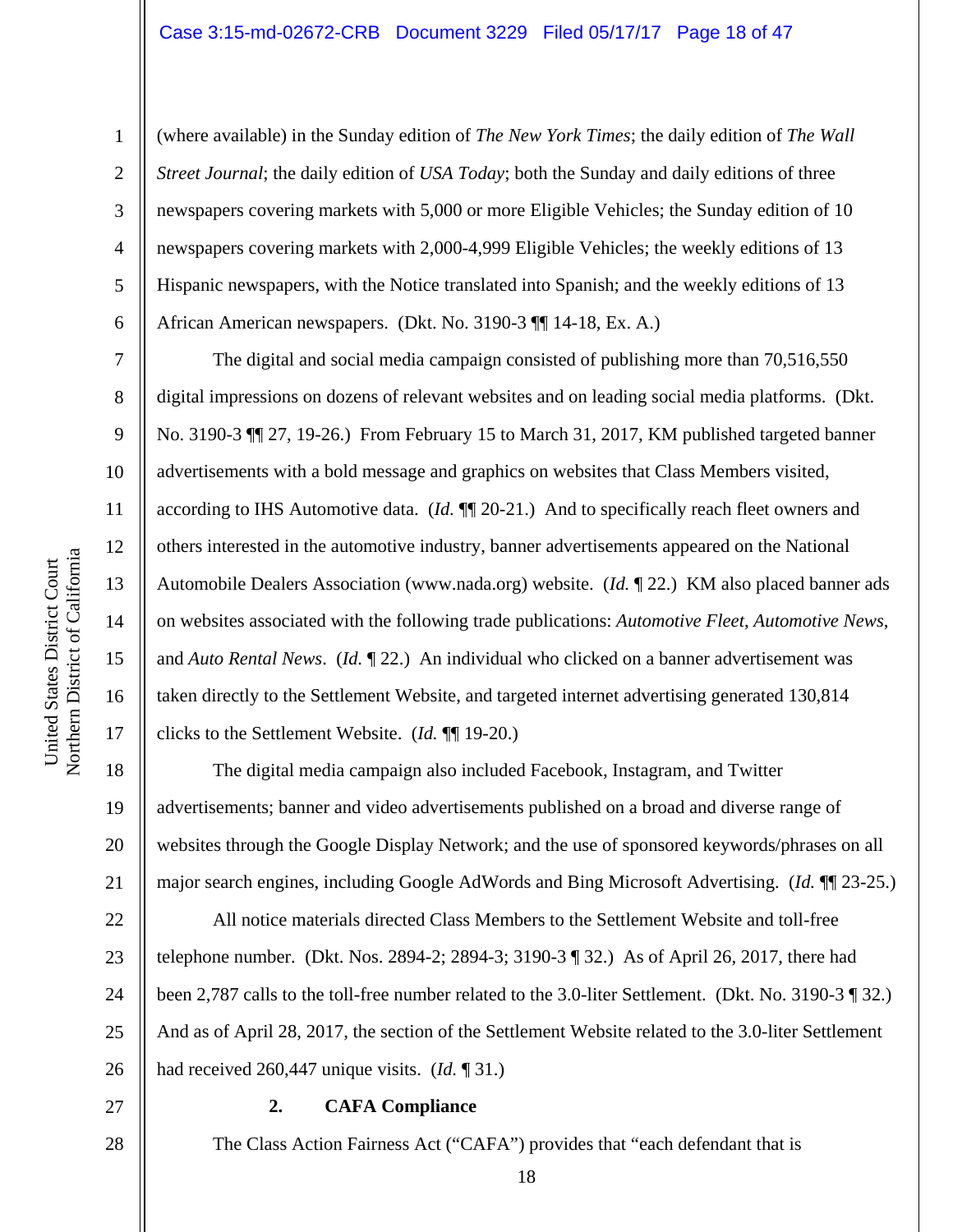participating in the proposed settlement shall serve upon the appropriate State official of each State in which a class member resides and the appropriate Federal official, a notice of the proposed settlement[.]" 28 U.S.C. § 1715(b). Volkswagen satisfied this notice requirement on February 2, 2017, when counsel mailed notice of the proposed Settlement to the United States Attorney General and all 50 States' Attorneys General. (*See* Dkt. No. 3203 ¶ 2, Ex. A.)

#### **3. Adequacy of Notice**

The Court is satisfied that the Notice Program was reasonably calculated to notify Class Members of the proposed Settlement. The Notice "apprise[d] interested parties of the pendency of the action and afford them an opportunity to present their objections." *Bourne Valley Court Trust v. Wells Fargo Bank, NA*, 832 F.3d 1154, 1158 (9th Cir. 2016) (quoting *Mennonite Bd. of Missions v. Adams*, 462 U.S. 791, 795 (1983)). Indeed, the Notice Administrator reports the Notice Program reached more than 90% of potential Class Members. (Dkt. No. 3190-3 ¶ 36.) Several Class Members object that the Notice did not adequately inform them of the thresholds that would constitute "Reduced Performance" for Generation Two vehicles if an Emissions Compliant Repair is approved. This information, however, was provided in the updated Long Form Notice. Specifically, Question 36 asked, "How will the Emissions Compliant Repair affect my vehicle's performance?" (Dkt. No. 3037-1 at 32.) In response to this question, Class Members were informed that:

As part of the Class Action Settlement, Defendants have represented that the Emissions Compliant Repair shall not result in Reduced Performance. Reduced Performance means a change in any of the following performance attributes: (1) a reduction calculated in fuel economy using the EPA formula of more than 3 MPG; (2) a decrease of greater than 5% in peak horsepower; or (3) decrease of greater than 5% peak torque. These attributes will be measured by Volkswagen according to industry standards when it submits its proposed Emissions Compliant Repairs to EPA and CARB.

25 (*Id.*)

26 27 28 Although this information was not included in the Postcard Notices or the original Long Form Notice, the Notice Administrator took reasonable steps to alert Class Members of this more detailed information, sending an email with a link to the updated Long Form Notice to 97,414

1

2

3

4

5

6

7

8

9

10

11

12

13

14

15

16

17

18

19

20

21

22

23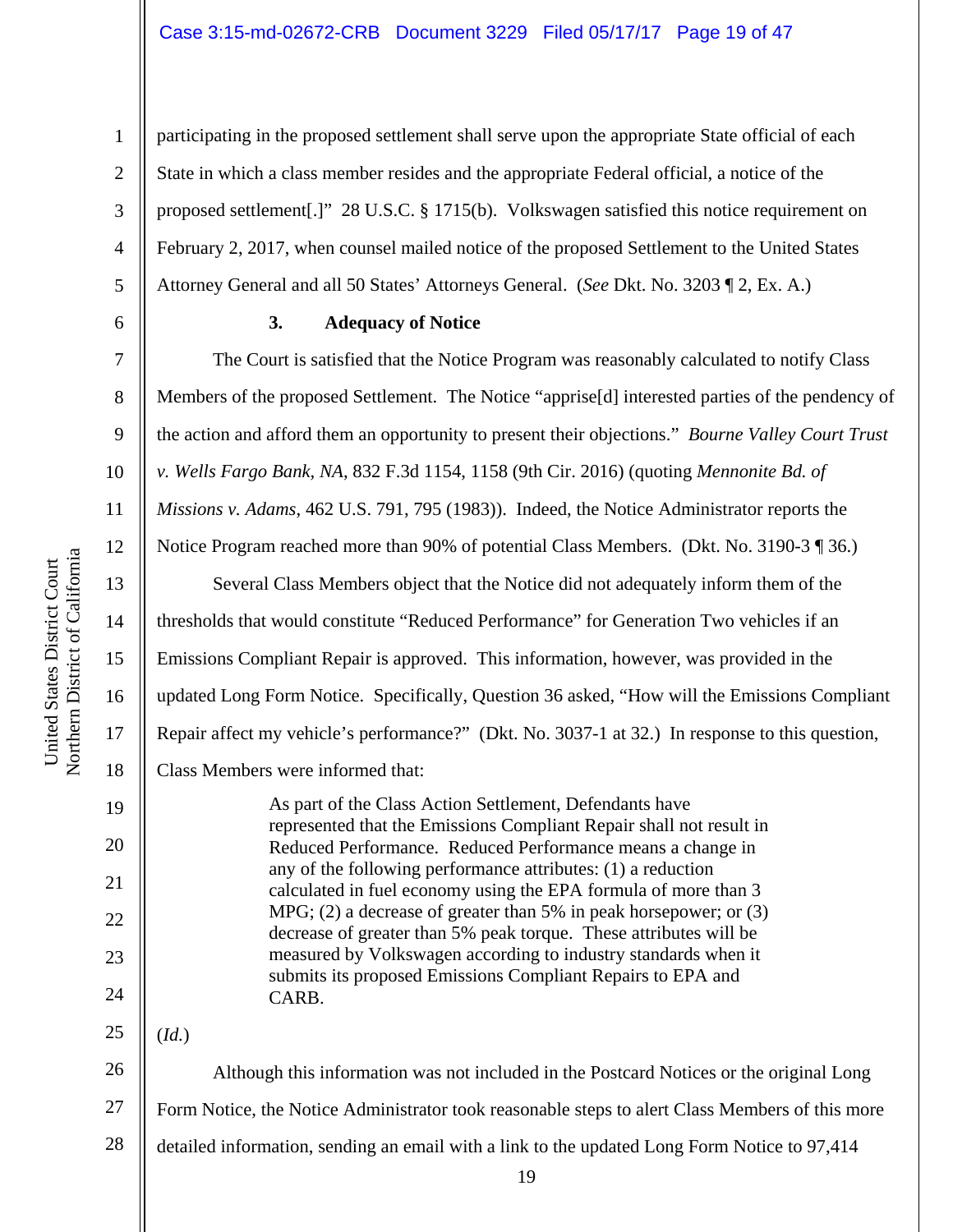potential Class Members between March 28 and March 31, 2017, two weeks before the opt-out and objection deadline. (Dkt. Nos. 3190-3; 3190-4 ¶¶ 13-15; 3037-1.) The updated Long Form Notice was also made available on the Settlement Website.

Further, the absence of the Reduced Performance specifics in the original Notice was not misleading. The original Long Form Notice explained that it was anticipated that Generation Two vehicles could be repaired "without *materially* reduced performance." (Dkt. No. 2894-3 at 3 (emphasis added).) Class Members were thus made aware that some reductions in performance were possible. The original Long Form Notice also informed Class Members that "[t]he impact [of a Reduced Emissions Modification] on your vehicle is not known at this time, but it will be disclosed to you if the EPA and CARB approve a Reduced Emissions Modification," including "any effects that any Reduced Emissions Modification will have on your vehicle's . . . performance[.]" (*Id.* at 21.) Class Members were therefore made aware that there was some

uncertainty with respect to the impact of a Reduced Emissions Modification on their vehicles' performance. Moreover, as early as February 15, 2017, the Settlement Agreement—which specifically defines Reduced Performance in Section 7.5—was made available on the Settlement Website. (*See* Dkt. Nos. 3190-3 ¶ 30; 2894 ¶ 7.5.)

In light of the original Notice and the updated Long Form Notice, the Court concludes that the Class was adequately made aware of the potential Reduced Performance for Generation Two vehicles.

20

21

22

23

27

28

1

2

3

4

5

6

7

8

9

10

11

12

13

14

15

16

17

18

19

\* \* \*

For the reasons discussed above, the Settlement Class satisfies Rules 23(a) and 23(b)(3), and the Class Notice satisfies Rule 23(c). Accordingly, the Court grants final class certification.

#### **III.Fairness, Adequacy, and Reasonableness**

24 25 26 Courts may approve a class action settlement "only after a hearing and on finding that it is fair, reasonable, and adequate." Fed. R. Civ. P. 23(e)(2). Courts assessing the fairness of a settlement generally weigh:

> (1) the strength of the plaintiff's case; (2) the risk, expense, complexity, and likely duration of further litigation; (3) the risk of maintaining class action status throughout the trial; (4) the amount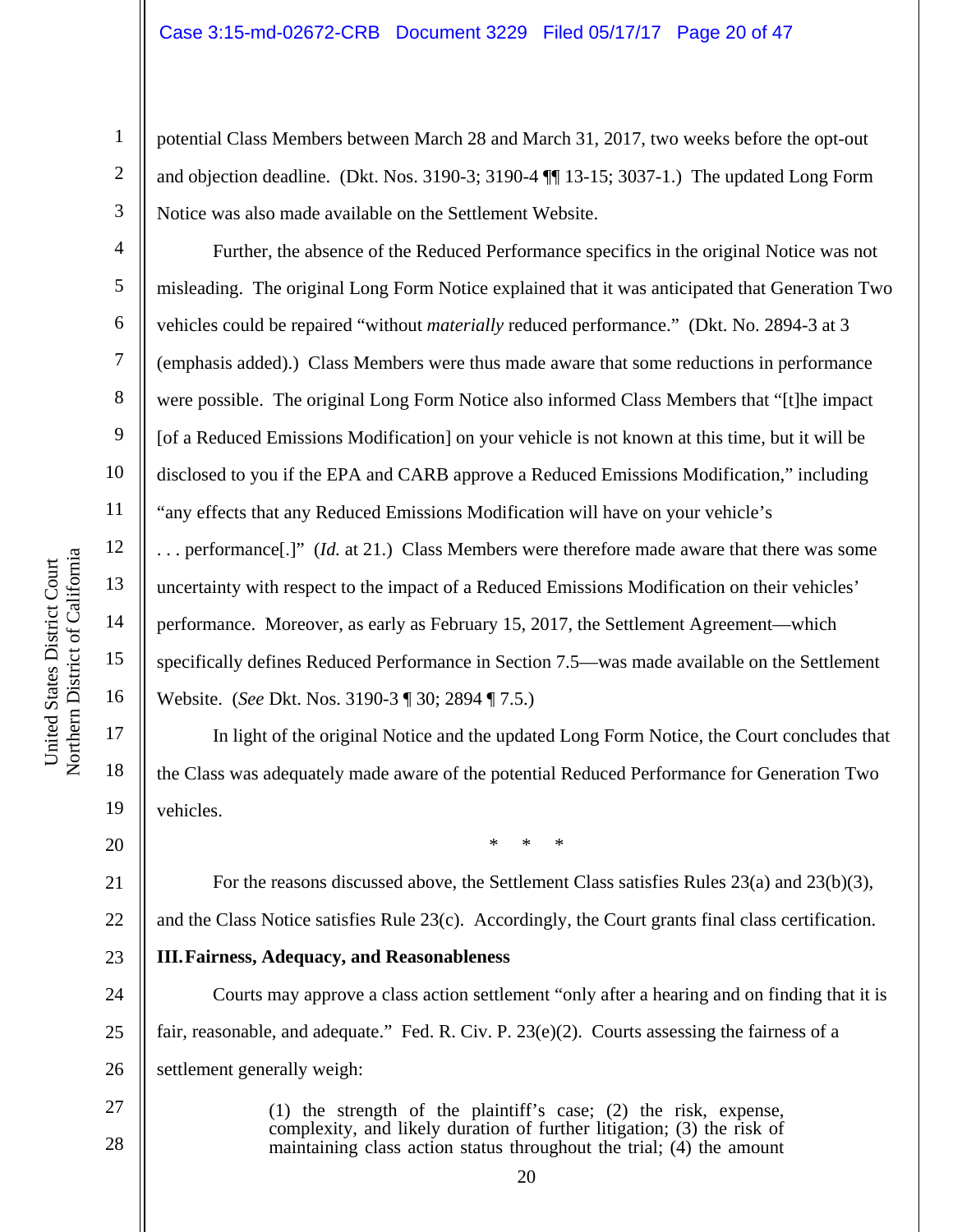#### Case 3:15-md-02672-CRB Document 3229 Filed 05/17/17 Page 21 of 47

offered in settlement; (5) the extent of discovery completed and the stage of the proceedings; (6) the experience and views of counsel; (7) the presence of a governmental participant; and (8) the reaction of the class members of the proposed settlement.

*Churchill Vill., L.L.C. v. Gen. Elec.*, 361 F.3d 566, 575 (9th Cir. 2004).

But where, as here, the parties negotiate a settlement before a class has been certified, "courts must peruse the proposed compromise to ratify both the propriety of the certification and the fairness of the settlement." *Staton*, 327 F.3d at 952. Pre-class certification settlements "must withstand an even higher level of scrutiny for evidence of collusion or other conflicts of interest than is ordinarily required under Rule 23(e) before securing the court's approval as fair." *In re Bluetooth Prods. Liability Litig.*, 654 F.3d 935, 946 (9th Cir. 2011) (citing *Hanlon*, 150 F.3d at 1026). This heightened scrutiny "ensure[s] that class representatives and their counsel do not secure a disproportionate benefit 'at the expense of the unnamed plaintiffs who class counsel had a duty to represent.'" *Lane v. Facebook, Inc.*, 696 F.3d 811, 819 (9th Cir. 2012) (quoting *Hanlon*, 150 F.3d at 1027). As such, courts must evaluate the settlement for evidence of collusion. *Id.* Because "[c]ollusion may not always be evident on the face of a settlement, . . . courts

therefore must be particularly vigilant not only for explicit collusion, but also for more subtle signs that class counsel have allowed pursuit of their own self-interests and that of certain class members to infect the negotiations." *In re Bluetooth*, 654 F.3d at 947. Signs of subtle collusion include, but are not limited to:

(1) when counsel receive a disproportionate distribution of the settlement, or when the class receives no monetary distribution but class counsel are amply rewarded, (2) when the parties negotiate a "clear sailing" arrangement providing for the payment of attorneys' fees separate and apart from class funds, which carries "the potential of enabling a defendant to pay class counsel excessive fees and costs in exchange for counsel accepting an unfair settlement on behalf of the class"; and (3) when the parties arrange for fees not awarded to revert to defendants rather than be added to the class fund[.] *Id.* (internal quotations and citations omitted).

26

- **A. The** *Churchill* **Factors**
- 27 28

**1. Strength of Plaintiffs' Case** 

The first factor does not favor settlement. "Approval of a class settlement is appropriate

a

1

2

3

4

5

6

7

8

9

10

11

12

13

14

15

16

17

18

19

20

21

22

23

24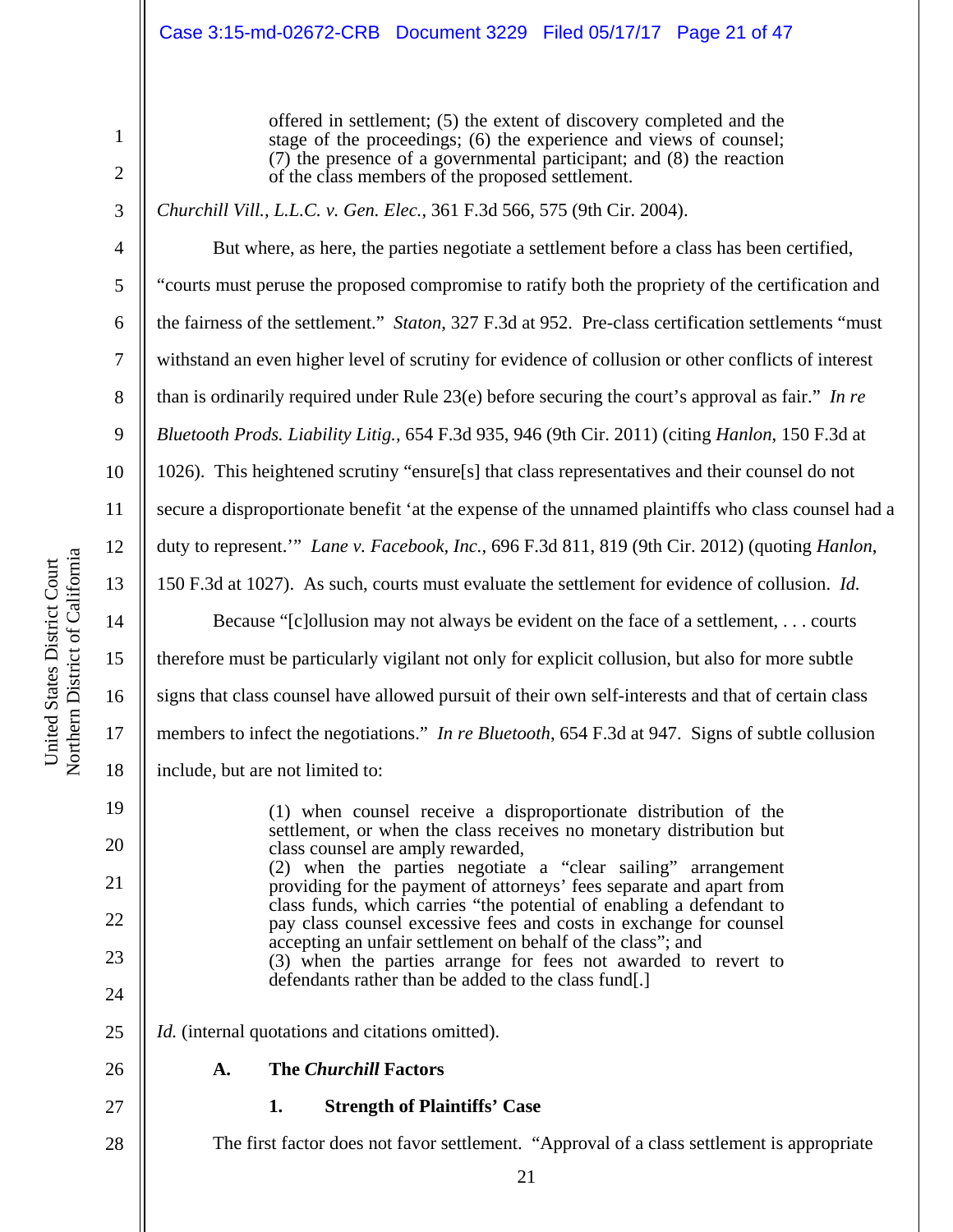#### Case 3:15-md-02672-CRB Document 3229 Filed 05/17/17 Page 22 of 47

6

7

8

9

10

11

12

13

14

15

16

17

18

19

20

21

22

23

24

25

26

27

28

1

when plaintiffs must overcome significant barriers to make their case." *G.F.*, 2015 WL 7571789, at \*8 (citing *Chun-Hoon v. McKee Foods Corp.*, 716 F. Supp. 2d 848, 851 (N.D. Cal. 2010)). Such barriers are mostly lacking here, as Plaintiffs acknowledge they have a strong case (*see* Dkt. No. 3088 at 34), and liability is not at issue: Volkswagen admits to installing and failing to disclose the defeat device in its TDI diesel engine vehicles, which it marketed as environmentally friendly.

Plaintiffs also have strong support for their requested relief. Class Members paid for vehicles that lacked certain attributes that Volkswagen had marketed as being present, which would likely support damages. (Stockton Decl., Dkt. No. 3088-1 ¶ 12.) And although rescission is "an extraordinary remedy and is not available when there is an adequate remedy at law," *Ward v. TheLadders.com, Inc.*, 3 F. Supp. 3d 151, 164 (S.D.N.Y. 2014), here Plaintiffs have a strong case for rescission of Generation One vehicle purchases, as it is not possible to timely bring these vehicles into compliance with EPA and CARB emission requirements. (*See* Kull Decl., Dkt. No. 1784-2 ¶ 16 ("[T]he facts underlying the 'clean diesel' litigation make it probable that courts would interpret these rules [regarding rescission] liberally in favor of an Eligible Owner seeking rescission and restitution against Volkswagen.").) Because Plaintiffs claims against Volkswagen are strong, this factor does not favor final approval.

**2. Risk, Expense, Complexity, and Likely Duration of Further Litigation**  Though Plaintiffs have strong claims, the merits of those claims are balanced by the risk, expense, and complexity of the case, as well as the likely duration of further litigation. *See In re Mego Fin. Corp. Sec. Litig.*, 213 F.3d 454, 458-59 (9th Cir. 2000). Should Class Counsel proceed with litigating Plaintiffs' claims to conclusion, any recovery would likely come years in the future and at far greater expense. In comparison, approval of the Settlement will require Volkswagen to move quickly to repair Eligible Vehicles, or otherwise remove them from the road—a key priority since the outset of this case. (*See* Dkt. No. 365 at 5:7-6:6.) The Settlement requires Volkswagen to fund an Escrow Account used to compensate Class Members within 10 days of the Court's final approval order (Dkt. No. 2894 ¶ 13.1), and the Buyback claims-process for Eligible Owners and Lessees of Generation One vehicles must begin within 15 days of final approval. (*See* Dkt. No.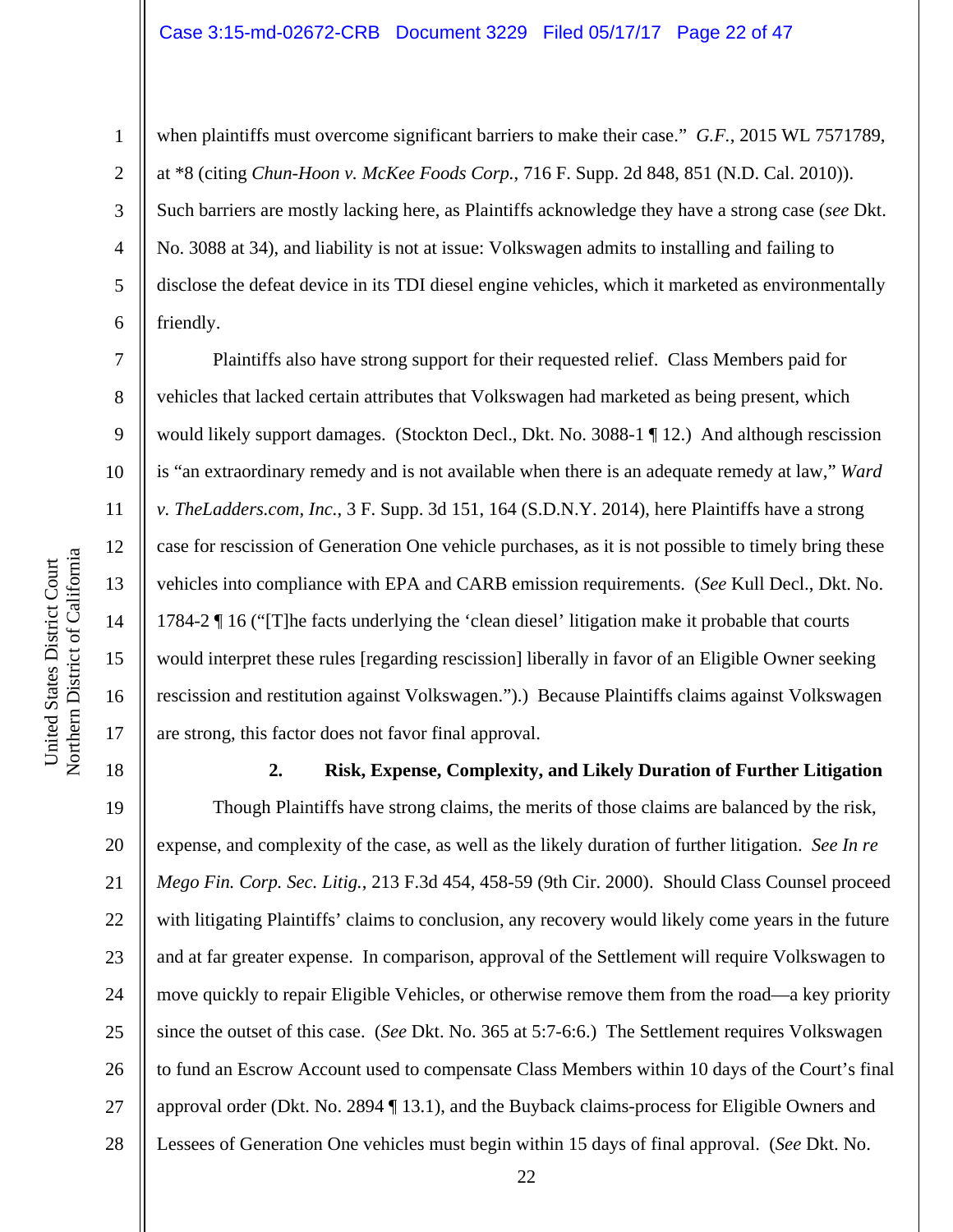2894-4 at 3.) The benefits available to Generation Two vehicle owners will depend on whether Volkswagen can timely make available an Emissions Compliant Repair. (Dkt. No. 2894 ¶ 6.1.) But even then, the latest Decision Date for an Emissions Compliant Repair is December 20, 2017—with up to three 30-day extensions—giving Volkswagen a time-limited opportunity to fix the vehicles it believes can be fully repaired. (*See id.* ¶¶ 6.2, 6.4.) Thus, while Plaintiffs would likely prevail on their claims, the Settlement provides benefits much sooner than if litigation were to continue—compensating Class Members now and limiting additional environmental damage. The second *Churchill* factor therefore supports final approval.

9

1

2

3

4

5

6

7

8

10

11

12

13

14

15

16

17

18

19

#### **3. Risk of Maintaining Class Action Status throughout Trial**

The potential difficulties in obtaining and maintaining class certification weigh in favor in final approval. Although there does not appear to be any issue with maintaining class certification at this point, if the parties had not settled, Volkswagen could have opposed Plaintiffs' motion for class certification and, even if the Court certified the class, there is a risk the Court could later decertify it. This factor therefore favors settlement.

#### **4. Amount Offered in Settlement**

This factor is considered "the most important variable in assessing a class settlement." *In re TracFone Unlimited Serv. Plan Litig.*, 112 F. Supp. 3d 993, 1001 (N.D. Cal. 2015). Here, it favors settlement because Class Members will be adequately and fairly compensated by Volkswagen in a number of ways.

20 21 22 23 24 25 26 27 28 For Generation One Eligible Owners, the Settlement provides for a Buyback or Trade-In, plus Owner Restitution, or a combination of a Reduced Emissions Modification and Owner Restitution. (Dkt. No. 2894 at 25-28.) For Class Members electing the Buyback or Trade-In options, the baseline valuation for Generation One vehicles is the NADA's Clean Trade value as of September 2015—which predates public disclosure of the scandal. (Dkt. No. 2894-1.) As noted by Edward M. Stockton, Vice President and Director of Economics Services at The Fontana Group, Inc., this valuation method "protect[s] buyback participants from the possibility of excess price depreciation that may have occurred in the post-revelation market." (Dkt. No. 3088-1 ¶ 27.) Class Members electing the Buyback or Trade-In options will also receive Owner Restitution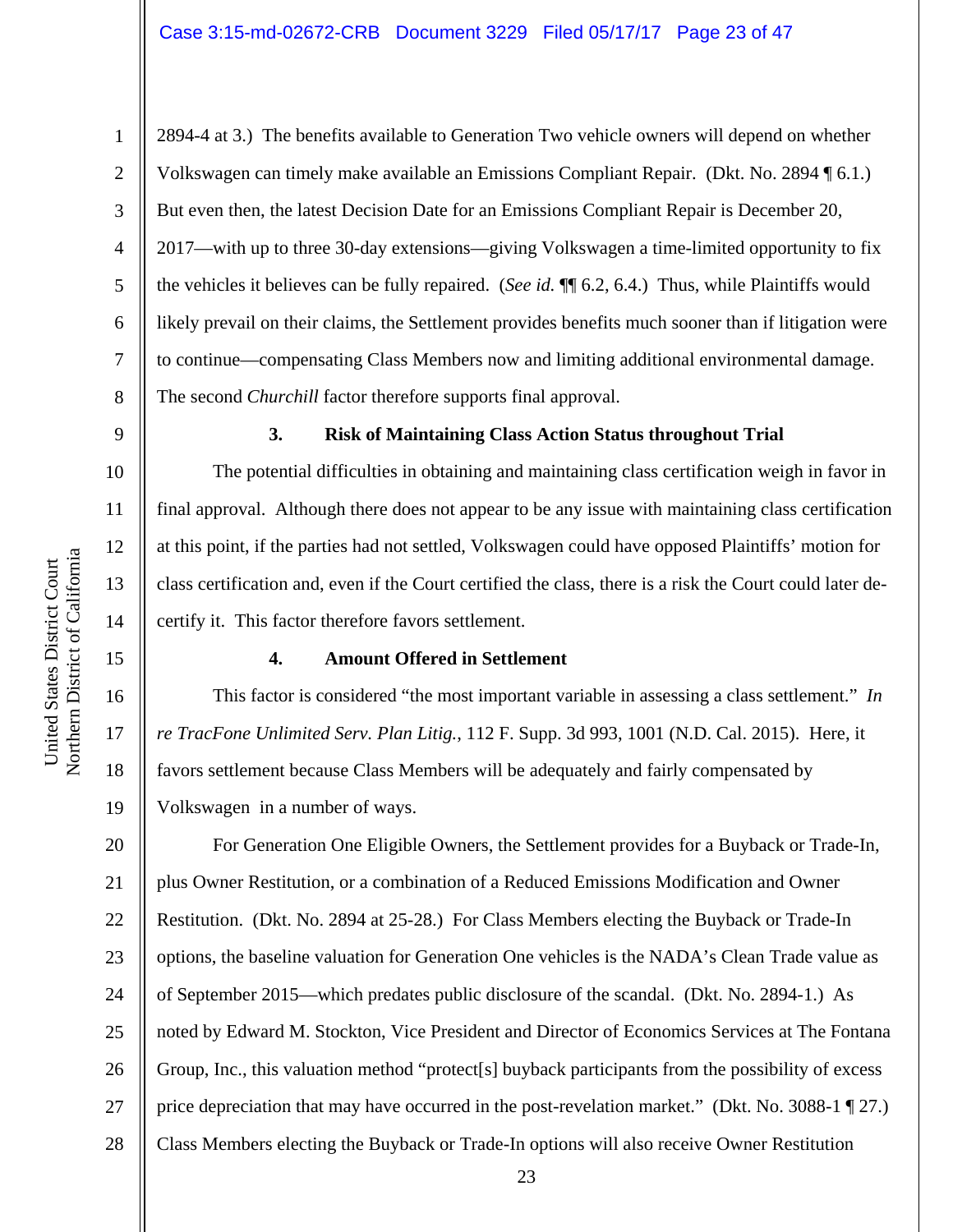1

2

3

4

5

6

7

8

equal to a fixed amount of \$5,155, plus a variable component of at least \$6,000. (Dkt. No. 2894-1 at 3-7.) This formula results in owners receiving between 119.08% and 133.08% of their vehicles' retail value as of September 2015. (Stockton Decl., Dkt. No. 3088-1 ¶ 40.) As for Eligible Lessees of Generation One vehicles, the Settlement allows them to terminate their leases with no penalty and receive Lessee Restitution, which is equal to approximately one-half of the payments to Eligible Owners. (*See id.* ¶ 51.) This difference is reasonable given the economic differences between lessees and purchasers. *See infra* at 35-36 (addressing Class Member objections related to this difference).

9 10 11 12 13 14 15 16 17 18 19 20 21 22 23 24 25 26 The Emissions Compliant Repair offered for the Generation Two vehicles also adequately and fairly compensates Class Members. If an Emissions Compliant Repair is approved for any subgroup of Generation Two vehicles, Eligible Owners and Lessees of vehicles in that subgroup are entitled to that repair—meaning that those Class Members will obtain a vehicle that functions at or very near originally advertised emissions and performance levels. (Dkt. No. 2894 ¶¶ 6.1, 7.5; *see also* FTC Statement in Support, Dkt. No. 2845 at 3 ("Simply put, these consumers will have the car they thought they purchased—in terms of emissions, fuel economy, torque, and horsepower . . . ." (emphasis omitted)).) Generation Two vehicle owners will also receive an Owner Repair Payment equal to 10% of the vehicle's September 2015 NADA Clean Retail value, adjusted for options, plus a fixed amount of \$3,596.74. (Dkt. No. 2894-1 at 16.). As Mr. Stockton notes, this formula results in an average Owner Repair Payment of \$8,624, which is equal to approximately 13.5% of the original Manufacturer's Suggested Retail Price (MSRP), and likely exceeds the "TDI premium" that Class Members paid to purchase a vehicle with clean diesel technology. (Dkt. No. 2088-1 ¶ 58.) The Settlement also provides Decision Dates by which Volkswagen must obtain regulatory approval of the Emissions Compliant Repair for each group of Generation Two vehicles. (Dkt. No. 2894 ¶ 6.2.) If no Emissions Compliant Repair is timely approved, then Eligible Owners and Eligible Lessees of Generation Two vehicles will have similar remedies as those available to their Generation One counterparts. (*Id.* ¶ 6.7.)

27 28 As the above reflects, the Settlement provides a wealth of benefits for both Generation One and Generation Two owners and lessees. Also of importance, given that courts should consider a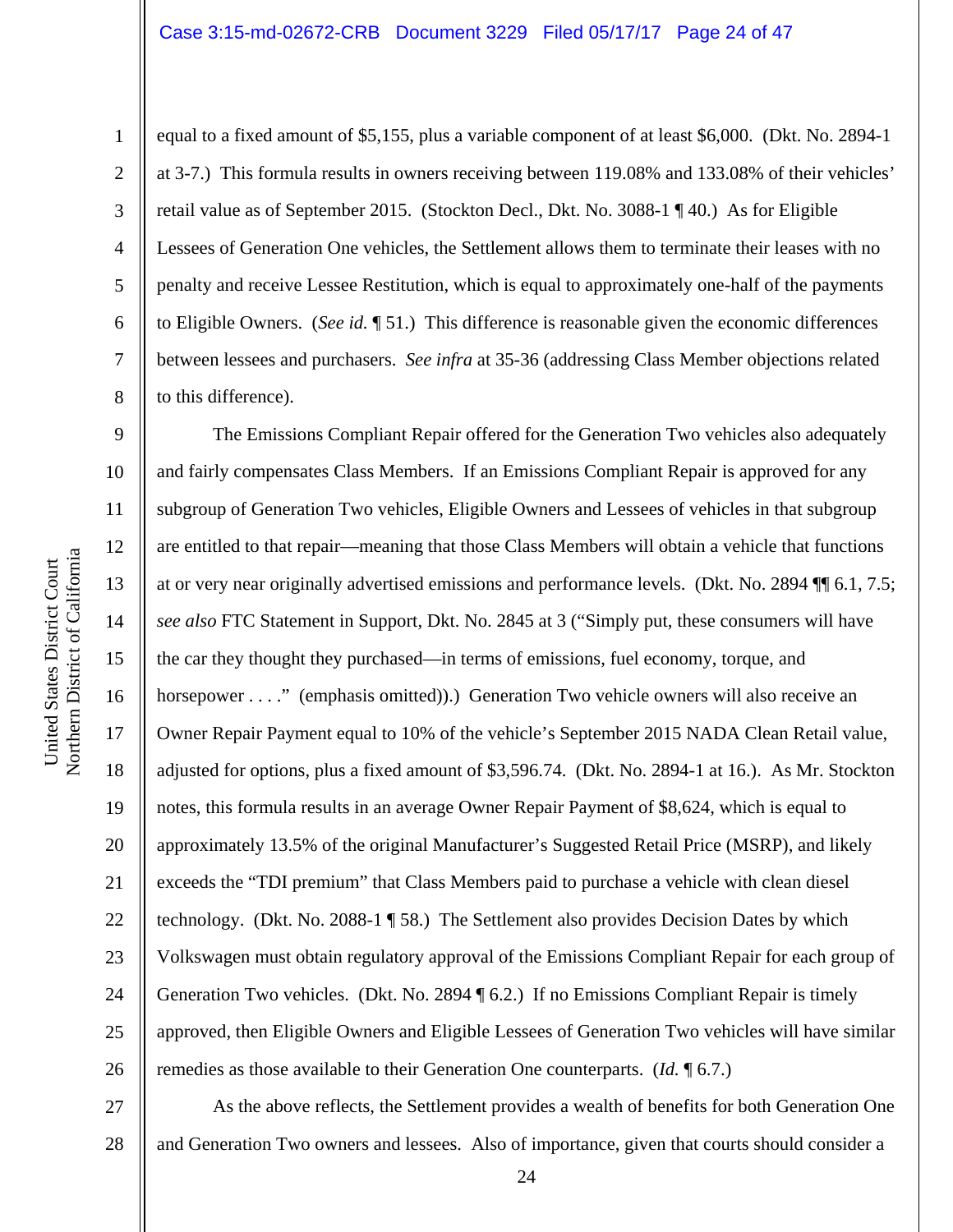#### Case 3:15-md-02672-CRB Document 3229 Filed 05/17/17 Page 25 of 47

United States District Court

United States District Court

1

2

3

4

5

6

7

8

9

18

19

settlement as a "complete package taken as a whole," *Officers for Justice v. Civil Serv. Com'n of City and Cnty. of S.F.*, 688 F.2d 615, 628 (9th Cir. 1982), is Plaintiffs' recovery under the Bosch Settlement, which addresses the same consumer harm and was also secured by Class Counsel. (*See* Amended Compl. ¶¶ 237-300 (alleging that Bosch worked closely with Volkswagen to develop and supply the defeat device for use in Volkswagen's vehicles); FTC Response, Dkt. No. 3184 at 2-3 ("Although consumers have distinct legal claims against Volkswagen and Bosch, they did not suffer distinct injuries.").) Under the Bosch Settlement, each owner of an Eligible Vehicle in the 3.0-liter Settlement will receive an additional \$1,500, and each lessee of an Eligible Vehicle in the 3.0-liter Settlement will receive an additional \$1,200. (Dkt. No. 2838 at 15.) When the benefits under the Bosch and 3.0-liter settlements are combined, Class Members will be made whole for the harm they suffered from the defeat device scandal. (*See* FTC Response, Dkt. No. 3184 at 2.) The amount offered in the Settlement favors approval.

**5. Extent of Discovery Completed and the Stage of the Proceedings** 

"In the context of class action settlements, formal discovery is not a necessary ticket to the bargaining table where the parties have sufficient information to make an informed decision about settlement." *In re Mego*, 213 F.3d at 459 (brackets and internal quotation marks omitted). Instead, courts look for indications that "the parties carefully investigated the claims before reaching a resolution." *Ontiveros*, 303 F.R.D. at 371.

20 21 22 23 24 25 The extent of discovery completed and the stage of the proceedings weighs in favor of approving the Settlement. The parties reached this Settlement at an early phase of the litigation avoiding any dispositive motion practice and submitting the Settlement for preliminary approval a little less than a year after filing the Consolidated Consumer Class Action Complaint. (*See* Dkt. Nos. 1230, 1698.) But a swift resolution does not mean the parties were unprepared to engage in settlement negotiations. To the contrary, Class Counsel and Volkswagen engaged in significant discovery such that each party was fully informed when participating in settlement discussions.

26 27 28 Prior to filing the Complaint, "Class Counsel served Volkswagen with extensive written discovery requests, including interrogatories, requests for production, and requests for admissions[.]" (Dkt. No. 1784 at 15.) In response, Volkswagen produced over 12 million pages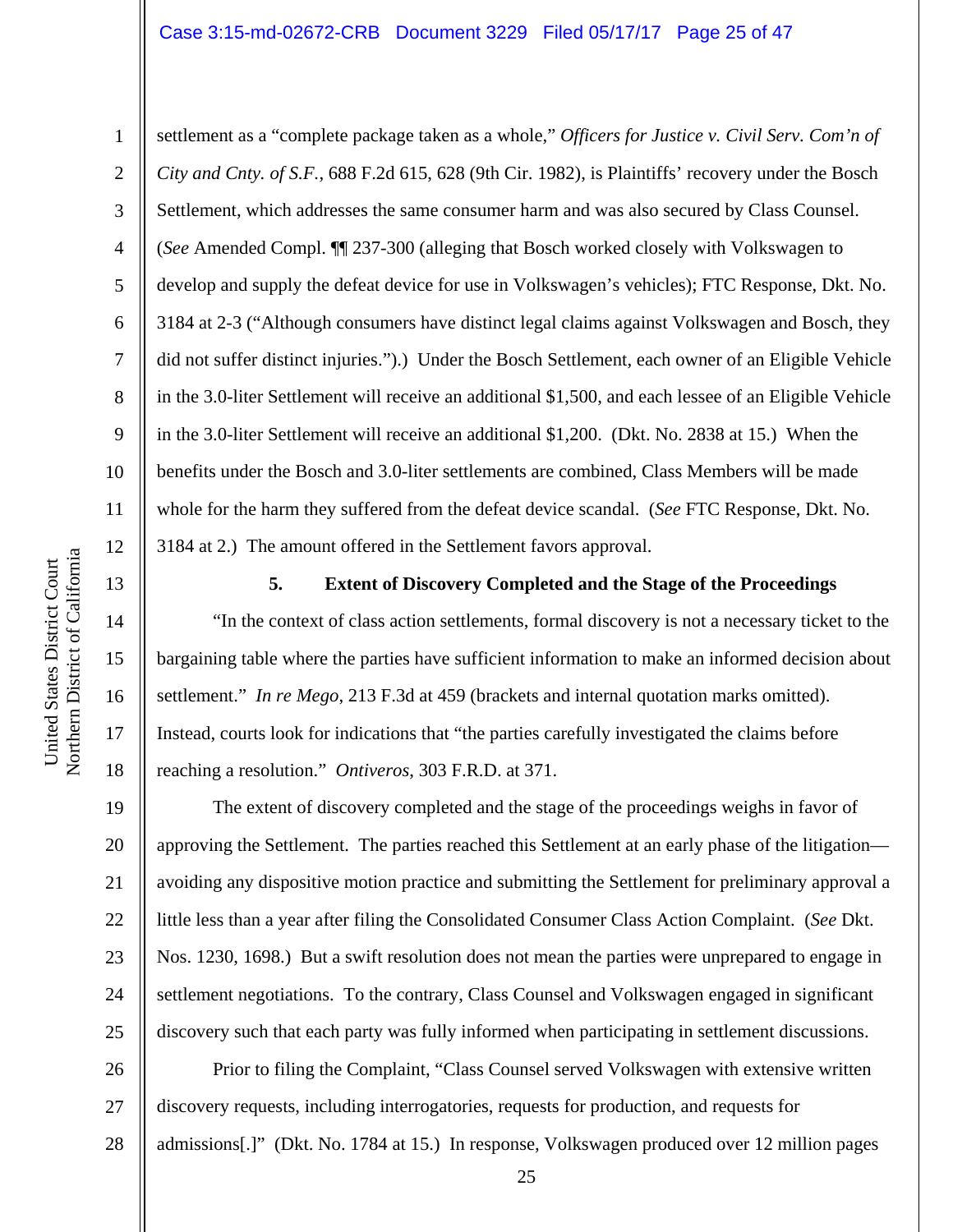#### Case 3:15-md-02672-CRB Document 3229 Filed 05/17/17 Page 26 of 47

of documents, and Class Counsel reviewed and analyzed approximately 70% of them. (*Id.*) Additionally, Class Counsel "analyz[ed] economic damages (and retain[ed] experts concerning those issues); review[ed] Volkswagen's financial condition and ability to pay any settlement or judgment; assess[ed] technical and engineering issues; . . . and research[ed] environmental issues, among others." (*Id.* at 14.) Volkswagen also propounded discovery requests on Class Counsel, who in turn "produc[ed] documents from 174 named Plaintiffs, 24 of whom were named as representatives of the 3.0-liter TDI vehicle Settlement Class, in addition to compiling information to complete comprehensive fact sheets, which also included document requests, for each named Plaintiff." (Dkt. No. 3088 at 18.)

Class Counsel's careful investigation of their claims before they filed their Complaint, and their extensive review of discovery materials, indicates they had sufficient information to make an informed decision about the Settlement. Accordingly, this factor favors approving the Settlement.

#### **6. Experience and Views of Counsel**

"Parties represented by competent counsel are better positioned than courts to produce a settlement that fairly reflects each party's expected outcome in litigation." *In re Pac. Enters. Sec. Litig.*, 47 F.3d 373, 378 (9th Cir. 1995). Courts afford "great weight . . . to the recommendation of counsel, who are most closely acquainted with the facts of the underlying litigation." *Nat'l Rural Telecomms. Coop. v. DIRECTV, Inc.*, 221 F.R.D. 523, 528 (C.D. Cal. 2004) (internal quotation marks omitted).

20 21 22 23 24 25 26 Class Counsel believe it is "highly uncertain whether the Class would be able to obtain and sustain a better outcome through continued litigation, trial, and appeal." (Dkt. No. 3088 at 30.) As the Court has previously noted, Class Counsel "are qualified attorneys with extensive experience in consumer class action litigation and other complex cases" who the Court selected after a competitive application process. (Dkt. No. 2919 at 23.) In light of Class Counsel's considerable experience and their belief that the Settlement provides more than adequate benefits to Class Members, this factor favors final approval.

27

28

#### **7. Presence of Government Participant**

Although no government entity is a direct party to the Settlement, Class Counsel

a

1

2

3

4

5

6

7

8

9

10

11

12

13

14

15

16

17

18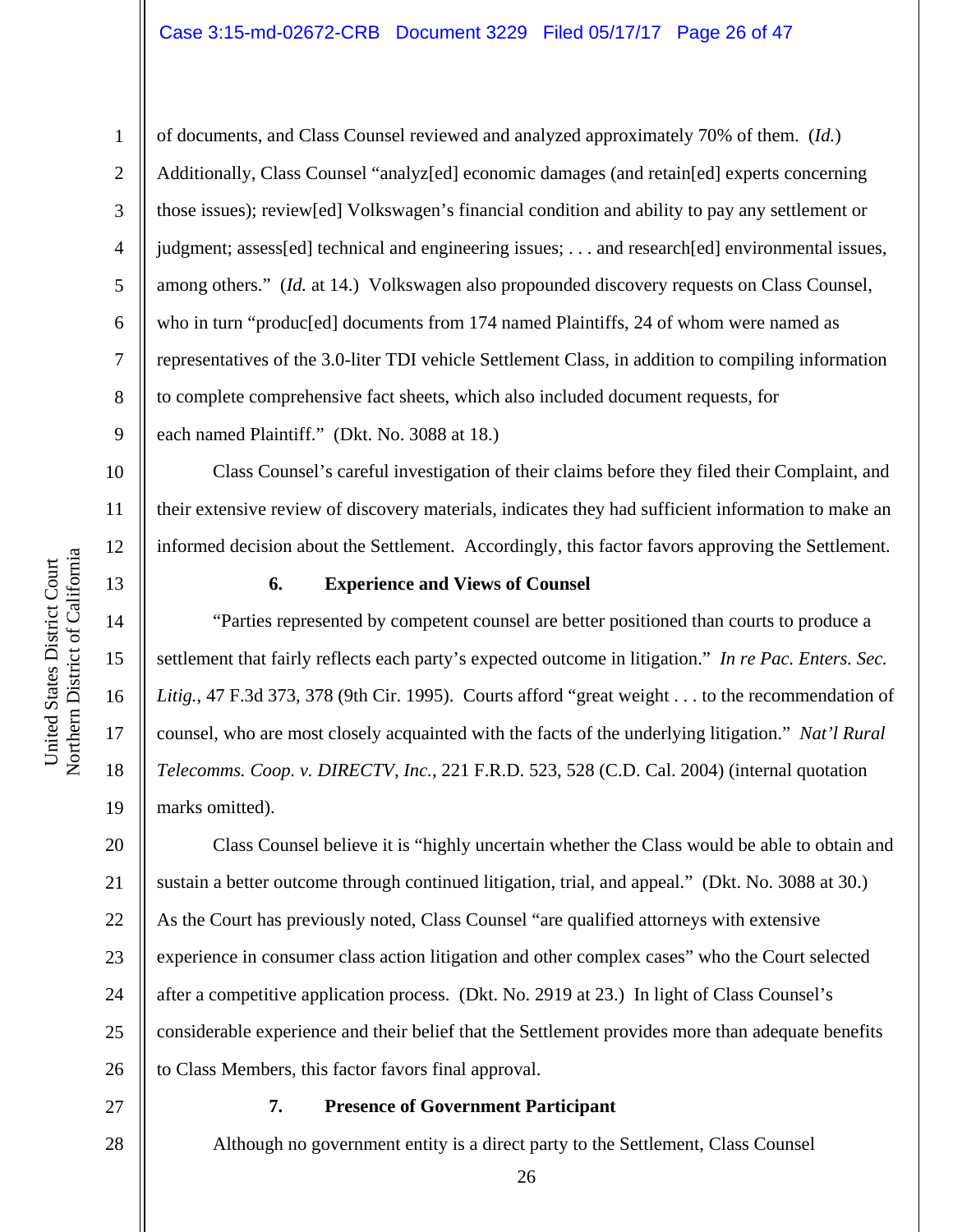#### Case 3:15-md-02672-CRB Document 3229 Filed 05/17/17 Page 27 of 47

1 2 3 4 5 6 7 8 9 negotiated the Settlement alongside the United States, FTC, and CARB. For over three months after this Court approved the 2.0-liter settlement, the parties and the government entities held a series of meetings and communicated "on a continuous basis" until reaching agreement. (*See* Dkt. No. 3089 ¶ 4.) As a result, the agreements—the 3.0-liter Settlement, the United States' Second Partial Consent Decree, and the FTC's Consent Order—are inextricably tied to one another. Indeed, the Settlement Master explains that "[t]his settlement process was iterative and had multiple moving parts and shifting dynamics because it had to address the needs and interests of consumers and state and federal government entities." (*Id.* ¶ 7.) The FTC also "strongly supports" the Settlement, as it is not only in the public interest, but also "contains the same financial provisions as the proposed FTC Order." (Dkt. No. 3184 at 1.) The Court concludes that this factor strongly favors settlement.

#### **8. Reactions of Class Members**

There are approximately 88,500 3.0-liter Class Members. (Dkt. No. 3190 at 5.) Their interest in the Settlement has been high, as evidenced by the fact that, since the announcement of the Settlement, Class Counsel and staff have had approximately 3,000 communications with 3.0 liter Class Members by phone, email, and correspondence; the 3.0-liter Settlement Website has received over 260,000 unique visits since its launch; and more than 87,000 eligible VINs (over 98% of the Class) have already been looked up on the Settlement Website. (Dkt. No. 3190 at 6.) In fact, as of April 28, 2017, 60,788 Class Members (68.7% of the Class) had already registered for benefits under the Settlement, two years before the deadline to do so. (*Id.*)

21 22 23 24 25 26 In contrast, only 593 Class Members  $(0.67%)$  have opted out of the Settlement.<sup>3</sup> Moreover, only 32 Class Members—approximately 0.036% of the Class—objected to any aspect of the Settlement. These opt-out and objection percentages are even lower than those for the 2.0 liter settlement, where approximately 0.7% of the class opted out and approximately 0.09% objected. (*See* Dkt. No. 2102 at 26.) A list of Class Members who have opted out of the Settlement can be found in Exhibit 1 to this Order.

27

 $\overline{a}$ 

28

16

17

18

19

 $3$  Some Class Members opted out on behalf of multiple vehicles, resulting in a total of 612 unique VIN opt outs. (*See* Dkt. No. 3190 at 6 n.4.)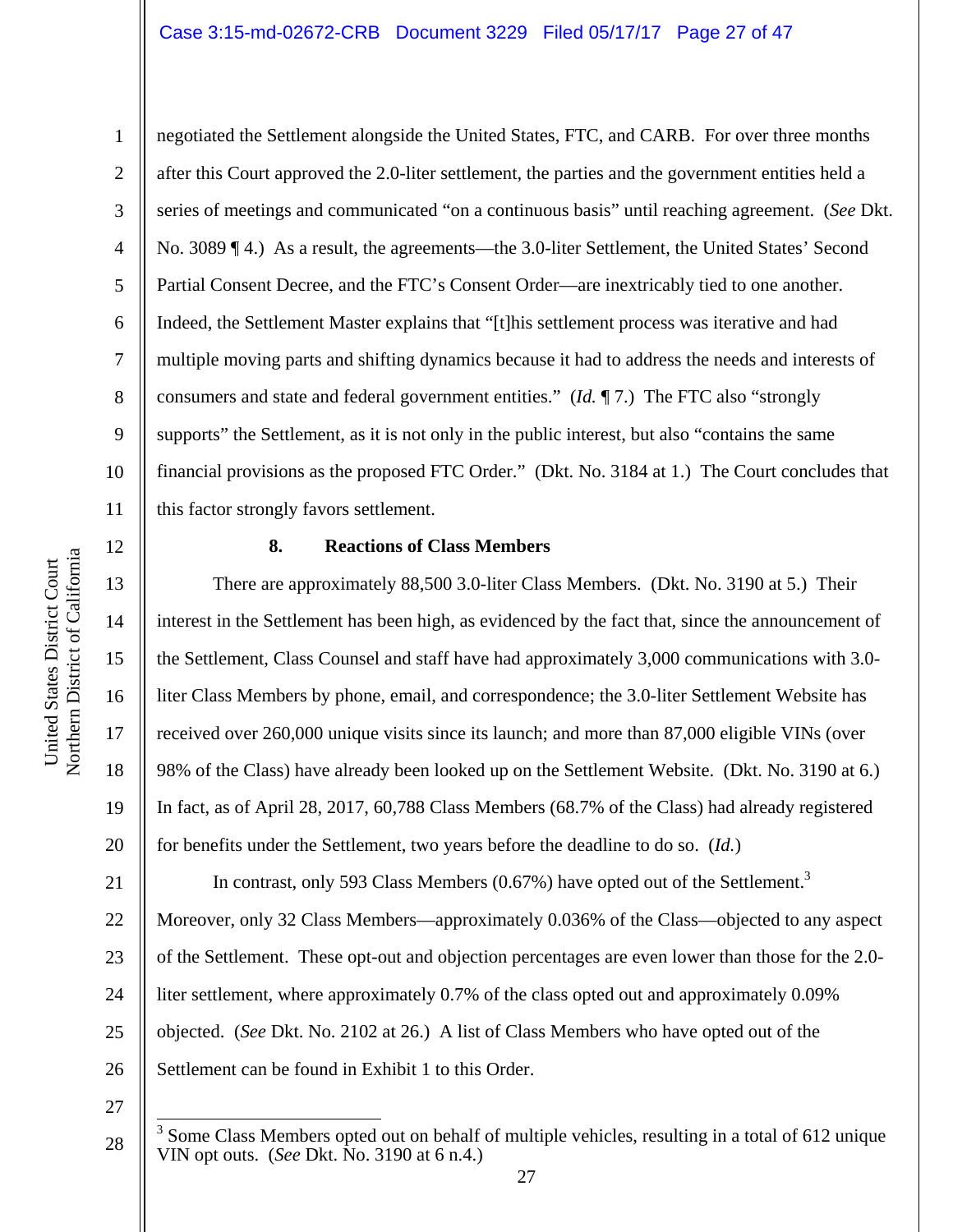1

2

3

4

5

6

7

8

9

10

11

12

13

14

15

16

17

18

19

20

Given the low opt-out and objection rates, this factor strongly favors final approval. *See Churchill*, 361 F.3d at 577 (finding no abuse of discretion where district court, among other things, reviewed list of 500 opt outs in a class of 90,000 class members); *Cruz v. Sky Chefs, Inc.*, No. C-12-02705 DMR, 2014 WL 7247065, at \*5 (N.D. Cal. Dec. 19, 2014) ("A court may appropriately infer that a class action settlement is fair, adequate, and reasonable when few class members object to it."); *Chun-Hoon*, 716 F. Supp. 2d at 852 (granting final approval of settlement where 16 out of 329 class members  $(4.86%)$  requested exclusion).

That more than half of Class Members have filed a claim also supports final approval. *See In re TracFone*, 112 F. Supp. 3d at 1006 (approving class settlement with claim rate of approximately 25-30%); *Moore v. Verizon Commc'ns Inc.*, No. C 09-1823 SBA, 2013 WL 4610764, at \*8 (N.D. Cal. Aug. 28, 2013) (approving class settlement with 3% claim rate). While the claim rate here is remarkable in and of itself, it is particularly impressive given that the Claim Submission Deadline for Eligible Owners and Eligible Lessees of Generation One vehicles is June 1, 2019, and the Claim Submission Deadline for Eligible Owners and Eligible Lessees of Generation Two vehicles is December 31, 2019. (Dkt. No. 2894 ¶ 2.17.) Nonetheless, the Court recognizes that not all—albeit a small percentage—of Class Members are not entirely satisfied with the Settlement. "[I]t is the nature of a settlement, as a highly negotiated compromise . . . that it may be unavoidable that some class members will always be happier with a given result than others." *Allen*, 787 F.3d at 1223 (internal quotation marks omitted). The Court addressed one of those objections above in its discussion of the Notice Program; it addresses the remainder here.

21 22

23

24

25

**a. Lack of an Immediate Buyback Option for Generation Two Vehicles** 

The most common objection was made by Generation Two vehicles owners who want an immediate buyback option for their vehicles. They note that Generation One owners and consumers in the 2.0-liter settlement received a buyback option. And they doubt that Volkswagen will be able to develop an Emissions Compliant Repair.

26 27 28 The lack of an immediate buyback option for Generation Two vehicle owners is reasonable under the circumstances. Generation Two 3.0-liter vehicles are uniquely situated among the affected "clean diesel" vehicles. These vehicles can be brought into compliance with the emission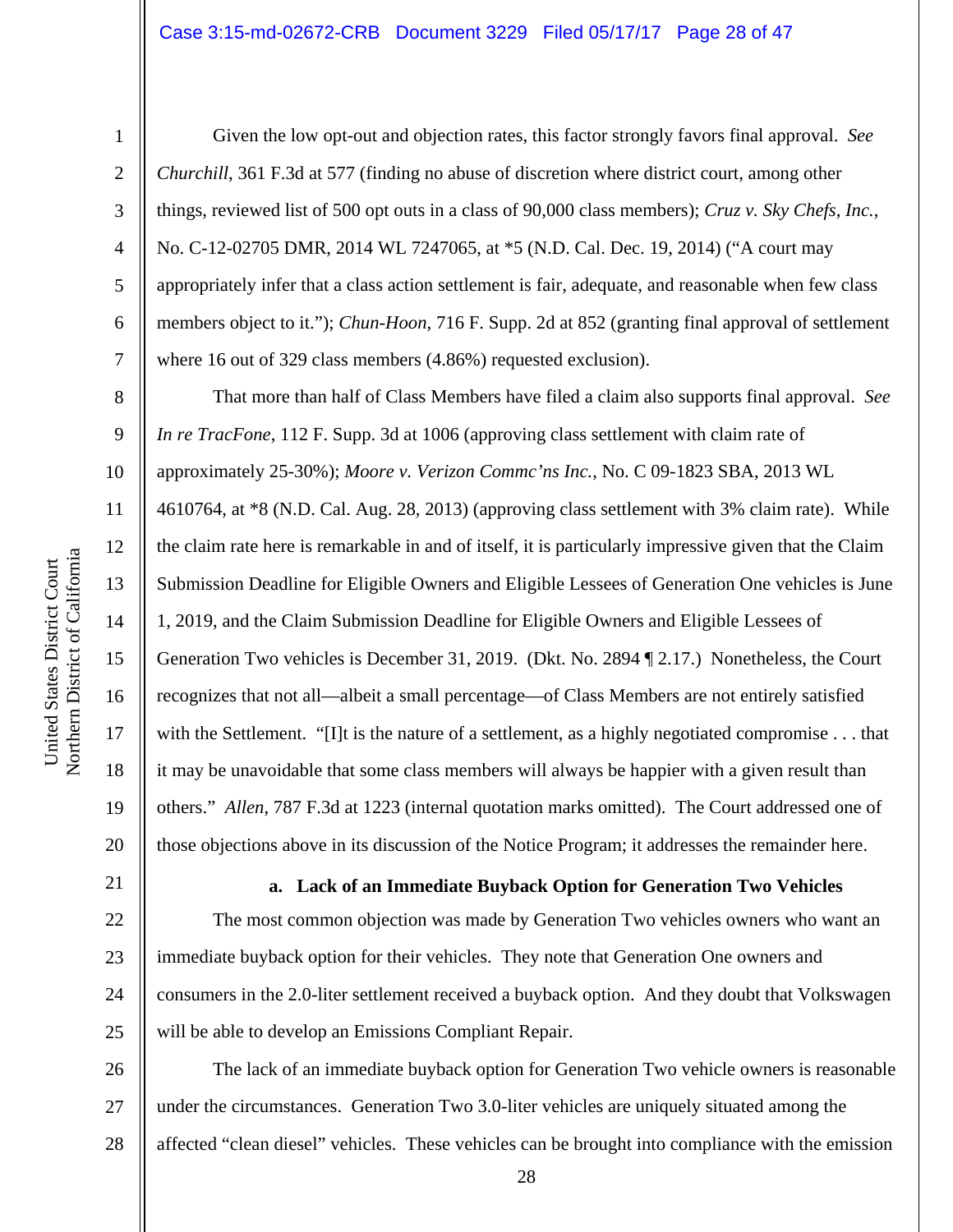#### Case 3:15-md-02672-CRB Document 3229 Filed 05/17/17 Page 29 of 47

9

10

11

12

13

1

standards for which they were originally certified, without affecting performance. (*See* Dkt. No. 3083 at 15-18.) Thus, if Volkswagen obtains timely approval for an Emissions Compliant Repair, owners of Generation Two vehicles will receive the vehicle they originally thought they were buying. (*See* FTC Statement in Support (stating that Generation Two consumers "will have the car they thought they purchased—in terms of emissions, fuel economy, torque, and horsepower") (emphasis omitted).)

Given that these vehicles likely can be fixed, offering an immediate buyback option would actually be counterproductive to the environmental goals of this litigation. A buyback would unnecessarily "waste assets that have already been committed to creating, manufacturing, selling, and buying a vehicle." (Dkt. No. 2917, Hr'g Tr. at 64:10-14.) The United States agrees, noting that "there are significant environmental benefits that come from returning the vehicles to their original certified exhaust emission standard and avoiding the potential scrapping of tens of thousands of vehicles." (Dkt. No. 3083 at 22.)

14 15 16 17 18 19 20 21 22 23 24 25 26 27 28 The potential availability of an Emissions Compliant Repair later this year, or even in early 2018 (*see* Dkt. No. 2894 ¶¶ 6.2-.3), understandably may frustrate some Generation Two vehicle owners, who in the meantime might continue driving a car that does not live up to the environmental standards they expected. The Settlement takes this into account, however, as Generation Two owners will receive a restitution payment ranging from \$7,039 to \$16,114 (Dkt. No. 3088 at 14), up to half of which will be available shortly after final approval of the Settlement (Dkt. No. 2894-3 at 3). As the FTC notes, this restitution payment is intended to compensate consumers for, among other things, "the lost opportunity to drive an environmentally-friendly vehicle, and the additional amount consumers paid for a feature (clean emissions) that did not exist." (Dkt. No. 3184-1 ¶ 7.) Thus, "no buyback is necessary for Generation 2 because consumers who participate in the settlement will be made whole." (FTC Response, Dkt. No. 3184 at 4.) And if an Emissions Compliant Repair is not approved for any group of Generation Two vehicles, as some Class Members fear, owners of those vehicles will have the option to sell them back to Volkswagen under the same terms available to owners of Generation One vehicles. (*See* Dkt. No. 2984 ¶ [ 6.2-6.3.) The Court overrules this objection.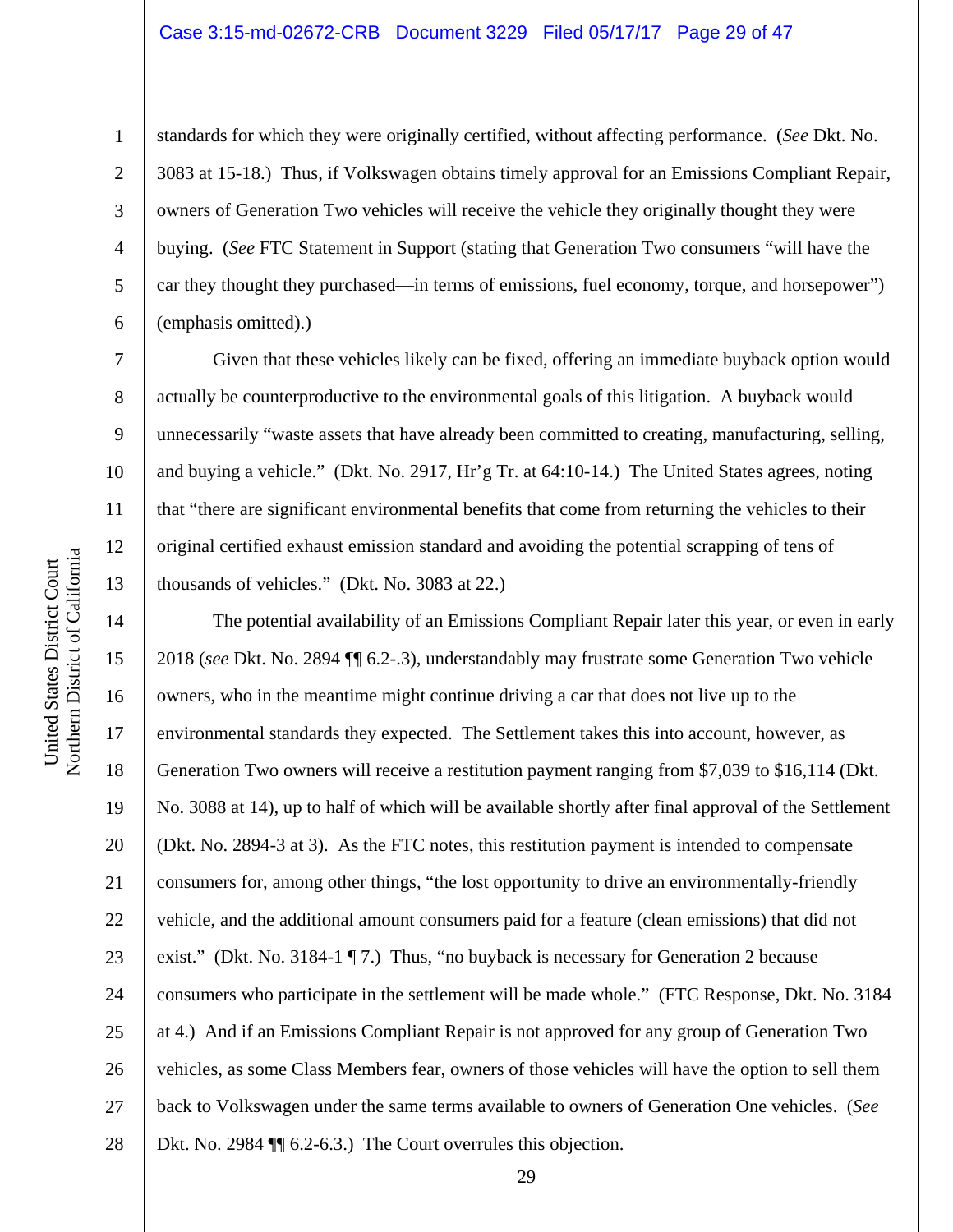## 10 11 12 13 14 15 16 17 Northern District of Californi a

United States District Court

United States District Court

1

2

3

4

5

6

7

8

9

#### **b. Reduced Performance for Generation Two Vehicles**

#### o Objection to Any Reduced Performance

As noted above, Volkswagen represents that the Emissions Compliant Repair for Generation Two vehicles "shall not result in 'Reduced Performance.'" (Dkt. No. 2894 ¶ 7.5.) The Settlement defines Reduced Performance as "(1) a reduction in calculated fuel economy using the EPA formula of more than 3 MPG; (2) a decrease of greater than 5% in peak horsepower; or (3) a decrease of greater than 5% in peak torque." (*Id.*) Some objectors contend that Volkswagen could comply with the terms of the Settlement, not trigger the Reduced Performance provision, but that their vehicles will still have diminished performance. In other words, they contend that the allowable variations in performance are too high.

The FTC has approved the Reduced Performance ranges. It contends that within the band of acceptable diminished performance "consumers will have the car they thought they purchased—in term of emissions, fuel economy, torque, and horsepower." (Dkt. No. 2845 at 3 (emphasis omitted).) Further, some minor reductions in performance are taken into account, and remedied, through the Settlement's restitution payments. The FTC notes that "Volkswagen likely can repair Generation 2 vehicles without affecting their performance," but that "to ensure consumers are fully compensated, the FTC included performance effects and diminished value when determining compensation amounts, even though those effects are unlikely." (Dkt. No. 3184 at 4, Ex. A. ¶ 8.) Because the Reduced Performance metrics are reasonable and are supported by the FTC, the Court overrules the objection.

21

18

19

20

22

23

24

25

26

27

28

o Measuring Reduced Performance

Other objectors contend that the Settlement gives Volkswagen the sole right to determine whether an Emissions Compliant Repair alters performance, and that Volkswagen should not be trusted to make such a determination. The Settlement, however, does not give Volkswagen this authority. Rather, it provides that any Emissions Modification Proposal must ultimately be approved by EPA and CARB. (*See* Dkt. No. 2894 ¶ 7.5.) To that end, the DOJ's Second Partial Consent Decree includes detailed requirements for Volkswagen's submission of an Emissions Modification Proposal to EPA and CARB, and includes precise testing standards and metrics that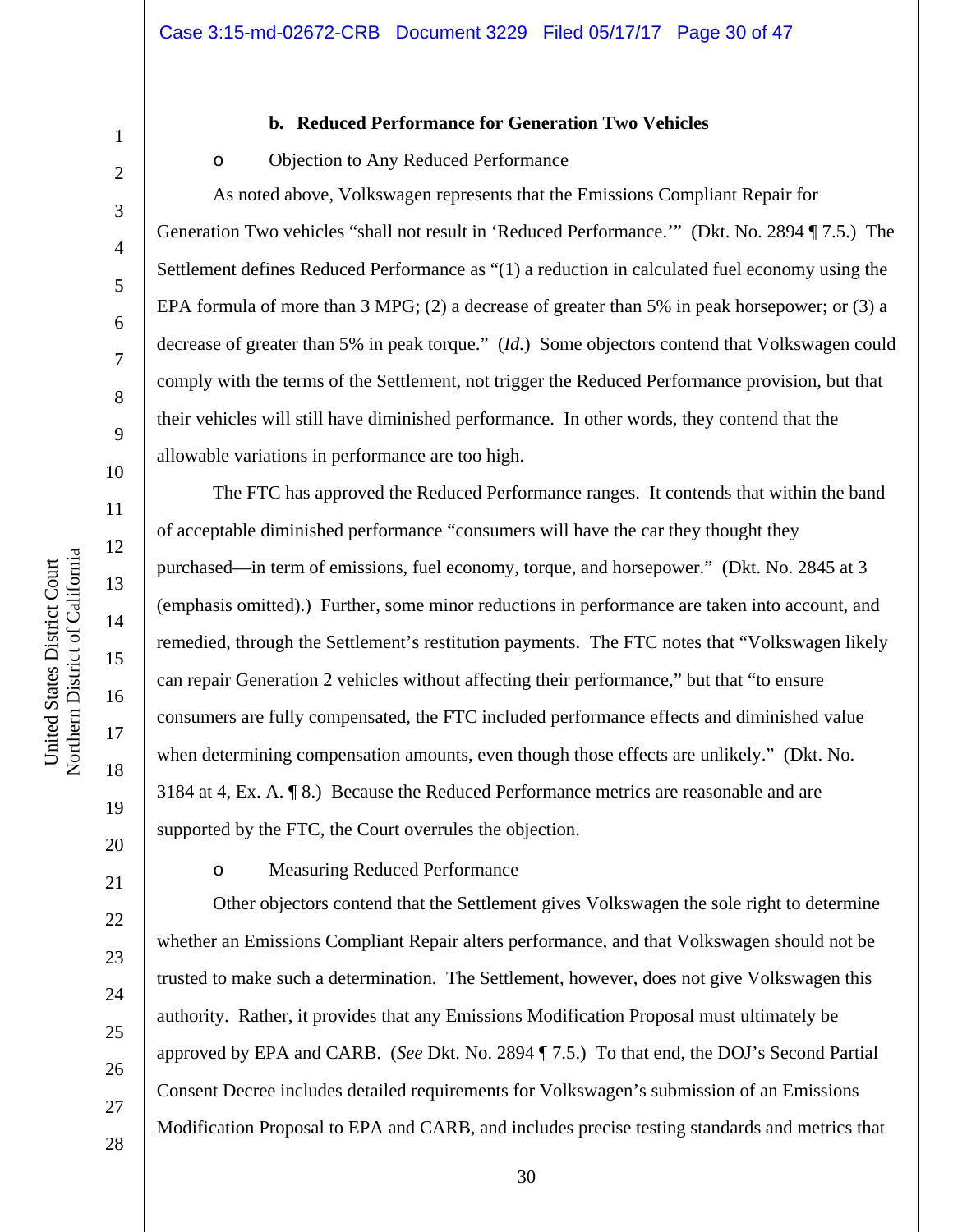Volkswagen must achieve in order to receive approval. (*See* Dkt. No. 2520-1 at 125-134.) Given these detailed requirements, as well as the history of this case and the defeat device scandal, the Court is confident that those agencies will review an Emissions Modification Proposal carefully.

1

2

3

4

5

6

7

8

9

10

11

12

13

14

15

16

17

18

19

20

21

22

23

24

25

26

27

28

o Recourse if there is Reduced Performance

A number of objectors contend that they will be insufficiently compensated if Volkswagen ultimately develops an Emissions Compliant Repair that causes Reduced Performance. Noting that Volkswagen has agreed to make an additional payment of \$500 for each affected Eligible Vehicle in such a scenario, Objector Koller, for example, contends that this amount is insufficient given that she paid nearly \$90,000 for a high performance vehicle. (*See* Dkt. No. 3190-2 at 13.)

The Court overrules this objection for the following reasons. First, such a scenario is not anticipated. As the FTC states, "Volkswagen likely can repair Generation 2 vehicles without affecting their performance," as "these are the newest cars with the largest engines." (Dkt. No. 3184 at 4.) Volkswagen also represents in the Settlement Agreement "that the Emissions Compliant Repair *shall not* result in 'Reduced Performance.'" (Dkt. No. 2894 ¶ 7.5 (emphasis added).) Although the Settlement also includes contingencies for an Emissions Compliant Repair that does cause Reduced Performance, the most reasonable interpretation of this provision is that Reduced Performance is seen by the parties as unlikely. Second, focusing only on the \$500 payment misses that this payment is in addition to restitution payments ranging from \$7,039 to \$16,114 for Generation Two vehicle owners. (Dkt. No. 3088 at 14.) In the event that an Emissions Compliant Repair causes Reduced Performance, some of this compensation can offset any reductions in vehicle value. Finally, the \$500 payment is not the only remedy available to affected Class Members. Rather, in the event that an Emissions Compliant Repair causes "a substantial, material adverse degradation above and beyond the Reduced Performance levels specified," "Plaintiffs reserve their right to seek, and [Volkswagen] reserves its right to oppose, additional remedies through motion to the Court." (*Id.*) The Court expects Class Counsel to fully and vigorously protect Class Members' rights—as they have throughout this litigation—should Generation Two vehicles experience such a reduction in performance.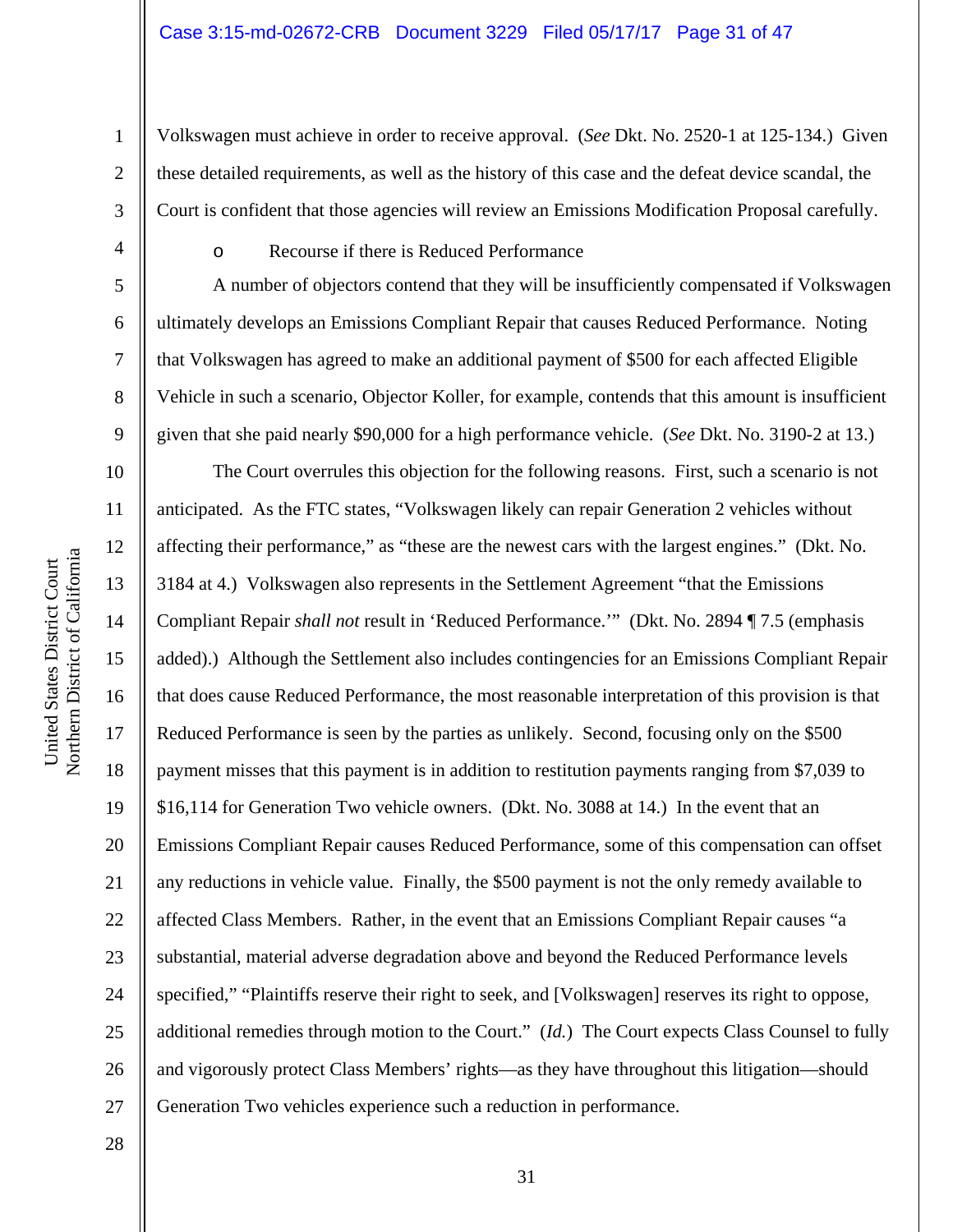2 3

4

5

6

7

8

9

10

11

12

13

14

15

16

17

18

19

20

21

22

23

24

1

#### o Reduced Performance Metrics

Objector Schmeltzer contends that the Reduced Performance metrics fail to account for potential reductions in vehicle acceleration. The Porsche Cayenne Press Information he quotes in his objection, however, supports that acceleration derives directly from horsepower and torque—two components expressly covered by the Reduced Performance definition. (*See* Dkt. No. 2894 ¶ 7.5.) The Press Information provides that "The Cayenne Diesel is a powerful and efficient long-distance runner. The 3.0-liter V6 delivers 245 hp and, more importantly, 406 lb-ft. of torque, *ensuring strong acceleration* and excellent pulling power." (emphasis added). Thus, because the definition of Reduced Performance implicitly tracks decreases in acceleration, the Court overrules this objection.

#### **c. Decision Date Extensions for an Emissions Compliant Repair**

If Volkswagen does not develop, and EPA and CARB do not approve, an Emissions Compliant Repair by the Decision Date for each Sub-Generation of Generation Two vehicles, and Volkswagen cannot demonstrate good cause for the delay, it can purchase an extension of up to 90 additional days by paying each affected Class Member \$500 for each 30-day extension. (Dkt. No. 2894 ¶ 6.4.) One objector complains that these potential extensions are inappropriate because his vehicle continues to depreciate "at approximately \$500 per month."

All cars depreciate over time, and the Settlement is not designed or intended to compensate Class Members for losses that are unrelated to the conduct at issue in this case. But even assuming that some of the Eligible Vehicles depreciate at this rate, and that the depreciation is attributable solely to Volkswagen's conduct, the extension payments would provide sufficient compensation to mitigate the lost value. In short, the \$500 extension payments appropriately addresses any lost value associated with the delay. The Court overrules this objection.

#### **d. Compensation for Owners of Older Vehicles**

25 26 27 28 One Class Member objects to the fact that owners of older Eligible Vehicles receive less Owner Restitution under the Settlement than owners of newer Eligible Vehicles. This Class Member contends that the longer a Class Member owned an Eligible Vehicle, the more he or she was deceived and thus harmed by Volkswagen's conduct.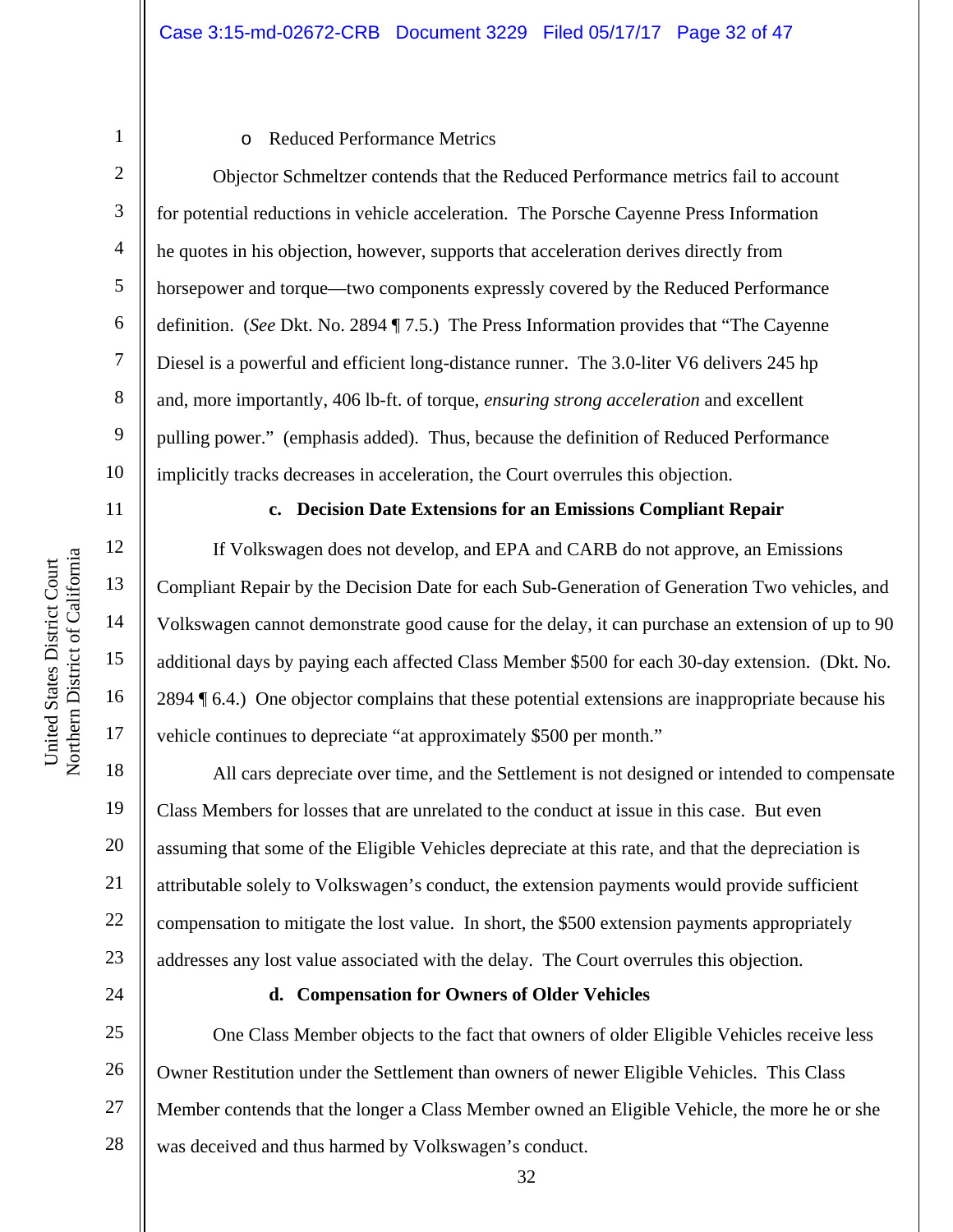1

2

3

4

5

6

7

8

9

11

12

13

14

15

17

18

19

21

22

23

Even if owners of older Eligible Vehicles suffered more emotional distress from the emissions scandal than owners of newer Eligible Vehicles, which is not certain, the difference in compensation for older and newer vehicles reasonably reflects certain economic considerations. For Generation One vehicles, the difference in compensation reflects that a vehicle's value depreciates significantly with use. (*See* Stockton Decl., Dkt. No. 3088-1 ¶ 25 ("In short, motor vehicles are depreciating assets that lose value over time.").) Thus, all other things being equal, the owner of a newer vehicle has a more valuable asset than the owner of an older vehicle of the same make and model, and should receive more compensation in the Buyback.

10 16 20 For Generation Two vehicles, since Eligible Owners will retain their vehicles, Owner Restitution seeks to compensate them for the loss in vehicle value experienced when Volkswagen's emissions-cheating was exposed. Mr. Stockton estimates that up to 10% of vehicle value may have been attributable to the TDI technology (the "TDI premium"). (Dkt. No. 2088-1 ¶ 30.) As Generation Two vehicles age and become less valuable, however, it takes less money to compensate for this 10% reduction in value, which makes the higher Owner Restitution payments to Eligible Owners of newer vehicles reasonable. In fact, the Settlement tends to provide more value to owners of older vehicles than the law ordinarily would require, as the Settlement's vehicle valuations (for purposes of both the Buyback and Owner Restitution) are frozen in time and do not decrease to account for up to three years of depreciation between September 2015 and the ultimate Buyback or restitution payment date. (*See* Stockton Decl., Dkt. No. 3088-1 ¶ 27 ("[T]he frozen values allow[] owners who chose to do so to continue to use their vehicles until the buyback date without the vehicle's value experiencing age-related depreciation that normally occurs in the retail vehicle market.") Accordingly, the Settlement fairly compensates consumers based on the age and use of their vehicles.

24

#### **e. Mileage Adjustments**

25 26 27 28 Three Class Members object to the use of a mileage adjustment in valuing their vehicles. As an initial matter, all three objectors appear to be owners of Generation Two vehicles. If an Emissions Compliant Repair is timely approved, these Class Members will receive Repair Participation Payments, which are not adjusted for mileage. (*See* Dkt. No. 2894-3 at 23 n.4.) In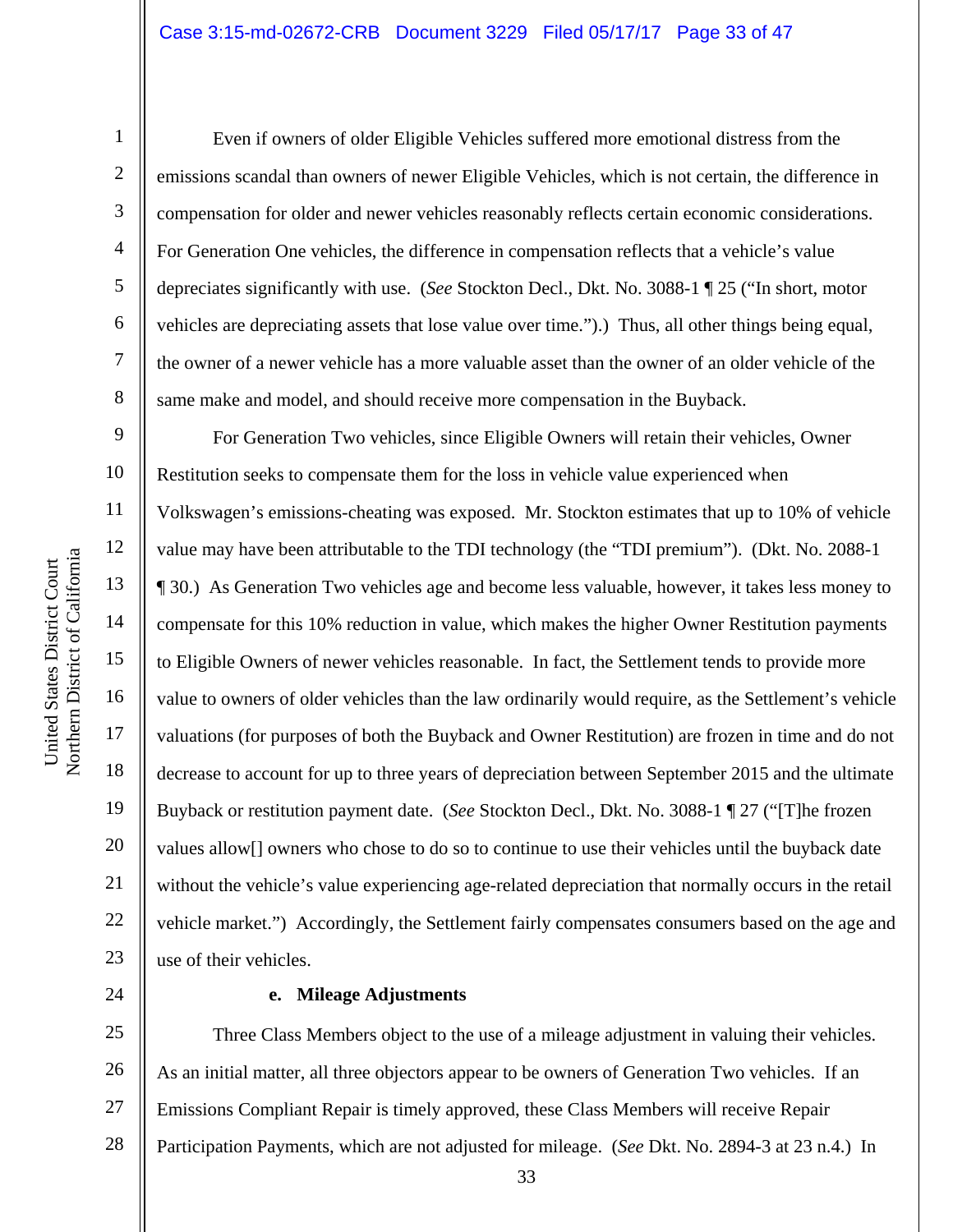any event, the use of mileage adjustments for the Generation One Buyback, or a Generation Two Buyback in a scenario where an Emissions Compliant Repair is not approved, is reasonable. Class Members who frequently drove their vehicles undeniably got more use out of them, and, quite simply, mileage affects a vehicle's value. A vehicle with high mileage is worth less than a vehicle with low mileage.

Related to the discussion of depreciation above, this notion is reflected in federal and state laws that allow a reduction in a consumer's recovery based on his or her use of the vehicle. *See, e.g.*, 15 U.S.C. § 2301(12) (defining the term "refund" for purposes of the Magnuson Moss Warranty Act as "refunding the actual purchase price (less reasonable depreciation based on actual use where permitted by rules of the Commission)"); 49 U.S.C. § 30120(a)(A)(iii) (following a safety recall under the National Traffic and Motor Vehicle Safety Act, an available remedy to consumers is to "refund[] the purchase price, less a reasonable allowance for depreciation"); Cal. Civ. Code § 1793.2(d)(2)(C) (providing a damages offset under California's Song-Beverly Consumer Warranty Act for mileage driven). The Settlement is consistent with this practice. Moreover, the negotiated 15,000 miles per year allowance for each vehicle is consistent with, if not more generous than, the industry average. As Professor Klonoff explained in a declaration submitted in support of the 2.0-liter settlement, and which is equally applicable here, "[m]ost [valuation] calculations offered by Carmax, Kelley Blue Book, Edmunds, and others are based on 11,500 to 13,000 annual miles." (Dkt. No. 1976-1 ¶ 46.) Because the Settlement's mileage allowances are reasonable, the Court overrules these objections.

#### **f. Compensation for Maintenance Costs**

22 23 24 25 26 27 Some objectors contend that the Settlement is unfair because it does not provide additional compensation for already incurred maintenance and repair costs. For example, Objector Rulon discusses the costs associated with an AdBlue system malfunction and "unrelated repairs;" Objector Rinaldo provides invoices for oil changes and the replacement of windshield-wiper blades and brake pads; and Objector McKinney identifies costs he incurred as a result of an engine replacement at approximately 85,000 miles.

28

1

2

3

4

5

6

7

8

9

10

11

12

13

14

15

16

17

18

19

20

21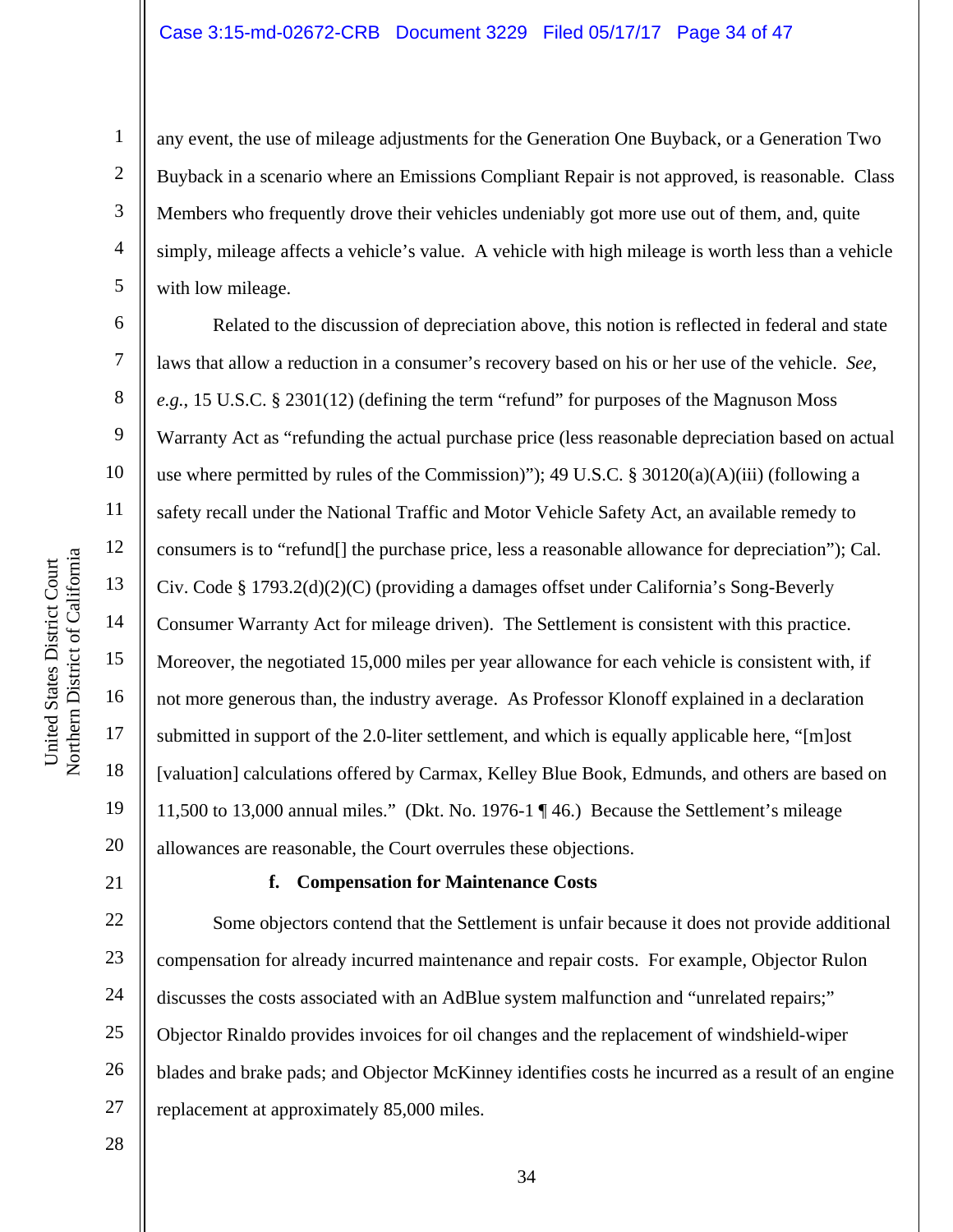#### Case 3:15-md-02672-CRB Document 3229 Filed 05/17/17 Page 35 of 47

10 11 Northern District of Californi a

United States District Court

United States District Court

1

2

3

4

5

6

7

8

9

 The Settlement resolves claims arising from Volkswagen's use of a defeat device to manipulate emissions testing for certain pollutants. None of these objectors plausibly allege that the maintenance or repair costs they incurred were attributable to the conduct at issue, or even that the costs were related to their vehicles' exhaust or emissions systems. Additionally, even if the repairs were shown to be attributable to Volkswagen's defeat device, a settlement that attempted to compensate consumers on an individual basis for their repair bills would require so many individualized assessments that the cost and difficulty of administering it would necessarily result in fewer benefits than the proposed Class-wide Settlement. As Professor Robert H. Klonoff noted when addressing similar objections in the context of the 2.0-liter settlement, the individualized determinations that would be required would create impracticable administrative issues. (Dkt. No. 1976-1 ¶ 75.)

12 13 14 15 16 17 18 19 20 21 22 Objector McKinney also contends that the value of his 2010 Volkswagen Touareg increased when he replaced its engine, and that the Settlement does not adequately compensate him for this increase in value. The Generation One Buyback compensation package, however, provides Class Members with a minimum of 119.08% of the September 2015 retail value of their vehicles. (Stockton Decl., Dkt. No. 3088-1 ¶ 40.) If Objector McKinney participates in the Buyback, he will therefore receive compensation above his vehicle's retail value in September 2015. Moreover, the Settlement does not require him to sell his vehicle. Assuming that a Reduced Emissions Modification becomes available, he can have the repair done, receive compensation, and keep his vehicle for later resale, or until the end of its operational life. And if no modification ultimately becomes available for his vehicle, he can withdraw from the Settlement between August 1 and September 1, 2018. (Dkt. No. 2894 ¶ 9.2.)

For the foregoing reasons, the Court overrules the objections seeking additional compensation for past repair and maintenance costs.

25

23

24

#### **g. Compensation for Eligible Former Owners**

26 27 28 One Class Member objects to the fact that Owner Restitution is less for Former Owners than for current Eligible Owners. Eligible Former Owners will be awarded half the applicable Owner Restitution as Eligible Owners under the Settlement, unless two Eligible Former Owners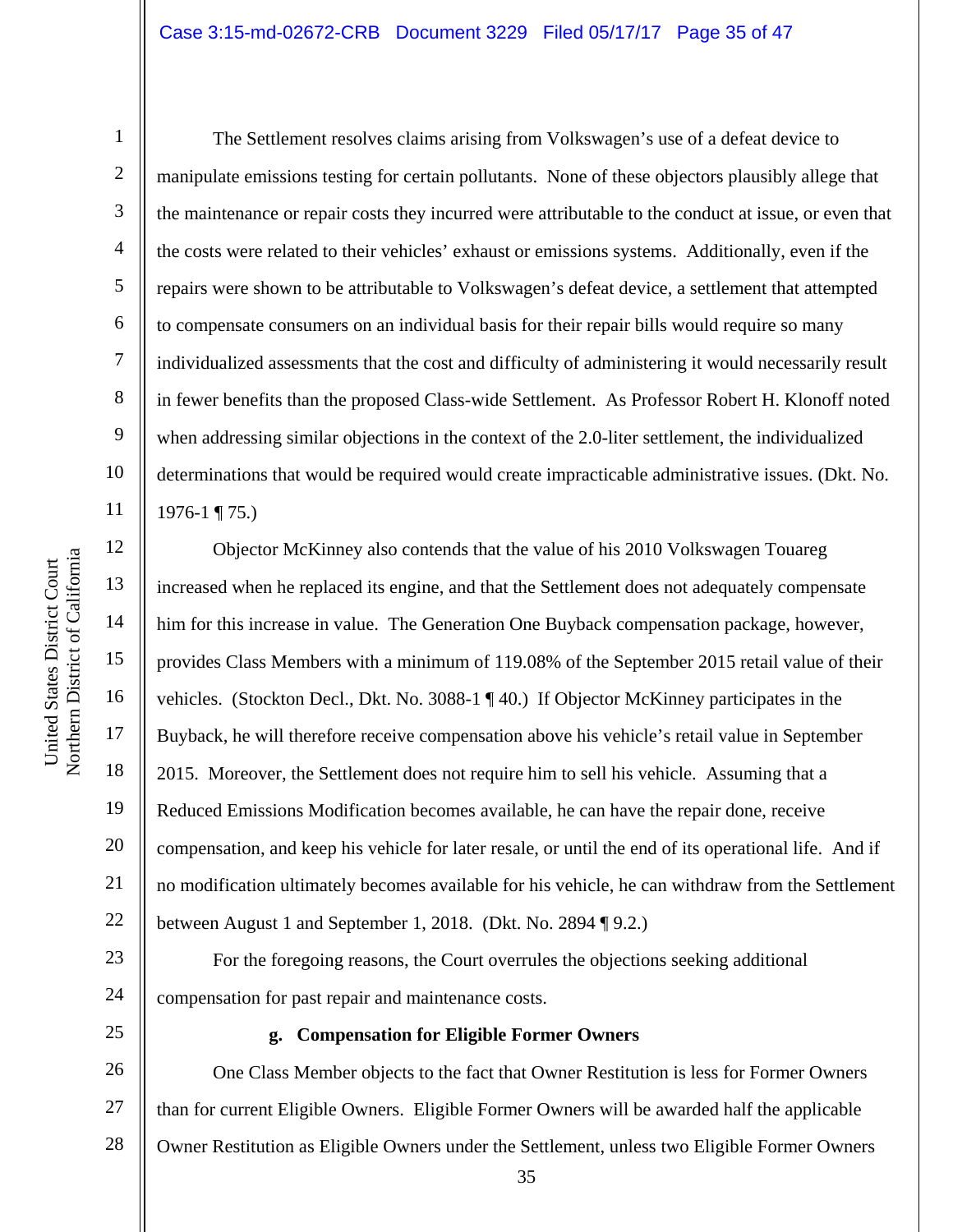make a claim, in which case each will receive a restitution payment of approximately one quarter of the applicable Owner Restitution. (Dkt. No. 2894-3 at 16.) The Court concludes that this formula fairly and adequately compensates Eligible Former Owners. If a Class Member has already sold his or her vehicle to a third party, he or she has already received some compensation for that Eligible Vehicle. But because a post-September 2015 sale price would reflect a reduction in value caused by Volkswagen's disclosure, Former Owner Restitution accounts for the difference between the pre- and post-disclosure values. This is a fair and reasonable result, and the Court therefore overrules the objection.

#### 9

1

2

3

4

5

6

7

8

10

11

12

13

14

15

16

17

18

19

20

21

22

23

24

25

26

27

28

#### **h. Compensation for Lessees**

Objector Dasmalchi leased a Generation Two vehicle and raises three objections with respect to the Settlement's compensation for, and classification of, Eligible Lessees.

Mr. Dasmalchi first objects to the amount of the Lessee Repair Payment, asserting it should not be lower than the amount of the Owner Repair Payment. Class Members in the 2.0 liter settlement raised a similar objection, which the Court addressed in its order granting Class Counsel's motion for final approval:

Although Lessee Restitution is less than Owner Restitution, as discussed above, this reflects the fact that owners and lessees have different economic relationships with their vehicles. Owners, for instance, must bear the diminution in value caused by Volkswagen's disclosure of the defeat device, but Lessees can simply return the vehicle to the lessor without bearing the brunt of the loss. . . .

(Dkt. No. 2102 at 35 (citations omitted).) The same reasoning applies here. The 3.0-liter Settlement's reduced compensation for Eligible Lessees is reasonable given the different economic relationships owners and lessees have with their vehicles.

Second, Mr. Dasmalchi contends that, although he is a lessee, he intended to purchase his vehicle at the end of his lease for a previously specified residual value, i.e., an option value. That option value, he asserts, is no longer reflective of the vehicle's market value due to the emissions fraud, and he contends that he and other lessees who intended to purchase their vehicles should be compensated for this difference. In fact, Eligible Lessees will be compensated for the reduced option value. As the FTC noted during the Fairness Hearing, reduced option value was considered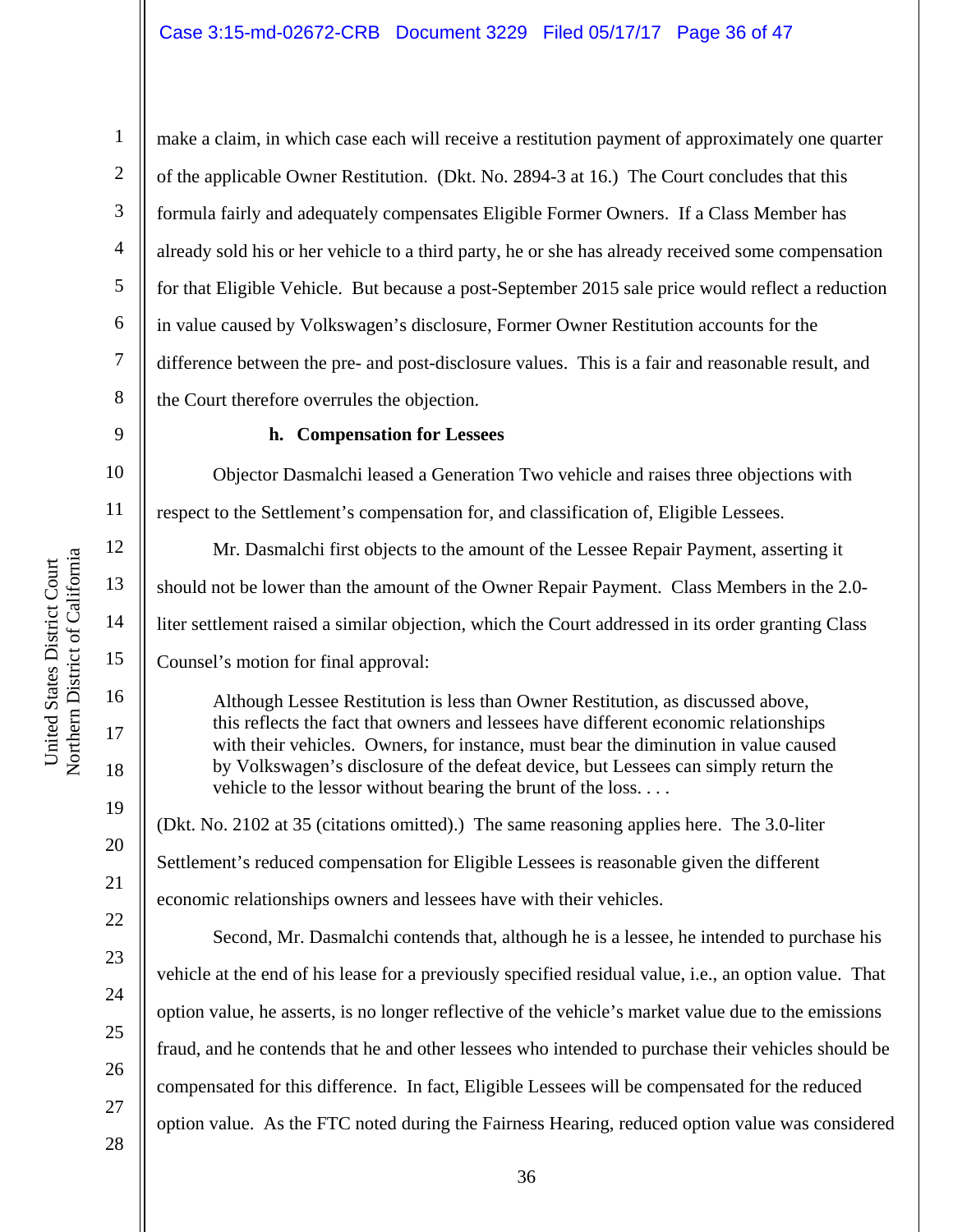when determining the amount of the Lessee Repair Payment. (Dkt. No. 3212, Hr'g Tr. at 79:14- 17.)

 Finally, Mr. Dasmalchi objects that lessees who purchased their vehicles on or before January 31, 2017 are classified as Eligible Owners, while lessees who purchased their vehicles after January 31, 2017 are classified as Eligible Lessees. January 31 is a reasonable demarcation date, however, as Class Counsel filed their motion for preliminary approval of the 3.0-liter Settlement on that date. (Dkt. No. 2840.) Lessees who purchased their vehicles after January 31 therefore did so with knowledge of the benefits they could expect to receive under the Settlement, if approved. Lessees who purchased their vehicles on or before January 31, in contrast, assumed the burdens of ownership without this information, and therefore are reasonably treated as Eligible Owners under the Settlement.

#### **i. Extended Warranties and Service Contracts**

Several Class Members raise objections regarding warranties and service contracts. First, one Class Member notes that his factory warranty is set to expire while he waits for an Emissions Compliant Repair to be approved or denied, and argues that he should be compensated with an extended warranty. In fact, he will be. The Settlement provides Generation Two owners and lessees with a Bridge Warranty that extends the terms of their vehicles' New Vehicle Limited Warranty and Powertrain Limited Warranty until EPA and CARB approve or deny a proposed Emissions Compliant Repair. (*See* Dkt. No. 2894 ¶ 7.2.)

20 21 22 23 24 25 26 27 Several Generation Two vehicle owners also object that the Settlement does not provide them with additional compensation for certain extended vehicle warranties and service contracts that they purchased with their vehicles. If an Emissions Compliant Repair is timely approved, however, these Class Members can continue driving their vehicles and take advantage of their extended warranties and service contracts. If an Emissions Compliant Repair is not timely approved, these Class Members may participate in the Buyback or Trade-In options, pursuant to which the Settlement requires Volkswagen to refund any unused portion of these plans if purchased from an authorized dealer. (*See id.* ¶ 7.4.) Thus, Class Members will be reasonably

28

1

2

3

4

5

6

7

8

9

10

11

12

13

14

15

16

17

18

19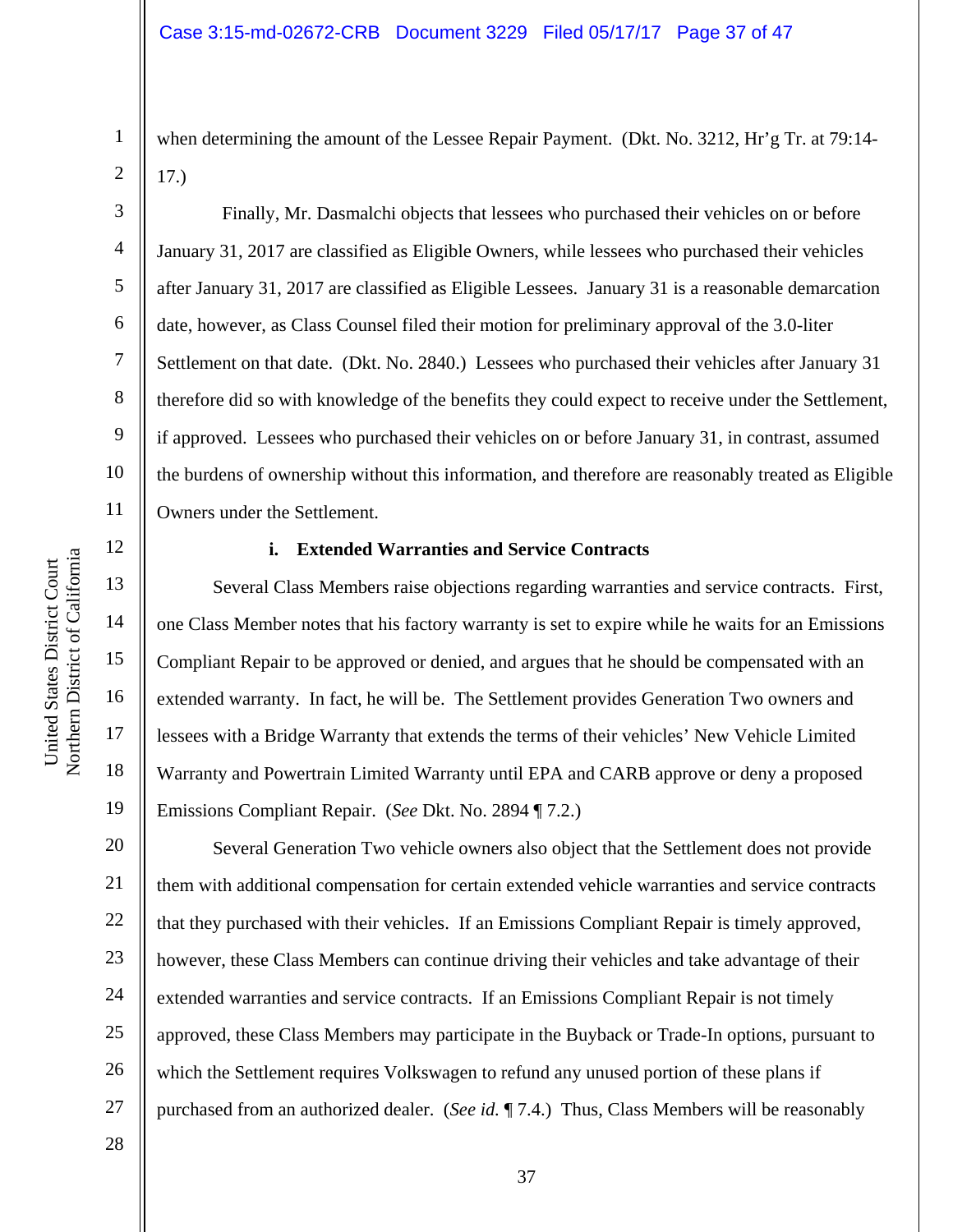1 2 compensated for previously purchased extended warranties and service contracts. The Court therefore overrules these objections.

#### **j. Dealer Incentives**

One Generation One vehicle owner contends that, in addition to the current Buyback terms, Audi should be required to offer Generation One vehicle owners an additional incentive of 15% off the MSRP for a new replacement vehicle if purchased through an authorized Audi dealership.

Because "the very essence of a settlement is compromise," *Officers for Justice*, 688 F.2d at 624, the Settlement may leave some Class Members without the exact remedies they would prefer. That the Settlement does not require dealerships to offer additional incentives to Eligible Owners, however, does not make the Settlement unfair, unreasonable, or inadequate. To the contrary, for Generation One vehicles, average Buyback payments are equal to a minimum of 119.08% of vehicle retail value as of September 2015. (Dkt. No. 3088-1 ¶ 40.) As noted above, the use of September 2015 values avoids the reduction in market value caused by the alleged emissions fraud, and also "function[s] as direct compensation for items such as initial overpayment, excess ownership costs, excess shoe leather [in shopping for a new vehicle], and other incremental costs of ownership and replacement." (*Id.* ¶ 41.) The Settlement's buyback formulas are more than adequate to compensate Generation One vehicle owners, and thus the Court overrules the objection.

#### 20

3

4

5

6

7

8

9

10

11

12

a

13

14

15

16

17

18

19

#### **k. Third-Party Leases**

21 22 23 24 25 26 27 One lessee of a Generation Two vehicle objects that she has been improperly excluded from the Class on account of the fact that her lease is with US Bank, instead of with VW Credit, Inc., Audi Financial Services, or Porsche Financial Services, Inc. The Settlement's exclusion of lessees who lease their vehicles from non-captive finance and leasing companies is reasonable. (*See* Dkt. No. 2894-3 at 9.) As Professor Klonoff notes, "the parties to the settlement cannot interfere with third-party contracts, and thus cannot offer . . . a lease termination remedy" to those who have contracted with third parties. (Dkt. No. 3190-2 ¶ 15 n.8.) Lessees who do not qualify

United States District Court Northern District of Californi

United States District Court

28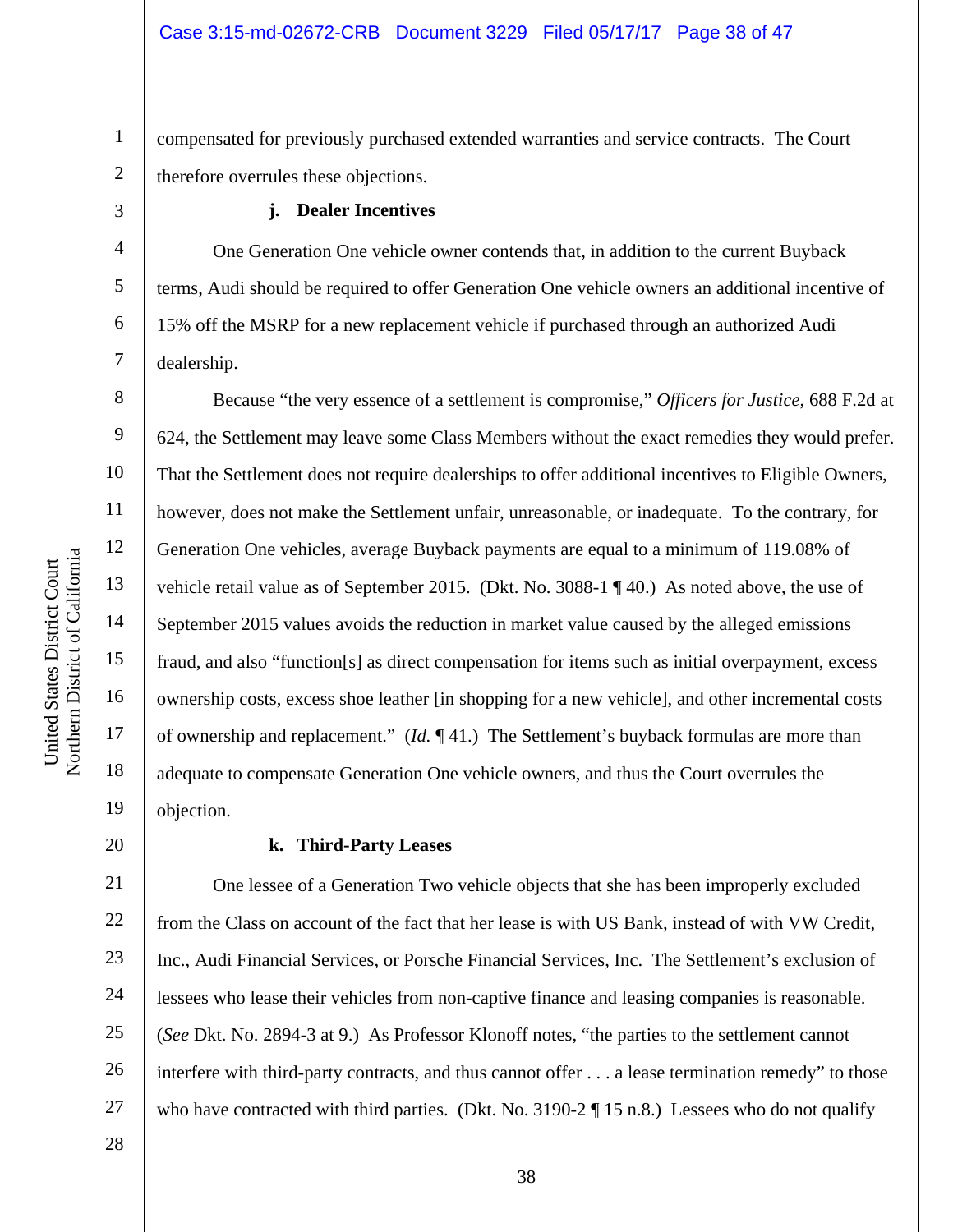2 for the Class lose nothing if the Settlement is approved, however. Their claims are preserved if they wish to pursue them.

#### **l. Punitive Damages**

One objector argues that, in addition to the remedies provided, the Settlement should include "punitive compensation." This is essentially an objection to the size of the Settlement, but the objector does not adequately take into that the Settlement provides Class Members with meaningful and certain relief while avoiding the risks and delays involved in proceeding to trial. *See In re High-Tech Employee Antitrust Litig.*, 2015 WL 5159441 at \*4 (noting that an objector who sought punitive damages did not "adequately take into account the risks and delays involved in proceeding to trial," and "ignore[d] that the Settlement provides the Class with a timely, certain, and meaningful cash recovery"). Further, "[g]iven that any award of punitive damages is inherently speculative and discretionary, courts regularly approve settlements that offer no or little compensation representing the risk of a punitive damages award." *In re Oil Spill by Oil Rig Deepwater Horizon*, 295 F.R.D. 112, 155 (E.D. La. 2013).

It is also worth noting that the Settlement is no mere slap on the wrist. Volkswagen agreed to pay up to \$10.033 billion to consumers in the 2.0-liter settlement, and between \$1.2 billion and over \$4 billion in the 3.0-liter Settlement. Volkswagen will also pay \$2.9 billion to support environmental remediation programs and \$2 billion to promote zero-emissions technology as part of the DOJ's Consent Decrees. (*See* Dkt. Nos. 2103 at 4; 2520-1 at 163.) And in addition to consumer and environmental payments, substantial criminal penalties have been imposed against Volkswagen in proceedings addressing the defeat device scheme in the Eastern District of Michigan. Specifically, on January 11, 2017, Volkswagen pled guilty to criminal charges and will pay an additional \$4.3 billion in criminal and civil penalties and be placed on probation. Six Volkswagen executives have also been indicted for their roles in the defeat device scandal. *See United States v. Volkswagen AG*, No. 16-cr-20394-SFC (E.D. Mich. 2017).4

26 27

 $\overline{\phantom{a}}$ 

The Settlement offers fair compensation to Class Members, and together with the 2.0-liter

1

3

4

5

6

7

8

9

10

11

12

13

14

15

16

17

18

19

20

21

22

23

24

<sup>28</sup>  <sup>4</sup> *See also* U.S. Department of Justice, *Justice News*, https://www.justice.gov/opa/pr/volkswagenag-agrees-plead-guilty-and-pay-43-billion-criminal-and-civil-penalties-six (Jan. 11, 2017).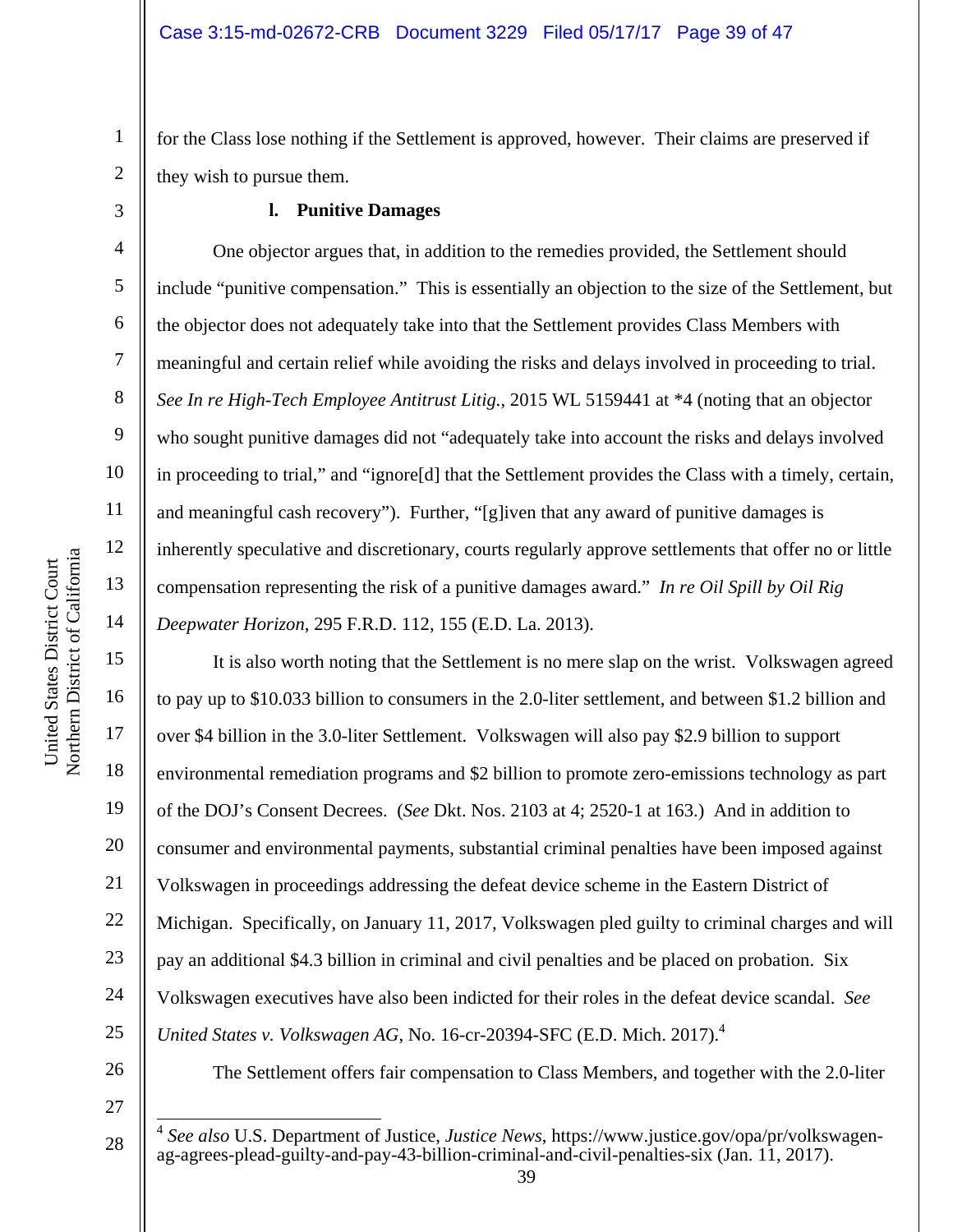settlement, and the civil and criminal agreements with state and federal government agencies, serves to adequately punish Volkswagen for its now exposed and admitted conduct. The lack of further punishment does not warrant a denial of final approval of the Settlement.

#### **m. Opt-Out Deadline**

Finally, certain objectors assert that the opt-out deadline did not provide them with enough time to make an informed decision about the Settlement. These objectors contend that the opt-out deadline should not have pre-dated the fairness hearing or the Decision Dates for the Emissions Compliant Repairs.

9 10 11 12 13 14 15 16 17 18 19 20 21 22 23 The opt-out deadline, on April 14, 2017, was nearly two months after the Class Notice Program began (s*ee* Dkt. No. 3190-4 ¶¶ 8, 13)—ample time for potential Class Members to decide whether to participate in the Settlement or opt out. *See Torrisi v. Tucson Elec. Power Co.*, 8 F.3d 1370, 1375 (9th Cir. 1993) (finding a 31-day opt-out period adequate and citing with approval optout periods of 26 and 38 days). It was also necessary for the opt-out deadline to occur prior to the May 11, 2017 fairness hearing and the Decision Dates for the Emissions Compliant Repair, so that the Court and the parties would have time to effectuate and implement the Settlement. Nonetheless, the Settlement also provides that if, by August 1, 2018, an Emissions Compliant Repair is not available for a given Sub-Generation of Generation Two vehicles, or a Reduced Emissions Modification is not available for Generation One vehicles, affected Class Members will again have an opportunity to withdraw from the Settlement between August 1, 2018 and September 1, 2018. (Dkt. Nos. 2894-3 at 34; 3190 at 17 n.16.) Class Members will therefore have the opportunity to made another informed decision of whether to remain in the Class if an Emissions Compliant Repair or Reduced Emissions Modification is not available. The Court concludes that the opt-out deadline was reasonable and overrules these objections.

24

#### **B. The** *Bluetooth* **Factors**

25 26 27 28 Although the *Churchill* factors favor settlement, consideration of those factors alone is insufficient. *See In re Bluetooth*, 654 F.3d at 946. Where, as here, the parties reach a settlement prior to class certification, courts must examine the settlement with "an even higher level of scrutiny for evidence of collusion or other conflicts of interest than is ordinarily required under

1

2

3

4

5

6

7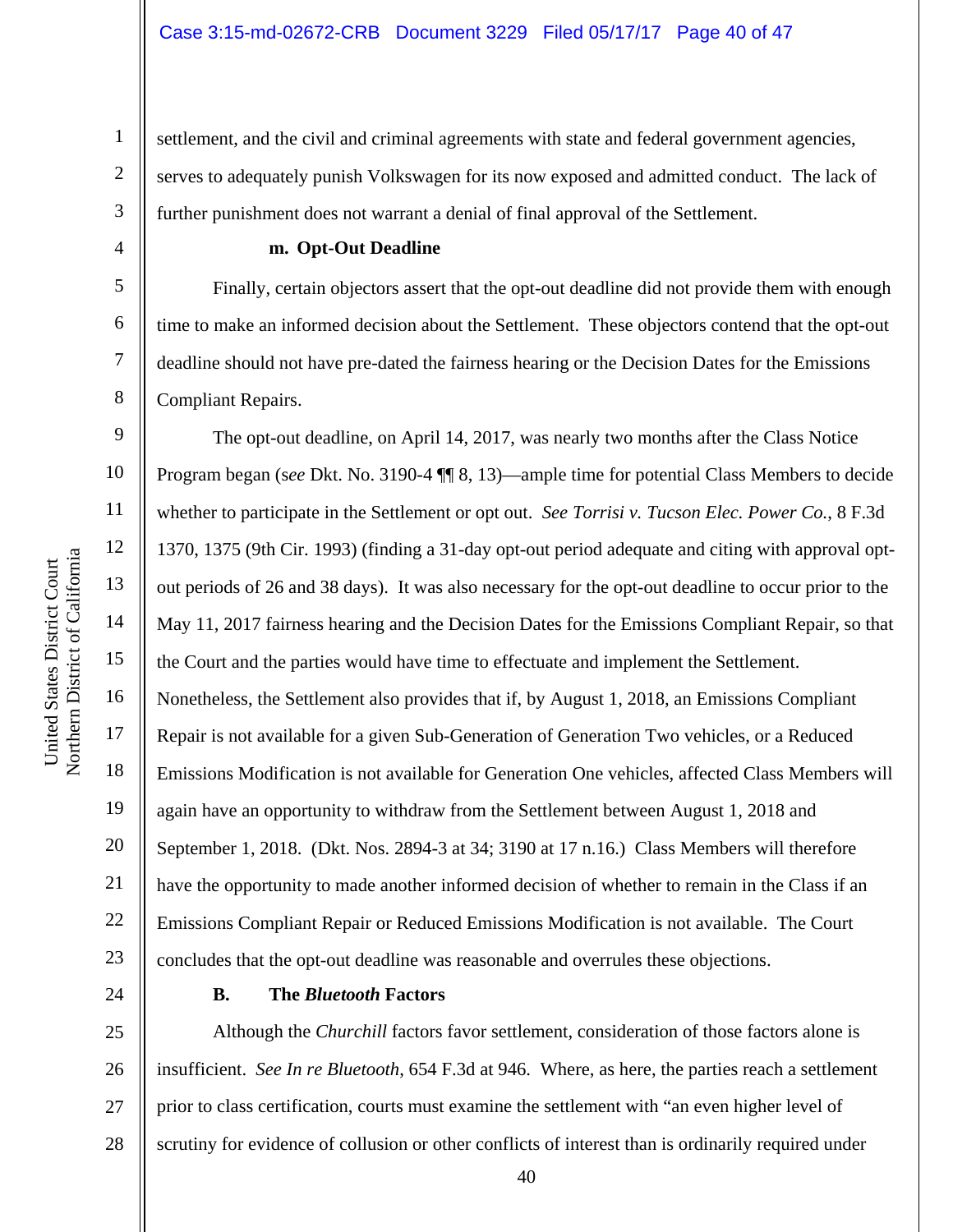Rule 23(e) before securing the court's approval as fair." *Id.* (citations omitted). "Collusion may not always be evident on the face of a settlement, and courts therefore must be particularly vigilant not only for explicit collusion, but also for more subtle signs that class counsel have allowed pursuit of their own self-interests and that of certain class members to infect the negotiations." *Id.* at 947. Signs of subtle collusion include:

> (1) when counsel receive a disproportionate distribution of the settlement, or when the class receives no monetary distribution but class counsel are amply rewarded; (2) when the parties negotiate a "clear sailing" arrangement providing for the payment of attorneys' fees separate and apart from class funds, which carries the potential of enabling a defendant to pay class counsel excessive fees and costs in exchange for counsel accepting an unfair settlement on behalf of the class; and (3) when the parties arrange for fees not awarded to revert to defendants rather than be added to the class fund.

*Id.* (internal quotations marks and citations omitted). The *Bluetooth* court made clear that these factors are not dispositive but merely "warning signs" or "indicia of possible implicit collusion." *Id.* Even if all three signs are present, courts may still find that a settlement is reasonable. *See id.* at 950 (noting that the district court may find the settlement reasonable notwithstanding the presence of all three *Bluetooth* factors).

17 18 19 20 21 22 23 24 25 26 27 Despite the presence of one *Bluetooth* factor, the Court concludes that there is no evidence of collusion. The first *Bluetooth* factor asks whether Class Counsel will receive a disproportionate distribution of the Settlement or whether Class Counsel are amply rewarded while the Class receives no monetary distribution. *Id.* at 947. This factor is not implicated, as the Settlement does not entitle Class Counsel to any portion of the Settlement funds; rather, the Escrow Account is designated solely for Class Members. Further, the Settlement provides Class Members with significant monetary benefits. And even if Class Counsel were to receive the maximum they stated they would seek in attorneys' fees, that amount— \$245 million, inclusive of costs—is approximately 20% of the cash component of the Settlement, which is below the 25% benchmark established by the Ninth Circuit. *See In re Bluetooth*, 654 F.3d at 942. Thus, there is no concern that Class Counsel will be rewarded while Class Members receive no monetary award.

28

The second *Bluetooth* factor considers whether the parties negotiated a "clear sailing"

a

1

2

3

4

5

6

7

8

9

10

11

12

13

14

15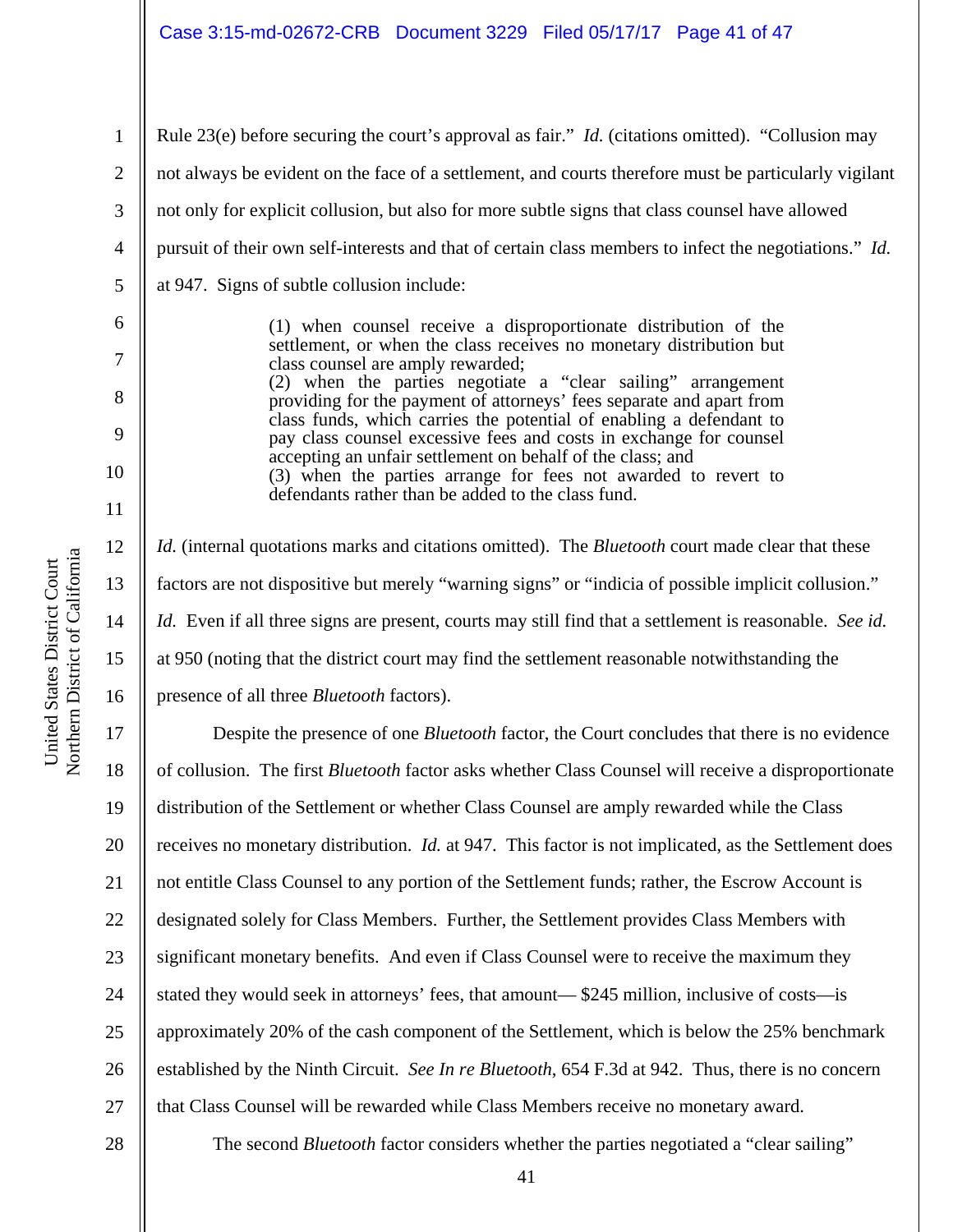#### Case 3:15-md-02672-CRB Document 3229 Filed 05/17/17 Page 42 of 47

a United States District Court United States District Court Northern District of Californi

11

12

13

14

15

16

17

18

19

20

21

22

23

24

25

26

27

1 2 3 4 5 6 7 8 9 10 agreement for the payment of attorneys' fees separate from the class funds. *See In re Bluetooth*, 654 F.3d at 947. Although the Settlement provides that Volkswagen will pay attorneys' fees separate from the compensation provided to Class Members (Dkt. No. 2894 ¶ 14.1), there is no evidence of a "clear sailing" agreement here, as discussions of attorneys' fees began after the substantive terms of the Settlement were settled (*see* Dkt. Nos. 2894 ¶ 14.1; 2970 at 3), suggesting that Class Counsel did not accept an excessive fee in exchange for an unfair settlement or otherwise allow their fees to interfere with negotiations for Class Members' benefits. Additionally, although Class Counsel has agreed not to seek more than a total of \$245 million in fees and costs, Volkswagen has not agreed not to contest such a request. (*See* Dkt. No. 2970 at 3.) Thus, this factor is not indicative of collusion.

As the Court noted previously, the third *Bluetooth* factor—which considers whether the settlement provides for funds not awarded to revert to defendants, *see* 654 F.3d at 947—is somewhat present here in light of the fact that any funds remaining in the Escrow Account upon the conclusion of the Settlement Benefit Period shall revert to Volkswagen. (*See* Dkt. No. 2894 ¶¶ 13.4-13.5.) But the reversionary provision here does not cause the Court concern because: (1) Volkswagen is incentivized under the Settlement to develop Emissions Compliant Repairs for vehicles as opposed to simply buying back noncompliant vehicles; and (2) Volkswagen's response with respect to the 2.0-liter vehicles, as well as its efforts in effecting notice to Class Members for this Settlement, evidences that it has not attempted, and will not attempt, to discourage Class Member participation in an effort to maximize unclaimed funds.

In analyzing whether there are any indicia of collusion, the Court has also reviewed and considered the declaration of the Court-appointed Settlement Master, Director Robert S. Mueller III. (Dkt. No. 3089.) As Director Mueller stated, the 3.0-liter Settlement process, like the 2.0-liter and Bosch settlement processes, involved "neither bad faith nor collusive behavior from anyone," but rather was "conducted at arm's length" and involved "the frank exchange of views, spirited debate, vehement disagreement, thoughtful discussion, attention to detail, and the sharing of extensive data and analyses among participants." (*Id.* ¶¶ 8-9.) The Settlement Master's report

28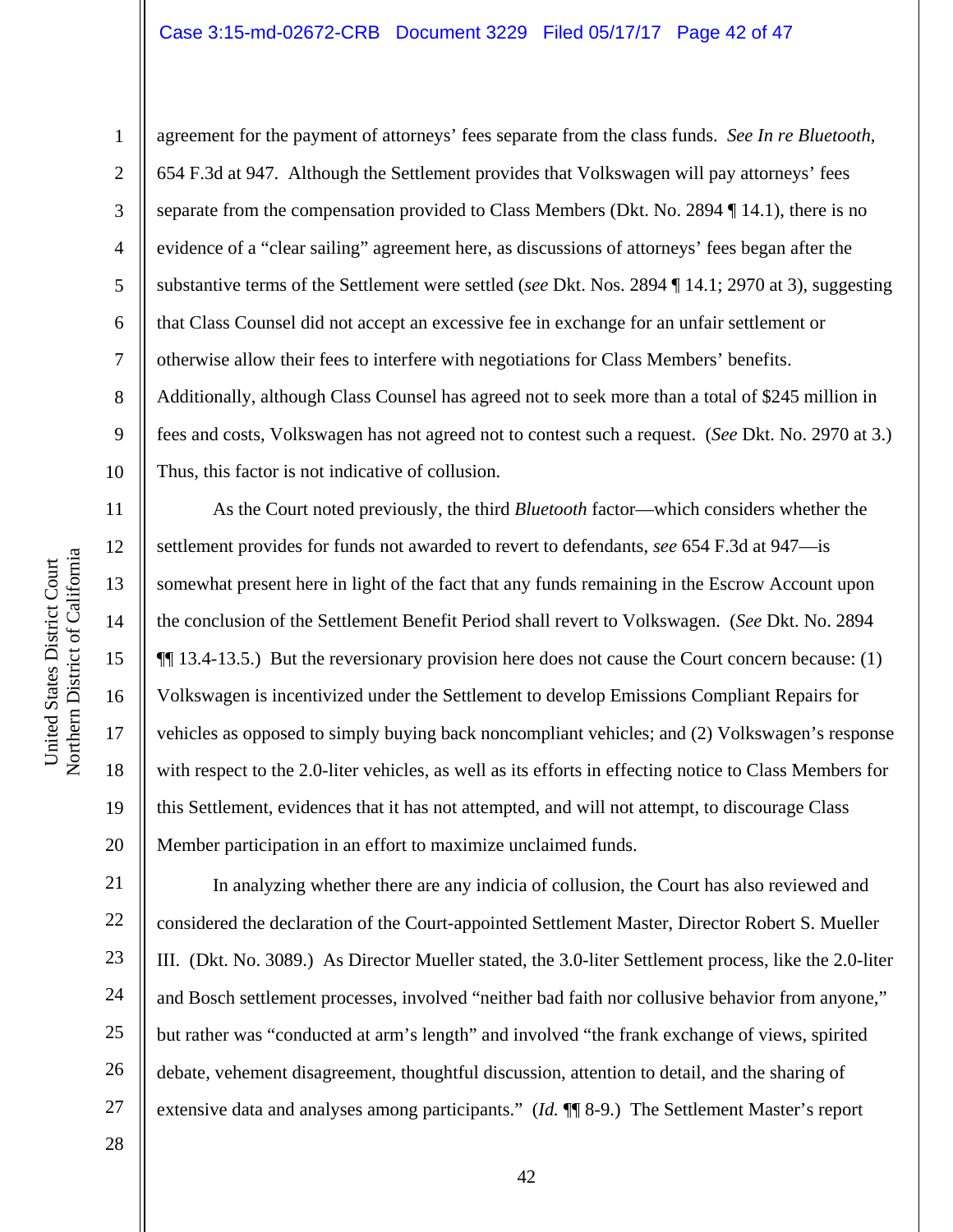supports the Court's conclusion that there was no collusion between the parties in reaching the Settlement.

\* \* \*

2 3

4

5

6

7

8

9

10

11

12

13

14

15

16

1

In light of the foregoing analysis, the Court finds final approval is appropriate. The number of objections is small, and their substance does not call into doubt the Settlement's fairness. The *Churchill* factors support final approval, and the *Bluetooth* factors do not suggest collusion. Accordingly, even under heightened scrutiny, the Court concludes the Settlement is fair, adequate, and reasonable.

#### **DISCUSSION – CLAIMS REVIEW COMMITTEE**

The Settlement creates a Claims Review Committee ("CRC") to review appeals of contested claims deemed ineligible. (Dkt. No. 2894 ¶ 8.4.) The CRC is a three-member committee comprised of one PSC representative, one Volkswagen representative, and one courtappointed "neutral." (*Id.*) Class Counsel and Volkswagen nominate David S. Stellings and Sharon L. Nelles, respectively, to serve on the CRC. The Court now appoints the Honorable Fern M. Smith (ret.) to serve as the third and neutral member.

#### **DISCUSSION – ALL WRITS ACT**

17 18 19 20 21 22 23 24 25 26 27 28 The All Writs Act authorizes district courts to "issue all writs necessary or appropriate in aid of their respective jurisdictions and agreeable to the usages and principles of law." 28 U.S.C. § 1651(a). "The power conferred by the [All Writs] Act extends, under appropriate circumstances, to persons who, though not parties to the original action or engaged in wrongdoing, are in a position to frustrate the implementation of a court order or the proper administration of justice, [ ] and encompasses even those who have not taken any affirmative action to hinder justice." *United States v. New York Tel. Co.*, 434 U.S. 159, 174 (1977) (internal citations omitted). However, the authority granted by the All Writs Act, though broad, is not unlimited. *Negrete v. Allianz Life Ins. Co. of N. Am.*, 523 F.3d 1091, 1098 (9th Cir. 2008). Indeed, the Anti-Injunction Act limits the district court's ability to enjoin state proceedings "except as expressly authorized by Act of Congress, or where necessary in aid of its jurisdiction, or to protect or effectuate its judgments." 28 U.S.C. § 2283. "Although comity requires federal courts to exercise extreme caution in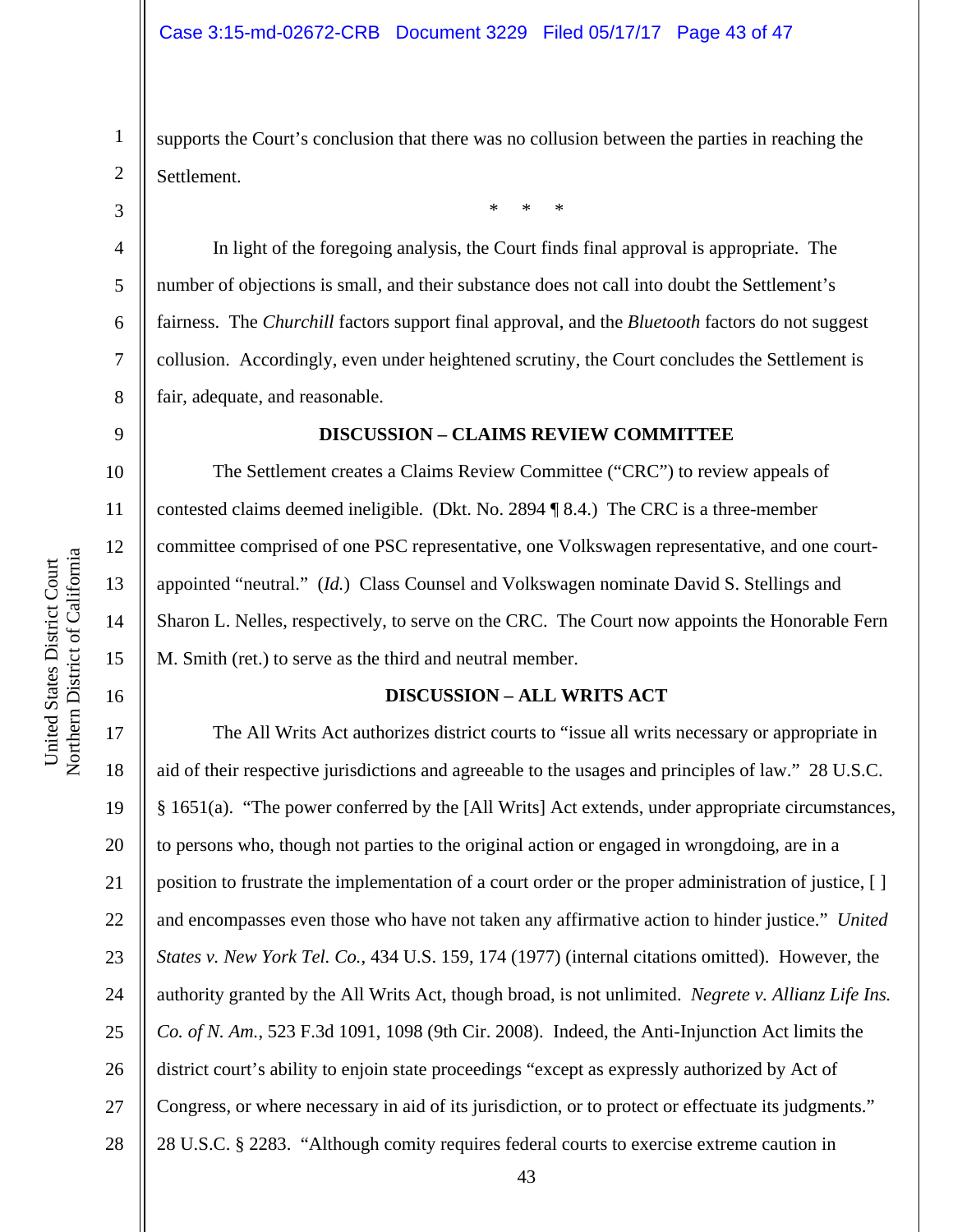interfering with state litigation, federal courts have the power to do so when their jurisdiction is threatened." *Hanlon*, 150 F.3d at 1025; *see Keith v. Volpe*, 118 F.3d 1386, 1390 (9th Cir. 1997) ("[T]he All Writs Act, 28 U.S.C. § 1651, empowers the federal courts to enjoin state proceedings that interfere, derogate, or conflict with federal judgments, orders, or settlements.").

A stay of all state court actions relating to the Released Claims is necessary to preserve the Court's jurisdiction. First, Class Members have been given an opportunity to opt out of the Settlement. *See Jacobs v. CSAA Inter-Ins.*, No. C 07-00362 MHP, 2009 WL 1201996, at \*2 (N.D. Cal. May 1, 2009) ("A district court may enjoin named and absent members who have been given the opportunity to opt out of a class from prosecuting separate class actions in state court.") (citation omitted). Second, a state court's disposition of claims similar to or overlapping the Released Claims would implicate the same legal and evidentiary issues; thus, such action would threaten the Court's jurisdiction and hinder its ability to decide the case. *See id.* at \*3 ("A preliminary injunction is appropriate to preserve jurisdiction because there is a sufficient overlap of claims between the federal and state class actions, such that the same legal and evidentiary issues will be implicated in each case."); *In re Jamster Mktg. Litig.*, No. 05-CV-0819JM(CAB), 2008 WL 4482307, at \*6 (S.D. Cal. Sept. 29, 2008) ("Any litigant may be enjoined from proceeding with a state court action where it is 'necessary to prevent a state court from so interfering with a federal court's consideration or disposition of a case as to seriously impair the federal court's flexibility and authority to decide the case.'") (citation omitted). Accordingly, the Court enjoins Class Members who have not opted out from participating in any state court litigation relating to the Released Claims. This injunction, however, does not prevent Class Members from dismissing or staying his or her Released Claims.

#### **CONCLUSION**

For the foregoing reasons, the Court ORDERS as follow:

1. Plaintiffs' motion for final approval of the Settlement is GRANTED. The Settlement is fair, adequate, and reasonable and is in the best interest of Class Members. Benefits under the Settlement shall immediately be made available to Class Members, and Volkswagen shall pay Class Members directly the full amount

1

2

3

4

5

6

7

8

9

10

11

12

13

14

15

16

17

18

19

20

21

22

23

24

25

26

27

28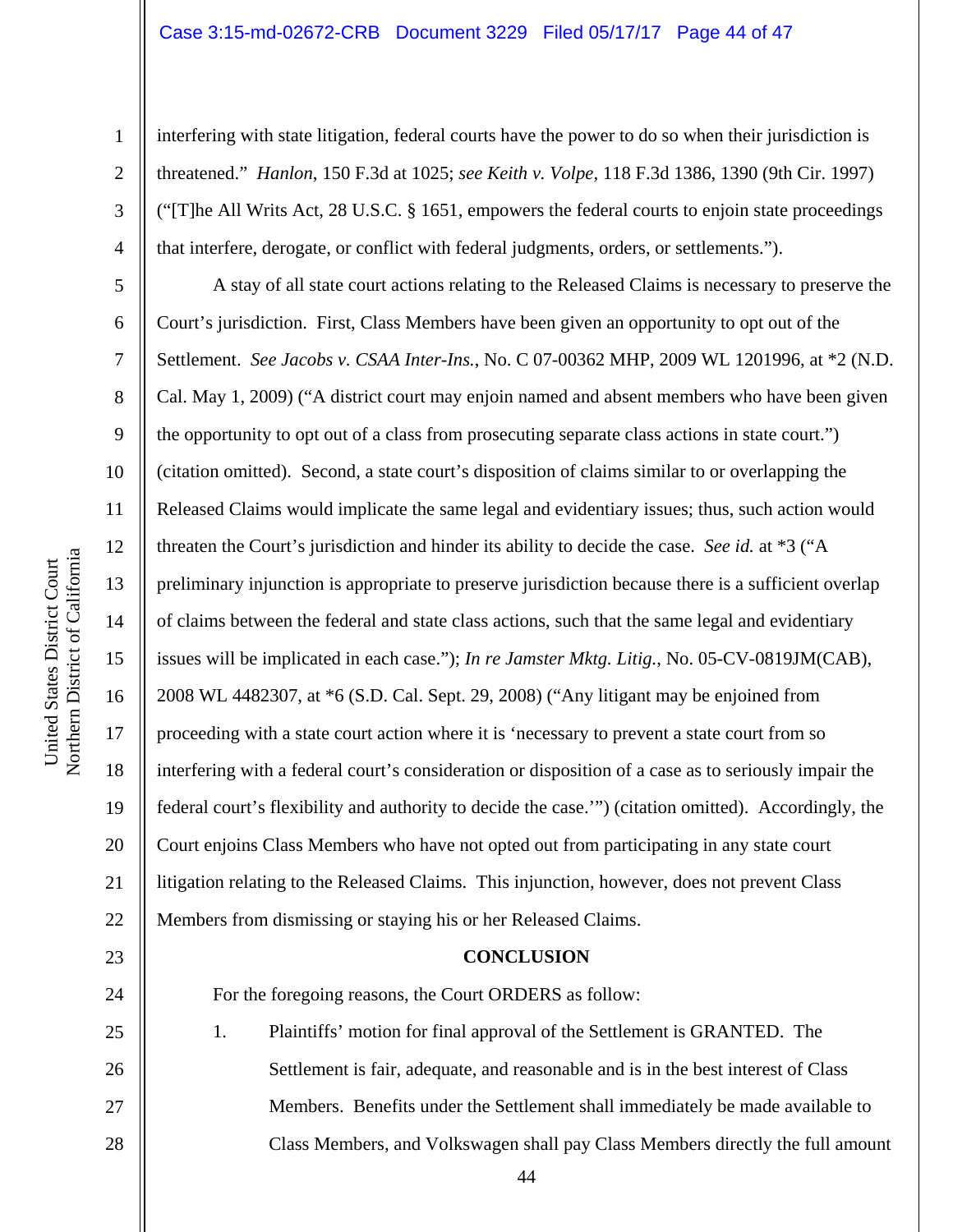to which they are entitled under the terms of the Settlement.

- 2. The Court CONFIRMS the appointment of Lead Plaintiffs' Counsel and the PSC listed in Pretrial Order No. 7 (Dkt. No. 1084) as Settlement Class Counsel.
- 3. The Court CONFIRMS the appointment of the Settlement Class Representatives listed in Exhibit 1 to Plaintiffs' motion for preliminary approval. (Dkt. No 2840-1.)
	- 4. The Court CONFIRMS the appointment of Ankura Consulting Group, LLC as Claims Supervisor. The Claims Supervisor, including its subcontractors, and the directors, officers, employees, agents, counsel, affiliates and advisors, shall not be liable for its good-faith compliance with its duties and responsibilities as Claims Supervisor under the Settlement, this Order, all prior orders, or any further settlement-related orders or consent decrees, except upon a finding by this Court that it acted or failed to act as a result of malfeasance, bad faith, gross negligence, or in reckless disregard of its duties.

5. The Court APPOINTS Citibank Private Bank to serve as the Escrow Agent.

- 6. The Court CONFIRMS the appointment of David S. Stellings and Sharon L. Nelles to the Claims Review Committee and APPOINTS the Honorable Fern M. Smith (ret.) to serve as the CRC's neutral member.
- 7. The Court DISMISSES WITH PREJUDICE the following without costs to any party:
	- a. All Released Claims as between the Settlement Class and all its Members who have not timely and properly excluded themselves, on the one hand, and any Released Party or Parties, other than as specified in this Order and in the Settlement, such as the motion for an award of attorneys' fees and costs, as contemplated by the settling Parties in Section 14 of the Settlement, which may be filed at the appropriate time to be determined by the Court.
- b. All claims pertaining to Eligible Vehicles, as between a Settlement Class Member who is not an opt out or otherwise excluded, and any Released

1

2

3

4

5

6

7

8

9

10

11

12

13

14

15

16

17

18

19

20

21

22

23

24

25

26

27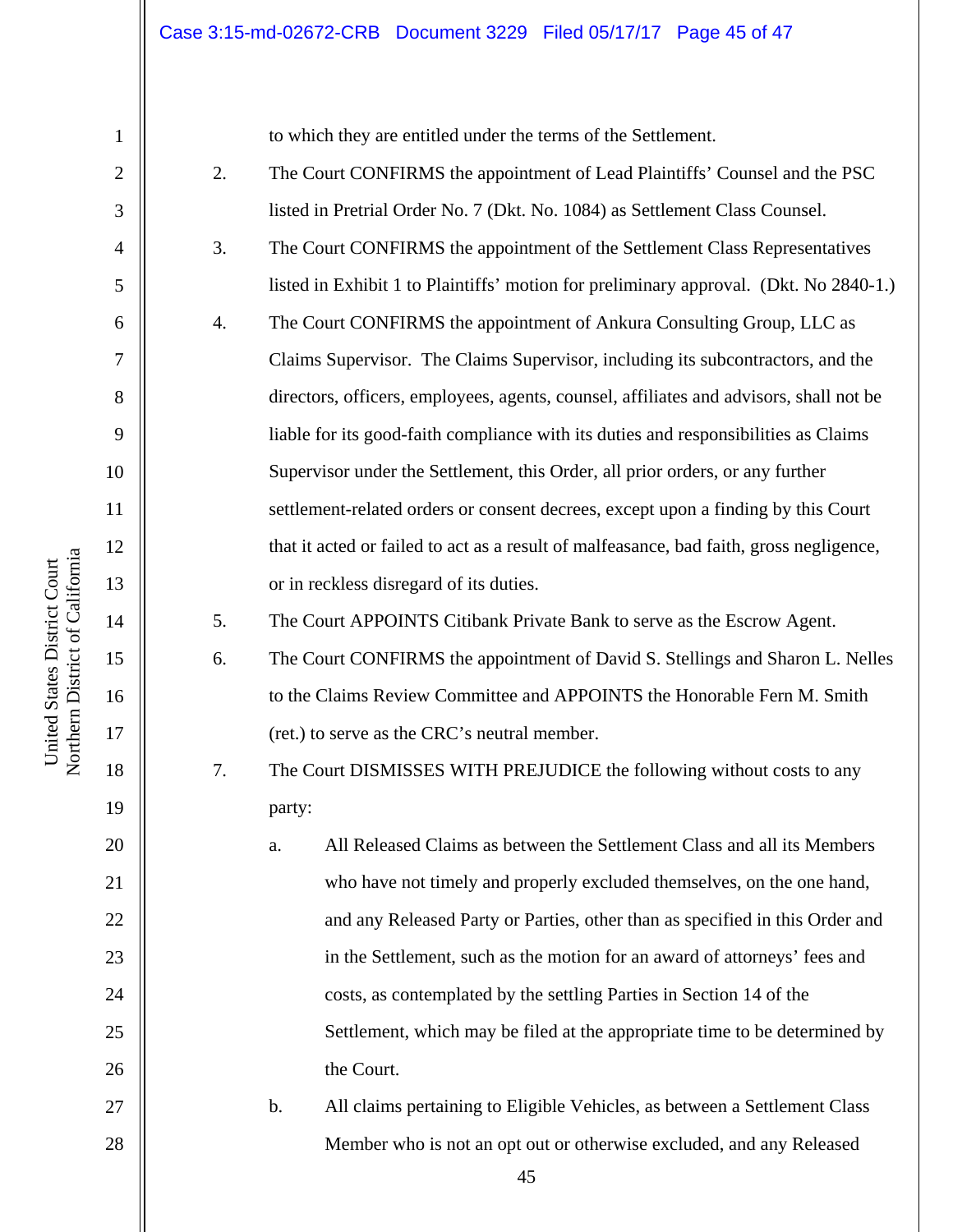Party or Parties, in related lawsuits pending in the MDL centralized in this Court by the Judicial Panel on Multidistrict Litigation on December 8, 2015, *see In re Volkswagen "Clean Diesel" Mktg., Sales Practices, & Prods. Liab. Litig.,* 148 F. Supp. 3d 1367 (J.P.M.L. 2015).

c. All related lawsuits pending in this MDL containing only claims between a Settlement Class Member who is not an opt out or otherwise excluded, and against any Related Party or Parties, and pertaining to Eligible Vehicles.

9. Class Members who have not properly opted out and any person purportedly acting on behalf of any Class Member(s) are ENJOINED from commencing, filing, initiating, instituting, pursuing, maintaining, enforcing or prosecuting, either directly or indirectly, any Released Claims in any judicial, administrative, regulatory, arbitral or other proceeding, in any jurisdiction or forum, against any of the Released Parties. Nothing herein shall prevent any Class Member, or any person actually or purportedly acting on behalf of any Class Member(s), from taking any actions to dismiss his, her, or its Released Claims.

10. Only those persons or entities who timely submitted valid requests to opt out of the Settlement Class are not bound by this Order, and any such excluded persons or entities are not entitled to any recovery from the Settlement. A list of those persons or entities can be found in Exhibit 1 to this Order.

11. Persons and entities that are determined by the Claims Administrator or the Court to be excluded from the Class, because his/her/its vehicle is not an "Eligible Vehicle," or for any other reason, are not bound by the Final Order and Judgment, and are not entitled to any recovery from the Settlement.

12. For Settlement Class Members who, because an Approved Emissions Modification has not become available, withdraw from the Class between August 1, 2018 and September 1, 2018, the statutes of limitations on claims asserted on behalf of those Settlement Class Members in this MDL shall be tolled from the date of the Preliminary Approval Order to the date such Settlement Class Members withdraw

1

2

3

4

5

6

7

8

9

10

11

12

13

14

15

16

17

18

19

20

21

22

23

24

25

26

27

28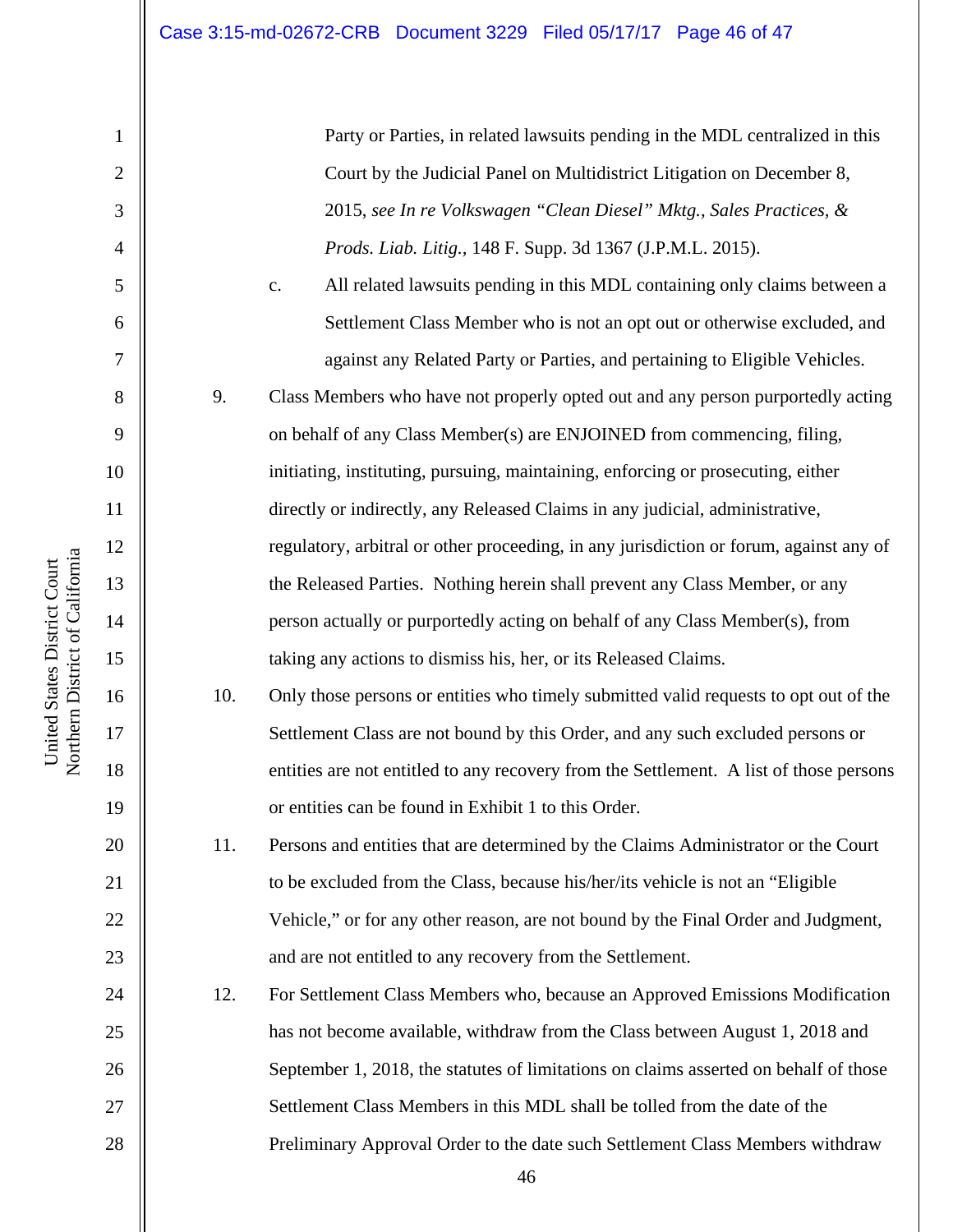| $\mathbf{1}$   |                     | from the Settlement Class.                                                             |
|----------------|---------------------|----------------------------------------------------------------------------------------|
| $\mathbf{2}$   | 13.                 | Settlement Class Counsel shall file their application for attorneys' fees and costs by |
| 3              |                     | June 30, 2017. Any responses shall be due July 14, 2017, and any replies shall be      |
| $\overline{4}$ |                     | due July 21, 2017. The Court will advise the parties if a hearing is necessary.        |
| 5              | 14.                 | The Court retains the exclusive jurisdiction to enforce, administer, and ensure        |
| 6              |                     | compliance with all terms of the Settlement in accordance with the Settlement and      |
| $\tau$         |                     | this Order.                                                                            |
| $8\,$          |                     | IT IS SO ORDERED.                                                                      |
| 9              | Dated: May 17, 2017 |                                                                                        |
| 10             |                     |                                                                                        |
| 11             |                     | <b>CHARLES R. BREYER</b>                                                               |
| 12             |                     | United States District Judge                                                           |
| 13             |                     |                                                                                        |
| 14             |                     |                                                                                        |
| 15             |                     |                                                                                        |
| 16             |                     |                                                                                        |
| 17             |                     |                                                                                        |
| 18             |                     |                                                                                        |
| 19             |                     |                                                                                        |
| $20\,$         |                     |                                                                                        |
| $21\,$         |                     |                                                                                        |
| $22\,$         |                     |                                                                                        |
| $23\,$         |                     |                                                                                        |
| $24\,$         |                     |                                                                                        |
| $25\,$         |                     |                                                                                        |
| $26\,$         |                     |                                                                                        |
| 27             |                     |                                                                                        |
| 28             |                     |                                                                                        |
|                |                     | $47\,$                                                                                 |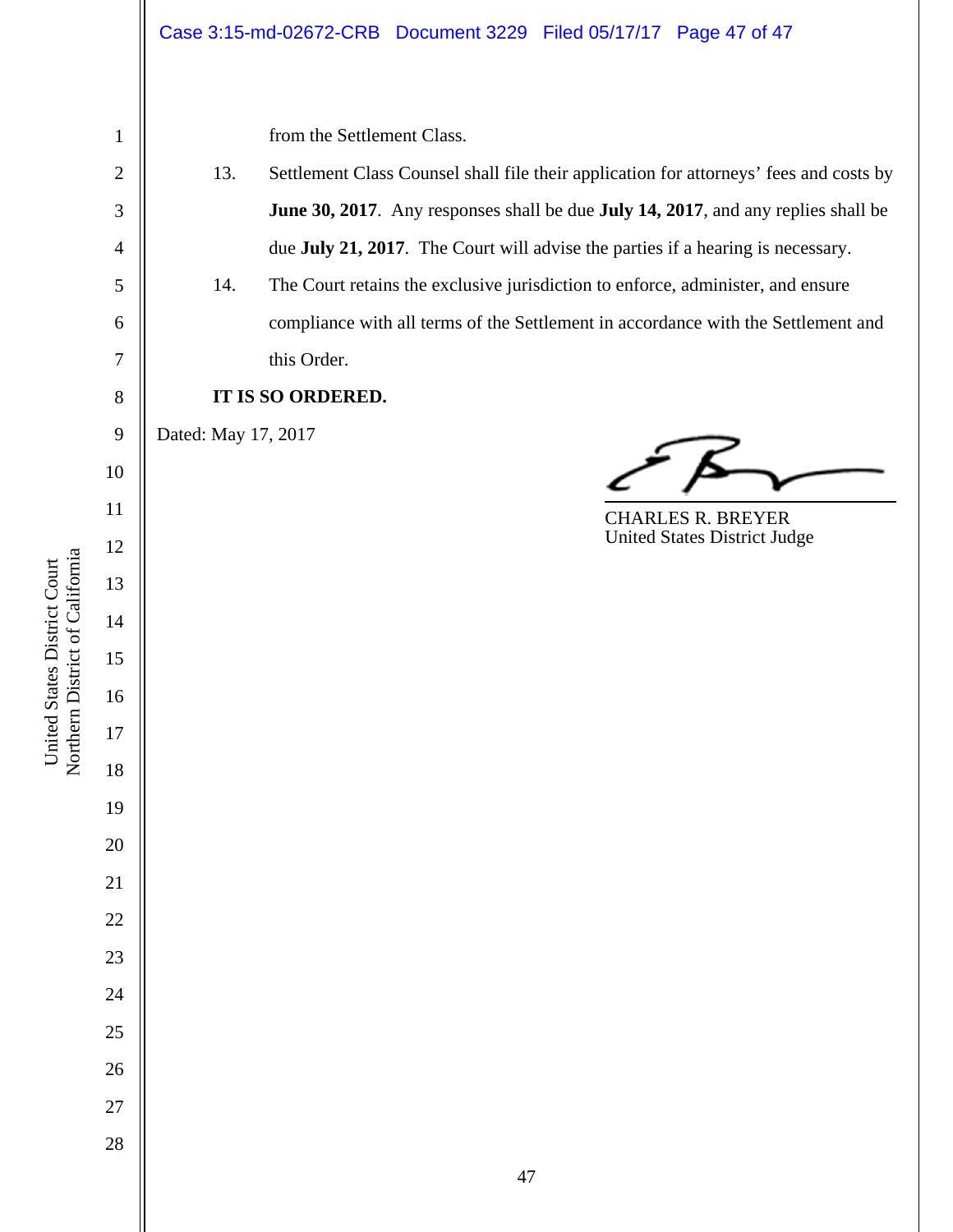Case 3:15-md-02672-CRB Document 3229-1 Filed 05/17/17 Page 1 of 8

# **EXHIBIT 1**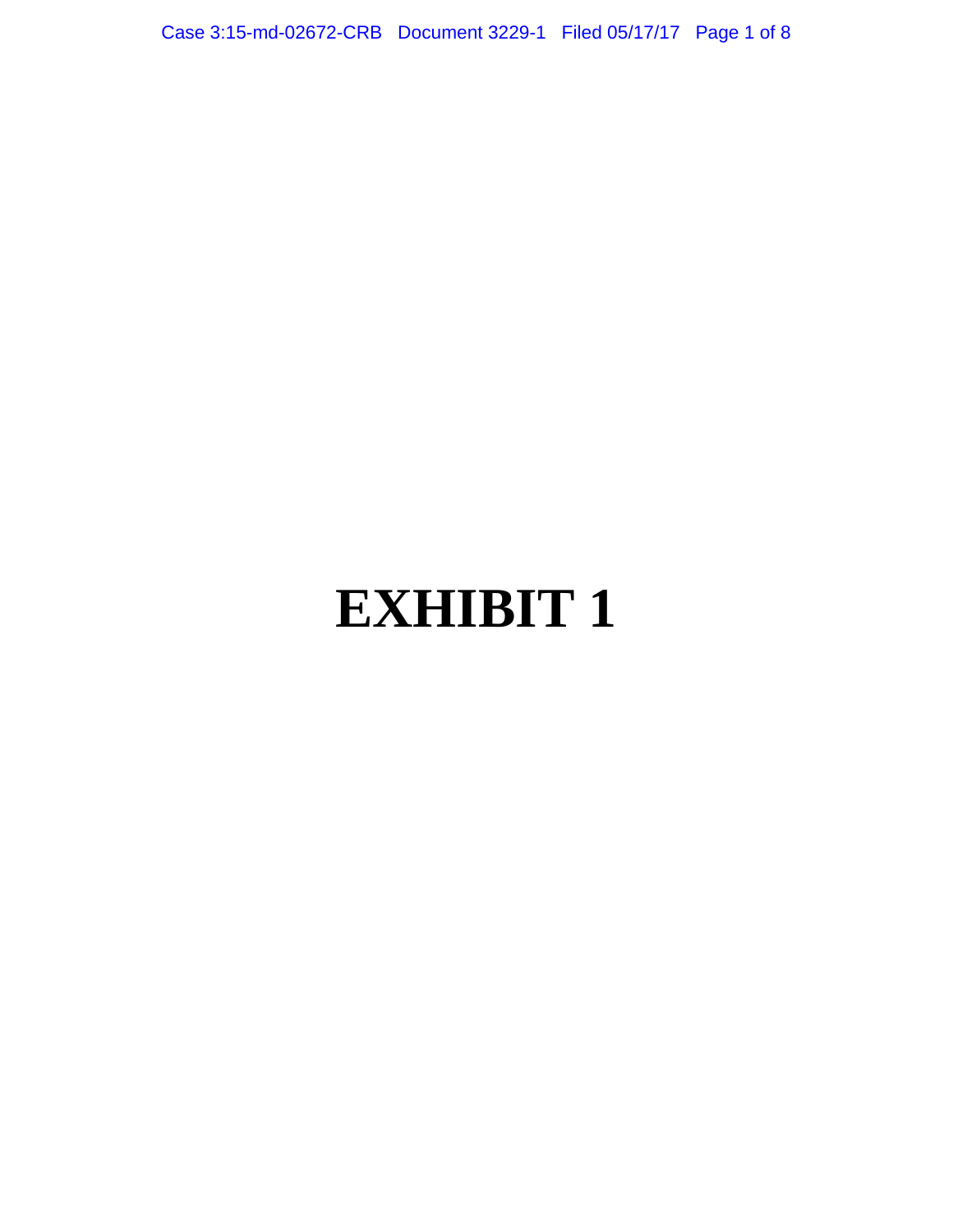#### **LIST OF 3.0-LITER OPT-OUTS**

1. Abiodun, Olufemi (TX) 2. Abreu, Jose (FL) 3. Adams, Robert (TX) 4. Adams, Janet (FL) 5. Ailstock, Conrad (FL) 6. Albano, Joseph & Georgia (CA) 7. Alberti, Ronald (FL) 8. Aldredge, Michael (TX) 9. Aldrete, Mark (CA) 10. Altamura, Ileane (FL) (multiple vehicles) 11. Althaus, Sandra J (NV) 12. Ambler, Nathaniel (VA) 13. Amirkhanyan, Armen (CA) 14. Anderson, Robert (CA) 15. Andreozzi , Anthony (FL) 16. Andres, Wade (TX) 17. Andres, Dennis (WA) 18. Angulo/Zarb, Marie/Henry (FL) 19. Antone, Herbert (HI) 20. Anwarzai, Omar (VA) 21. Applebaum, Paul (CA) 22. Arcoleo, Mathew (CA) 23. Armstrong, Lee (TX) 24. Ashton, Roger (FL) 25. Aspell, John (OR) 26. Asta, Kathleen (CO) 27. Aunapu, Kevin (VA) 28. Austin, Pauline (VA) 29. Austin, William (FL) 30. Aydlett, James & Robin (NC) 31. Bailey, David (TX) 32. Baines, Daniel (AZ) 33. Bakiev, Saidrasul (TX) 34. Bandari, Armin (CA) 35. Barbee, Jack (NC) 36. Barber, Patrick (TX) (multiple vehicles) 37. Barnes, Matthew (CA) 38. Barnette, Angela (VA) 39. Barraza, Arturo (NC) 40. Barreda, Liliana (TX) 41. Barrie, Bernard (FL) 42. Barry, Jennifer (FL) 43. Bartlett, Phillip (TX) 44. Basenese, Laura (FL) 45. Batke, Donald (TX) 46. Beale, Margarita (MI)

47. Bedgood, Laura (TX) 48. Beecher, Don (TX) 49. Bell, Ann (OR) 50. Belvin, Arthur (GA) 51. Bennett, Jon (TX) 52. Bennett, Joe (GA) 53. Berg, Petra & Sigmar (CA) 54. Berg, Maria (TX) 55. Bernstein, Jay (OH) 56. Bethel, William (TX) 57. Bhakta, Jayesh (MS) 58. Bills, Danny (TX) 59. Bird, James (FL) 60. Bixler, Lindsey M. (CA) 61. Bodiwala, Bharati (IL) 62. Bond, Edward (TX) 63. Bossert, Gerald (FL) 64. Bostanian, Stefan (CA) 65. Botero, Gabriel (TX) 66. Bouchard, Peter (FL) 67. Bourman, John (TX) 68. Bowman, Steven (FL) 69. Boyle-Jovine, Ellen (NY) 70. Broderick, Roger (FL) 71. Broman, Kent (CA) 72. Brown, Eric (TX) 73. Brown, Mark (CA) 74. Brown, Richard (FL) 75. Brown, Tom (FL) (multiple vehicles) 76. Brutsche, John (TX) 77. Bryan, David (TX) 78. Bufalini, Domenic (PA) 79. Buffam, Steven (OR) 80. Burger, Keith (CA) 81. Bustamante, Bernardo (FL) 82. Butler, Lori & James (CA) 83. Caldwell, Kim (NC) 84. Camacho, Gustavo (VA) 85. Campbell, Gordon (VA) 86. Campbell-Bartek, Kim (CA) 87. Cantrell, Janice (TX) 88. Carlson, Michelle & Chris (CA) 89. Carter, George (VA) 90. Casanova, Carlos (FL) 91. Castillion-Aguilar, Josefa (TX)

92. Caton, Wilson (VA)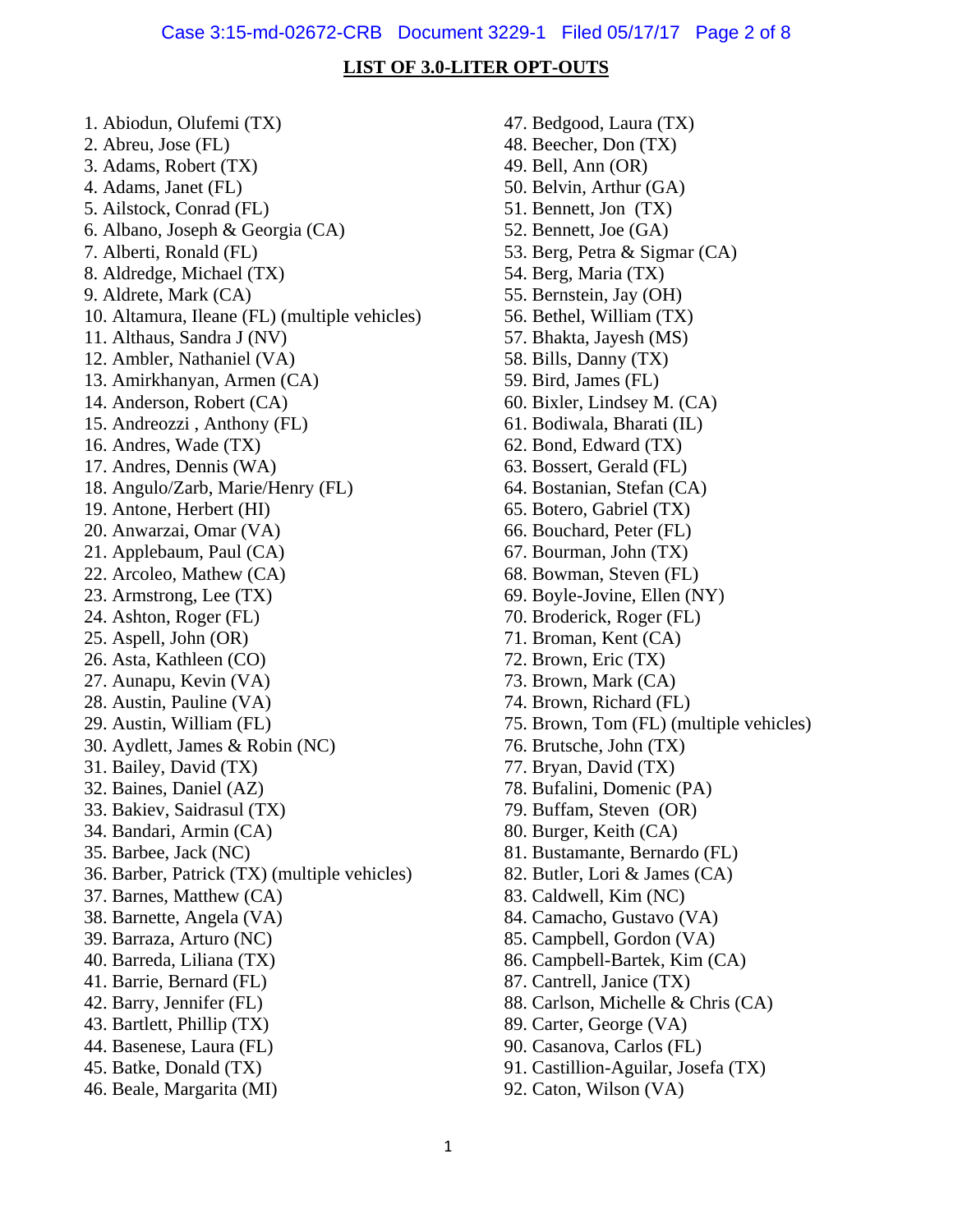#### **LIST OF 3.0-LITER OPT-OUTS**

93. Cawley, Dermot (GA) 94. Cephus, John (TX) 95. Cevey, Benjamin (TX) 96. Chaffetz, Alex (CO) 97. Chaidez, Sandra (TX) 98. Charles, Lori (TX) 99. Chazanas, Demetra (CA) 100. Cheek, Beverly (TX) 101. Chen, Nai-Hsin (CA) 102. Chiappone, Criag (CA) (multiple vehicles) 103. Childress, Ross (GA) 104. Christian, Don & Audrey (VA) 105. Church, William (VA) 106. Church, Lauren & Darren (VA) 107. Clemens, Mark (CA) 108. Clendenen, Byron (CA) 109. Cliffe, Jeanine (CA) 110. Cogut, Barry (WA) 111. Collins, Jeffery (NC) 112. Congdon, Galen (FL) 113. Conroy, (CA) 114. Cooley, Mike (ID) 115. Coon, Ken & Maria (CA) 116. Cordell, Ian (FL) 117. Cornea, Alberto (NY) 118. Couture, Jeremy (FL) 119. Covey, Julie (CA) 120. Creighton, Matthew (CA) 121. Cutright, Zack (OH) 122. Cutting, Timothy (CA) 123. Cynthia, Hill (GA) 124. Daniels, Alan (CA) 125. Dark, Phillip & Michelle (TX) 126. Daswani, Sejal (CA) 127. Davis, Toni (NC) 128. Davis, Kenneth (VA) 129. De Colombi, Xavier F. (CA) 130. Dejesus, Carlos (FL) 131. Del Hoya, Rodolfo (FL) 132. DePasquale, Gregory (TX) 133. Derderian, Michael (CA) 134. Devol, David (FL) 135. Diaz, Alma (TX) 136. Dillard, Eleanor (NC) 137. Dolan, Robert (FL) 138. Donaubauer, Charles (TX)

139. Doyle, Perry (FL) 140. Dreyer Jr., James (FL) 141. Duncan, Douglas (GA) 142. Driscoll, Joseph (FL) 143. Duvall, Dustin (NV) 144. Dye, Sunny (TX) 145. Dyriw, Michael (NC) 146. Dziarmaga, Piotr (CA) 147. Earl, Bryan (NC) 148. Eaton, Ronney (FL) (multiple vehicles) 149. Eaton, Alexander (FL) 150. Edinborough, Norman (FL) 151. Eisenring, Dan (CA) 152. Elicker, Scott (PA) 153. Encinas, Lupe (CA) 154. Evans, Jerry L. (CA) 155. Exline, April (FL) 156. Faircloth, Jimmy (LA) 157. Farish, Robert (OK) 158. Farmer, Perry (WA) 159. Feldman, Miles (CA) 160. Felix, Joad (TX) 161. Felsot, Matthew (CA) 162. Fernandez, Shawn (ID) 163. Fettke, Rich (CA) 164. Figueroa, Dwan (VA) 165. Fixman, Stella (CA) 166. Flanagan, Kyle (CA) 167. Flynn, John E (OH) 168. Foley, Nicholas (TX) 169. Ford, Scott (VA) 170. Freedman, Douglas (FL) 171. Frey, Paul (CO) 172. Friday, Phillip (FL) 173. Friend, Elma (OR) 174. Garcia, Michael (CA) 175. Garcia, Ruben (TX) 176. Garkhegag, Munkhtsetseg (CA) 177. Garon, Marguerite (WA) 178. Garrison, John (TX) 179. Gassman, Keith (TX) 180. Gates Painting Co., (WA) 181. Gautier, Alexandra (CA) 182. Gehrke, Gary (WI) 183. Gilbert, Christopher (NC) 184. Glavan, John (CA)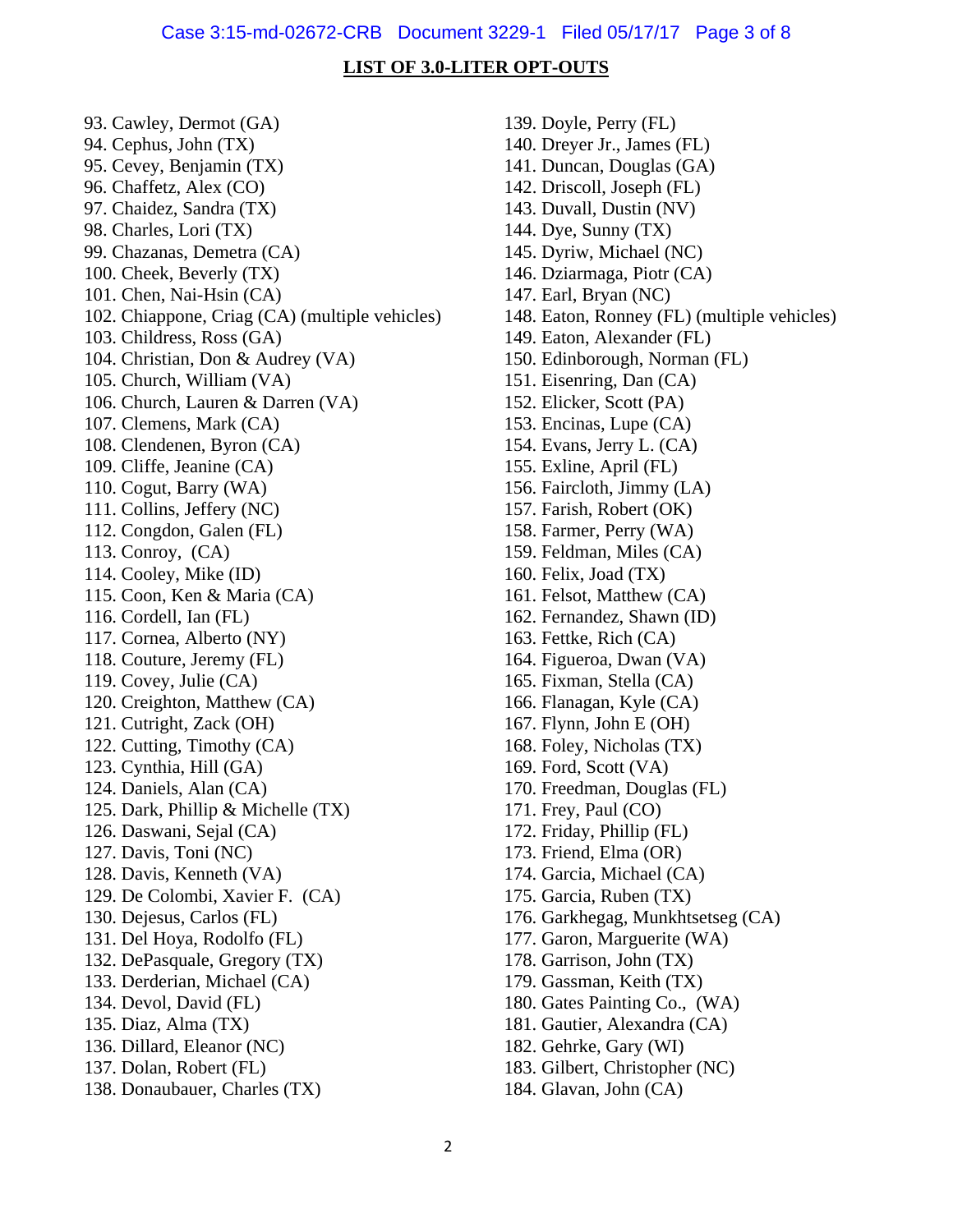#### Case 3:15-md-02672-CRB Document 3229-1 Filed 05/17/17 Page 4 of 8

#### **LIST OF 3.0-LITER OPT-OUTS**

185. Glover, John (FL) 186. Gomez, Pedro & Esther (CA) 187. Gonzalez, Jose (CA) 188. Gonzalez, Armando (CA) 189. Goodson, Mark (FL) 190. Goodson, David (NC) 191. Gore, Gary (TX) 192. Graham, James (TX) 193. Graham, Ramon (TX) 194. Graham, Karan (TX) 195. Graham, Lawrence (CA) 196. Gravely, Lee Anne (TX) 197. Gray, James (TX) 198. Gregory, Brenda (VA) 199. Grewal, Sonia (FL) 200. Groner, Sheldon (VA) 201. Grossmann, Janece (CA) 202. Gudmundsson, Petur (FL) 203. Guerrero, John (FL) 204. Guidry, Casey (LA) 205. Hadley, Oscar (FL) 206. Halstead, Dean (VA) 207. Hamblin, Roger (FL) 208. Hamilton, Shannon (TX) 209. Hansen, Lee (TX) 210. Hanson, John (FL) 211. Hardage, Daniel (TX) 212. Haring, Ken & Robin (CA) 213. Harrah, Randall (TX) (multiple vehicles) 214. Hart, Valerie (GA) 215. Hartmann, Matthew & Samantha (FL) 216. Hassett, Timothy (CA) (multiple vehicles) 217. Hathaway, Michael (CA) 218. Heard-O'Brien, Georgia (FL) 219. Hearrell, Glenn (OR) 220. Hebbe, Herman (TX) 221. Helbock, Michael (CA) 222. Helm, Michael (NV) 223. Herdman, Roger (TX) 224. Hernly, Harold (VA) 225. Hewitt, Thomas (FL) 226. Hickman, Carlos (TX) 227. Hicks, Doria (TX) 228. Hill, Katherine (TX) 229. Hill, John (MD) 230. Hillshafer, Robert (CA) (multiple vehicles) 231. Himovitz, Roger (CA) 232. Hissing, Brad (FL) 233. Hladik, Matthew (TX) 234. Hodge-Rodriguez, Valerie (TX) 235. Hoffman, Jude (CA) 236. Holdings,Inc., HECO (GA) 237. Holst, Jens (CA) 238. Holt, Neii (CA) 239. Hope, Patricia (FL) 240. Horne, Herbert (FL) 24. Hornedo, Robert (CA) 242. Horner, Michael (VA) 243. Hoyt, William (FL) 244. Huang, Xiaotei (TX) 245. Hunt, Don (TX) 246. Ina, Michael (CA) 247. Isaacson, Thomas (FL) 248. Ishak, Andrew (MD) 249. Ishmael, Imtiaz (FL) 250. Issa, Anis (FL) 251. Ivey, Alan (NH) 252. Jackson, Robert (FL) 253. Jackson, Patrick (VA) 254. Jaeb, Michael (NC) 255. Jaehrling, Christian (FL) 256. James, Jeb Stuart (TX) 257. Janowicz, Janet (CA) 258. Janwich, William (TX) 259. Johnson, Cindy (FL) 260. Johnson, Stephen (FL) 261. Johnson, Roslyn (GA) 262. Johnson, Jay & Sharon (CA) (multiple vehicles) 263. Jones-Taylor, Aurelia (MS) 264. Josey, Tommy (TX) 265. Jung, Rod (CA) 266. Karpsuhkin, Sergey (FL) (multiple vehicles) 267. Kaye, Stuart (FL) 268. Kegeyan, Marina (CA) 269. Keifitz, Mikhael (FL) 270. Kemmish, Kirk (FL) 271. Kempf, Jeff (TX) 272. Kennar-VanWinkle, J (FL) 273. Khalilian, Kourosh J & Neda (TX)

274. Kiani Khozani, Gholam (TX)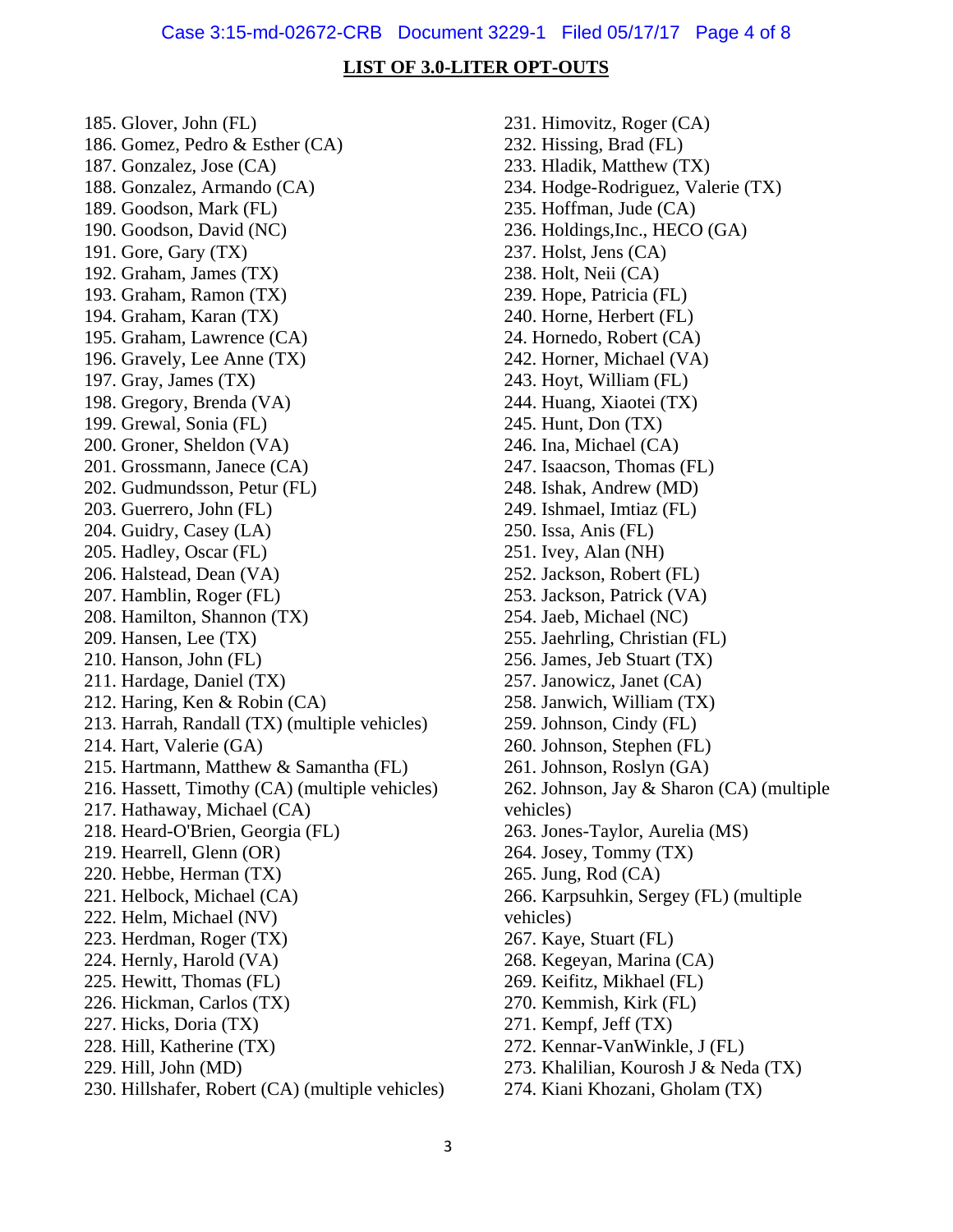#### **LIST OF 3.0-LITER OPT-OUTS**

275. Kilgore, Arion (TX) 276. Kilne, Joshua (CA) 277. King, Randy (TX) 278. King, Jeffrey (FL) 279. Kirkendall, Mary (TX) 280. Kishkin, Tommy (TX) 281. Koenig, Michael (TX) 282. Krieg, lngo (FL) 283. Kroll, Charles (TX) 284. Kubicki, Charles (FL) 285. Kuhlmann, Bernt (TX) 286. Kunze, Janet & John (CA) 287. Kveton, Gregory (IL) 288. Ladymon, David (TX) 289. Ladymon, Dal (TX) 290. Lafferman, Jeffery (MD) 291. LaGrone, Mark (TX) 292. Lama, Jacobo (FL) 293. Lamb, Kevin (OR) 294. Lammie, Robert (FL) 295. LaMorte, Peter (CO) 296. Lanza, Anthony (CA) 297. Lara, Martha (IL) 298. Larkey, Laurie (FL) 299. Larson-Hendricks, Bret (TX) 300. Lavoie, Mark (MA) 301. Lee, James (CA) 302. Lee-Clark, Sue (VA) 303. Lenhart, Daniel (CA) 304. Levasseur, Robert (ME) 305. Lew, Roger (NY) 306. Lewis, Rudolph (TX) 307. Li, Maggie Ying (VA) 308. Liddell, James (WA) 309. Lippincott, Emily (CA) (multiple vehicles) 310. Littrell, Michael (TX) 311. Liu, Ziwen (TX) 312. Liu, Xiaoman (NV) 313. Lizarazo, Jeinny (FL) 314. Logue, James (MA) 315. Lopez, Armando (CA) 316. Lor, Rolland (TX) 317. Lora, Alfonso (CA) 318. Lozzi, Steve (TX) 319. Lugger, Eric (TX) 320. Lyons, Andy (AR)

321. MacDowell, Alexander (CA) 322. Madison, Scott (PA) 323. Magnus Simonarson, Pres., Consultwebs.com Inc. (NC) 324. Mahmood, Sultan (TX) 325. Mallek, Dale (FL) 326. Maniaci, Anthony (TX) 327. Manning, Patricia (CA) 328. Manuel, Donald (LA) 329. Martin, Joseph (MS) 330. Martinez, Anthony (TX) 331. Mason, Janet (NC) 332. Massina, David (VA) 333. Matheson, Edward (FL) 334. Maurin, Joe (TX) 335. Mccutcheon, Melly (TX) 336. McDavid, Terry (VA) 337. McGrane, Mary (TX) 338. McKasson, Roberto (CA) 339. McLeod, Mark (FL) 340. McMurray, Lance (FL) 341. McNair, Scott (SC) 342. Medina, Gerardo (FL) 343. Medina, Romualdo (CA) 344. Mendoza, Eduardo (TX) 345. Menendez, Julio (FL) 346. Mersiosky, Mike (TX) 347. Metwally, Essam (CA) 348. Meyer, Stephen (FL) 349. Michel, Helmut (FL) (multiple vehicles) 350. Miller, Bryant (TX) 351. Miller, William (TX) 352. Mills, Timothy (CA) 353. Mirkin, Andrew (MA) 354. Mittal, Mukesh (TX) 355. Mobley, Richard (NC) 356. Monroe, Dimitri (CA) 357. Moore, William (MS) 358. Morales, Osvaldo (TX) 359. Morehouse, Bill J. (CA) 360. Morgan, John (VA) 361. Moss, David (CA) (multiple vehicles) 362. Mowry, Ann (CA) 363. Muigai, David (TX) 364. Mull, Mary (TX) 365. Mullins, Verne (LA)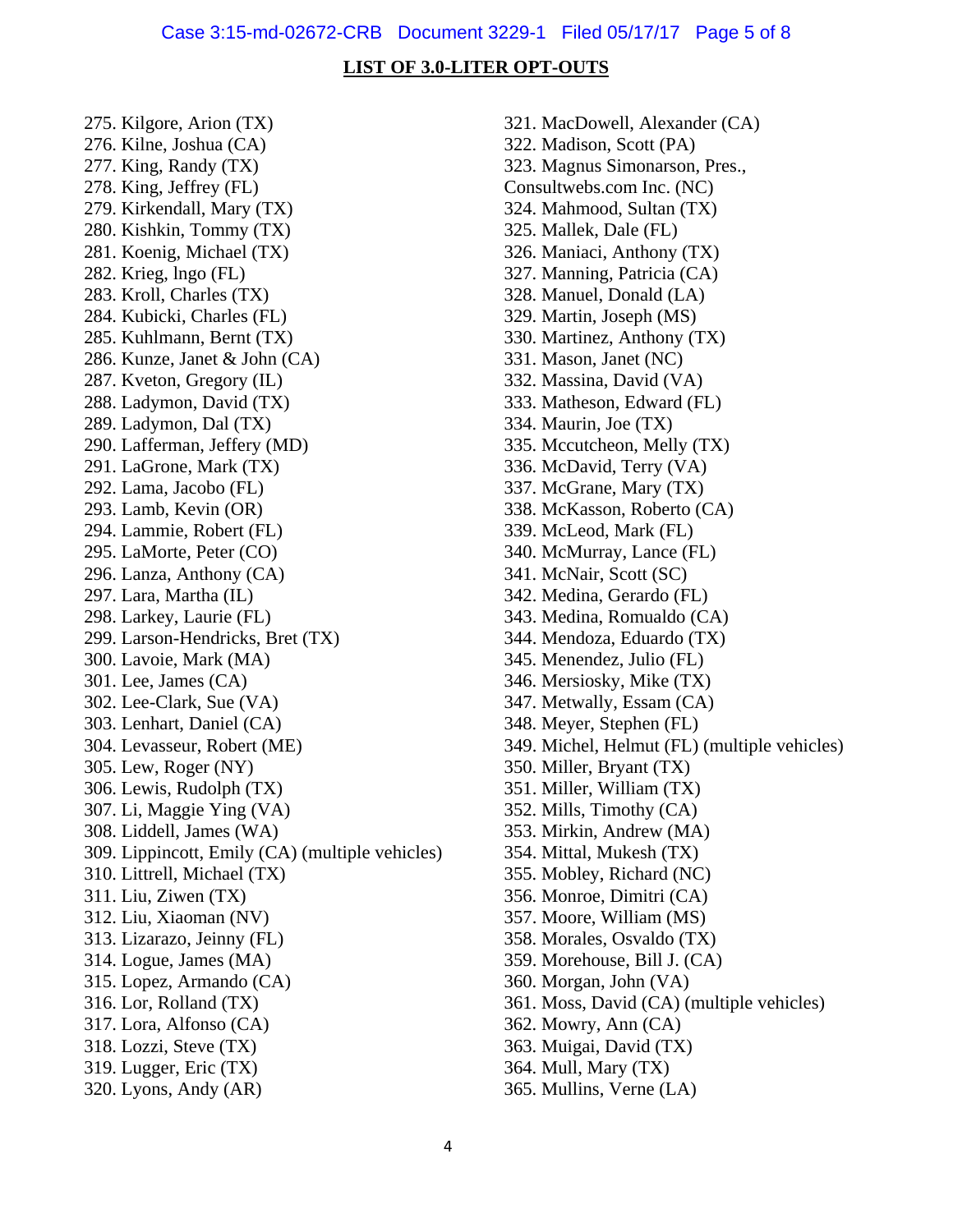#### **LIST OF 3.0-LITER OPT-OUTS**

366. Mutschler, Jay (CO) 367. Naber, Dave (TX) 368. Nash, Freya (CA) 369. Naughton, Bart (CA) 370. Nelson, Barbara (TX) 371. Ngo, So V. (CA) 372. Nguyen, Kimloan (TX) 373. Nguyen, Hung (VA) 374. Nixon, Gordon & Eileen (NC) 375. Nord, Tim (OR) 376. Noriega, Jesus (FL) 377. Novello, Frank (FL) 378. OBrien, Dermot (FL) 379. Olick, Alan (CA) 380. Olsen, Donald (IL) 381. Opyt, Betsy (FL) 382. Ordes, Don (ID) (multiple vehicles) 383. Orozco, Angelica (CA) 384. Ortegon, Ricardo (TX) 385. Osama, Sayed (MI) 386. Palmer, David (FL) 387. Panaitescu, Ioan (CA) 388. Pappas, Harry (MD) 389. Paredes, Jose (CA) 390. Paris, Steve (KS) 391. Park, Joonho (TX) 392. Parks, Chris (CA) 393. Patel, Pranav (FL) 394. Patel, Hetal (WI) 395. Patel, Sanjay (CA) 396. Patel, Hiren D. (CA) 397. Patel, Baldev (PA) 398. Patzau, Thomas (CA) 399. Paulino, Carlos (VA) (multiple vehicles) 400. Penn, Wesley (FL) 401. Pennington, Dan (CA) 402. Pidcock, Donald (TX) 403. Pierce, Todd (CO) 404. Pinti, Marcelo (TX) 405. Plunkett, Joseph (FL) 406. Podrat, Charlotte (CA) 407. Poindexter, Josh (VA) 408. Postin, Jerrold (FL) 409. Potts, James (TX) 410. Powell, Charissa (FL) 411. Pryor, Robert (FL)

412. Psutka, John (BC) 413. Purkiss, Marcus (AE) 414. Quintero, Jorge (FL) 415. Raju, Sridher (TX) 416. Ramming, Mike and Karen (VA) 417. Randolph, Sedreck (VA) 418. Ranganath, Ramakrishnan (TX) 419. Readyhough, Joseph (TX) 420. Reavy, George (PA) (multiple vehicles) 421. Reed, William (WA) 422. Reed, Greg (CA) 423. Reeder, Carol (FL) 424. Reginato, Richard (CA) 425. Resnick, Ilene (CA) 426. Reyes, Luis (TX) 427. Riedel, Gregory (TX) 428. Rightmer, Jennifer (TX) 429. Rimmer-Adcock, Nicole (TX) 430. Rios, Aurora (TX) 431. Rios, Francisco (CT) 432. Rizer, Jeffery (VA) 433. Roberts, William (MD) 434. Rodriguez, Simon (TX) 435. Rodriguez, Raul (TX) 436. Rodriguez, Jerry (FL) 437. Roesh, Erik (TX) 438. Rogers, George (IL) 439. Rogers, Jared (CO) 440. Rohan, John (CA) 441. Roman, Carol-Lynn (FL) 442. Romero, Bryant & Irene (CA) 443. Rosales, Cora (TX) 444. Rouse, Fiona (CA) 445. Rowder, Nicholas (TX) 446. Ruiz, Timothy (TX) 447. Rush, Christopher & Mikaela (TX) 448. Rutstein, Adam (FL) 449. Saari, Robert (CA) 450. Sadeghi, Samira (CA) 451. Sakovich, Tatiana (WA) 452. Saktanaset, Eddie (NH) 453. Salahi, Bahram (NJ) 454. Salazar, Paul (TX) 455. Salm, Richard (FL) 456. Salzberg, Mitchell (TX) 457. Sampsel, Douglas (GA)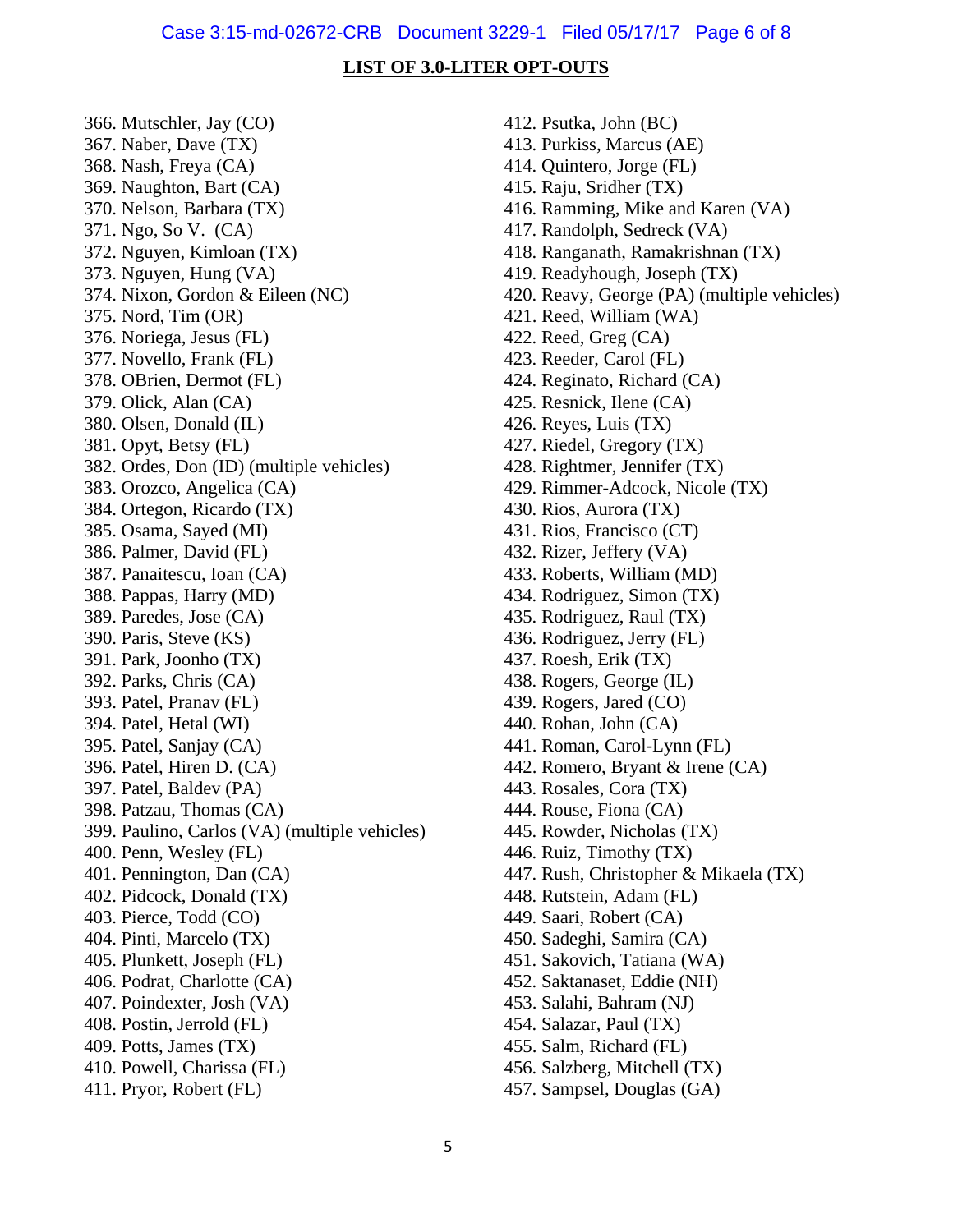#### Case 3:15-md-02672-CRB Document 3229-1 Filed 05/17/17 Page 7 of 8

#### **LIST OF 3.0-LITER OPT-OUTS**

458. Sanders, Melissa (LA) 459. Sanldierna, Rodolfo (TX) 460. Santini, Livio (CA) 461. Sanwick, Luke (CA) 462. Schellentrager, James (OR) 463. Schilling, Thomas (WI) 464. Schmidt, Andreas (CA) 465. Schnelwar, Hedy (FL) 466. Schultze, Marianne (GA) 467. Schur, Renee (MT) 468. Scott, Frank (FL) 469. Seal, David & Jessica (NC) 470. Sears, Richard (CA) 471. Seerden, Michael (TX) 472. Seneca, Michael (FL) 473. Serdyuk, Sergiy (FL) 474. Shannon, David (CA) 475. Shapiro, David B (UT) 476. Shapiro, Steve G (UT) 477. Shen, Charles (CA) 478. Sheridan, James & Jennifer (FL) 479. Shilling, Kathryn (TX) 480. Siegel, Barry (NC) 481. Siegel (Tru-Pak Moving System), John (NC) 482. Silva, Dannette (CA) 483. Simmons, Elton (TX) 484. Simon, Robert (NC) 485. Simons, Kevin (CO) 486. Singh, Manjeet (TX) 487. Singh, Pirtal (TX) 488. Smith, Robert (TX) 489. Smith, Frederick (CA) 490. Smith, Jamie (OR) 491. Snellman, Jussi (WI) 492. Solis, Carlos (FL) 493. Solovyova, Amy (CA) 494. Sonderfan, Paul (TX) 495. Sonn, Laurence (FL) 496. Soucy, Dennis (FL) 497. Spaulding, Christian (CA) 498. Spiegel, Jeremy (VA) 499. Spragins, Robert (TX) 500. Stanek, Mark (TX) 501. Stangel, Barry (NY) 502. Stanislaus, Mareeni (CA)

503. Starke, Pam (GA) 504. Starr, Todd (CO) 505. Stevens, Calvin (NC) 506. Stevenson, Michael (NC) 507. Stock, Jerome (FL) (multiple vehicles) 508. Stokes, Thomas (NC) 509. Straszewski, Daniel (CA) 510. Stratton, Gus (CA) 511. Sturr, Laura (CA) 512. Suh, Wonsuk (CA) 513. Suh, Peter (CA) 514. Sullivan, James (GA) 515. Sullivan, Harlan (WA) 516. Sumsion, David (UT) (multiple vehicles) 517. Sutherland, Robert (TX) 518. Sutton, Leland (TX) 519. Svenson, Rodney (MT) 520. Sweeny, Michael (VA) 521. Syed, Aamir (VA) 522. Talley, Todd (CA) 523. Tang, Daniel (CA) 524. Thiel, Charles (MI) 525. Thomson, Camille (NC) 526. Tidwell, Mark (TX) 527. Tiebauer, Eric (MS) 528. Tillman, Clyde (NC) 529. Toczauer, Tibor (CA) 530. Todd, Patrick S (TX) 531. Todorovic, Vanja (FL) 532. Tomson, Lee (FL) 533. Tongier, W. Kendall (TX) 534. Trane, Frank (CA) 535. Travaglia-Heylbroeck, Carlos (FL) 536. Tsang, Denny (GA) 537. Uitzetter, Rolf (CA) 538. Uitzetter, Sherman (NC) 539. Umali, Dexter (CA) 540. Valdes, Adalberto (TX) 541. Valle, Marie (CA) 542. Varvoutis, Ernest (FL) 543. Vautier, David (NJ) 544. Vawter, Rob & Anne (VA) 545. Vazquez, Shelby (TX) 546. Velasquez, Deborah (MI) 547. Vernon, kia (NC) 548. Vila, Claire (FL)